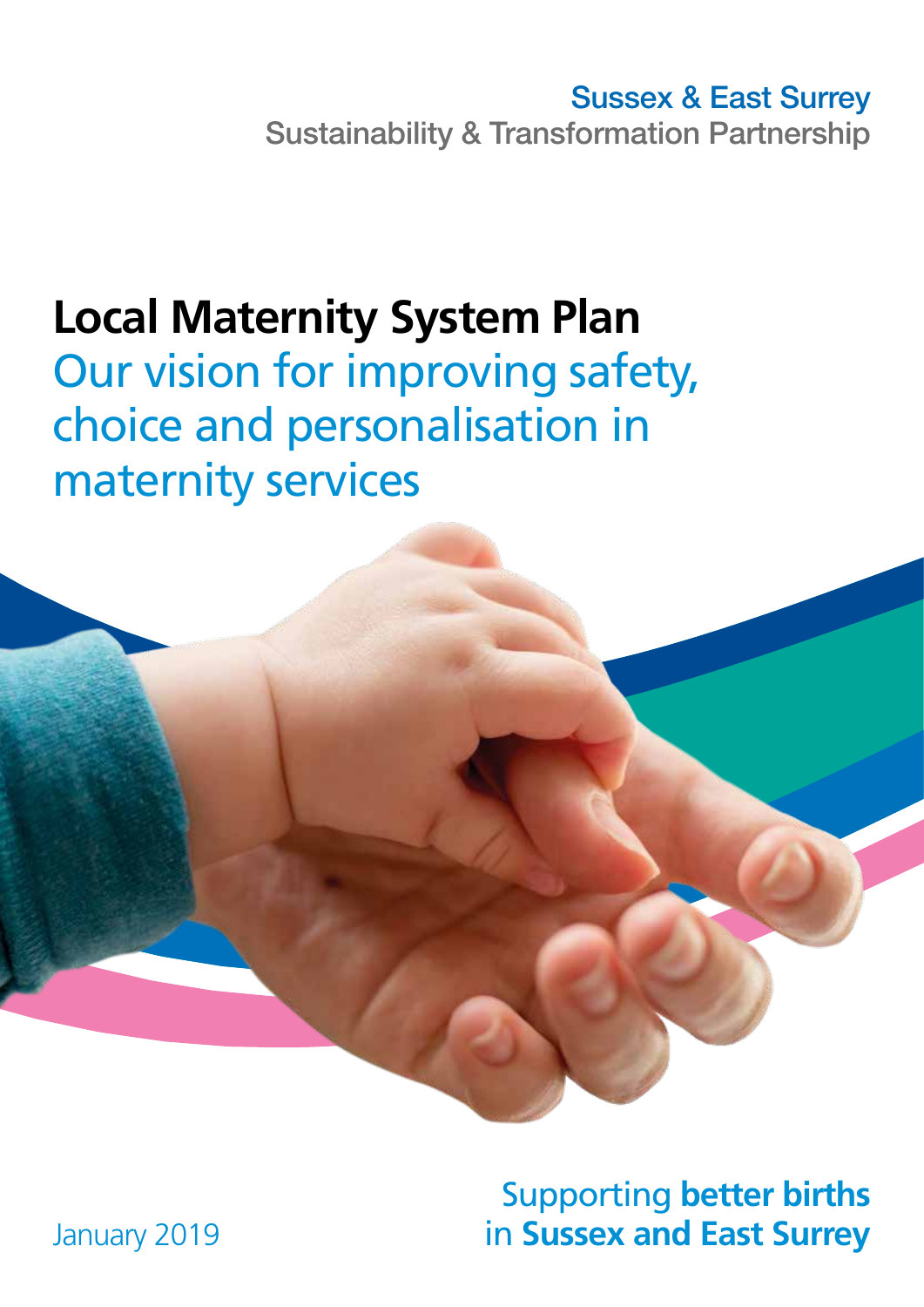# **Contents**

| 2 <sup>1</sup> |                                                       |
|----------------|-------------------------------------------------------|
| 3              | Local context:                                        |
|                |                                                       |
|                | 5 Vision: A changing approach to maternity services22 |
| 6              | System benefits delivered through                     |
|                |                                                       |
|                |                                                       |
|                |                                                       |
|                |                                                       |
|                | Appendix: Core Partner Organisations of Sussex and    |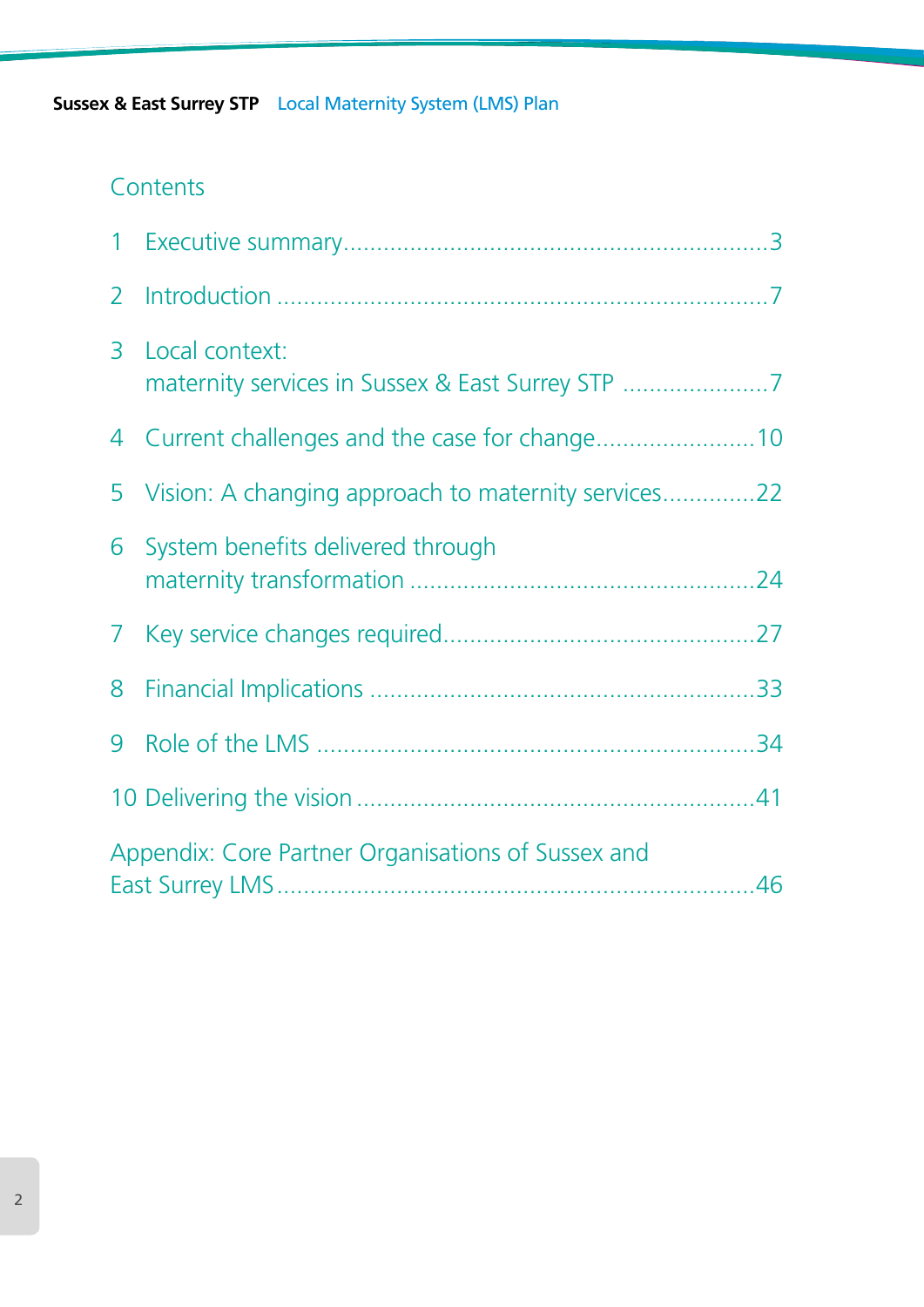# 1 Executive summary

Nationwide, maternity services face an increasing challenge of improving outcomes in the context of increasing prevalence of risk factors and growing expectations from women. The Local Maternity System (LMS) plan targets improvements in line with the Better Births Strategy in four core outcomes:

- **1. Safety and perinatal mortality:** reducing stillbirth and neonatal mortality rates by 20% by 2020 and 50% by 2025 and saving 51 lives per year by 2025
- **2. Health inequalities and unwarranted variation:** ensuring all women are offered high-quality care regardless of geography, circumstance or background
- **3. Access to perinatal mental health services:** identifying early and supporting the mental health and well-being of women and families throughout the perinatal period
- **4. Maternal experience:** working with women and families to provide a kind, caring and personalised maternity journey and co-designing services to meet women's needs

# **Local context and challenge**

# *"Sussex & East Surrey sees approximately 19,000 births per year, at a cost of £109 million."*

Birth rates across the region are forecast to remain constant to 2025. However, implementing mandated best practice and growing Clinical Negligence Scheme for Trusts (CNST) contributions put pressure on the sustainability of services. The region provides an overall "good" service with pockets of real strength and excellence. However, services are facing significant challenges to the quality and sustainability of their offering:

#### **Safety and perinatal mortality**

In 2016, the LMS reported 101 perinatal deaths with an average mortality rate below the UK average: 5.26 per 1,000 live births compared to 5.64 per 1,000 nationally. It is noted that UK rates are significantly worse than comparable countries, ranking 19th of the 28 EU members. Associated with this are high rates of modifiable maternal risk factors (including smoking and obesity), workforce challenges which limit roll-out of best practice guidelines and rising CNST contributions.

#### **Health inequalities and unwarranted variation**

Getting It Right First Time (GIRFT) and Care Quality Commission (CQC) assessments identify gaps and unwarranted variation in: outcomes and intervention rates, capacity, culture, data validation, incorporation of patient feedback and availability of specialist services. The case for reducing inequality is well proven in the literature. For example, black and minority ethnic (BME) women have 2-5 times higher mortality rates, teenage pregnancies have a 60% higher infant mortality rate and older women are 1.5 times more likely to experience pre-term birth. The LMS will actively consider, assess and ensure it meets its equality duties as part of its normal business.

#### **Access to perinatal mental health services**

Good quality, evidence-based perinatal mental health care pathways have been shown to improve access, lower mortality rates and reduce psychosocial needs in children. Access to specialist services relies on strong links between women and families and maternity staff. These are not universally in place: some women with mild and moderate needs go without the right support due to delays in identification and accessing care or indeed lack of services able to meet their specific need.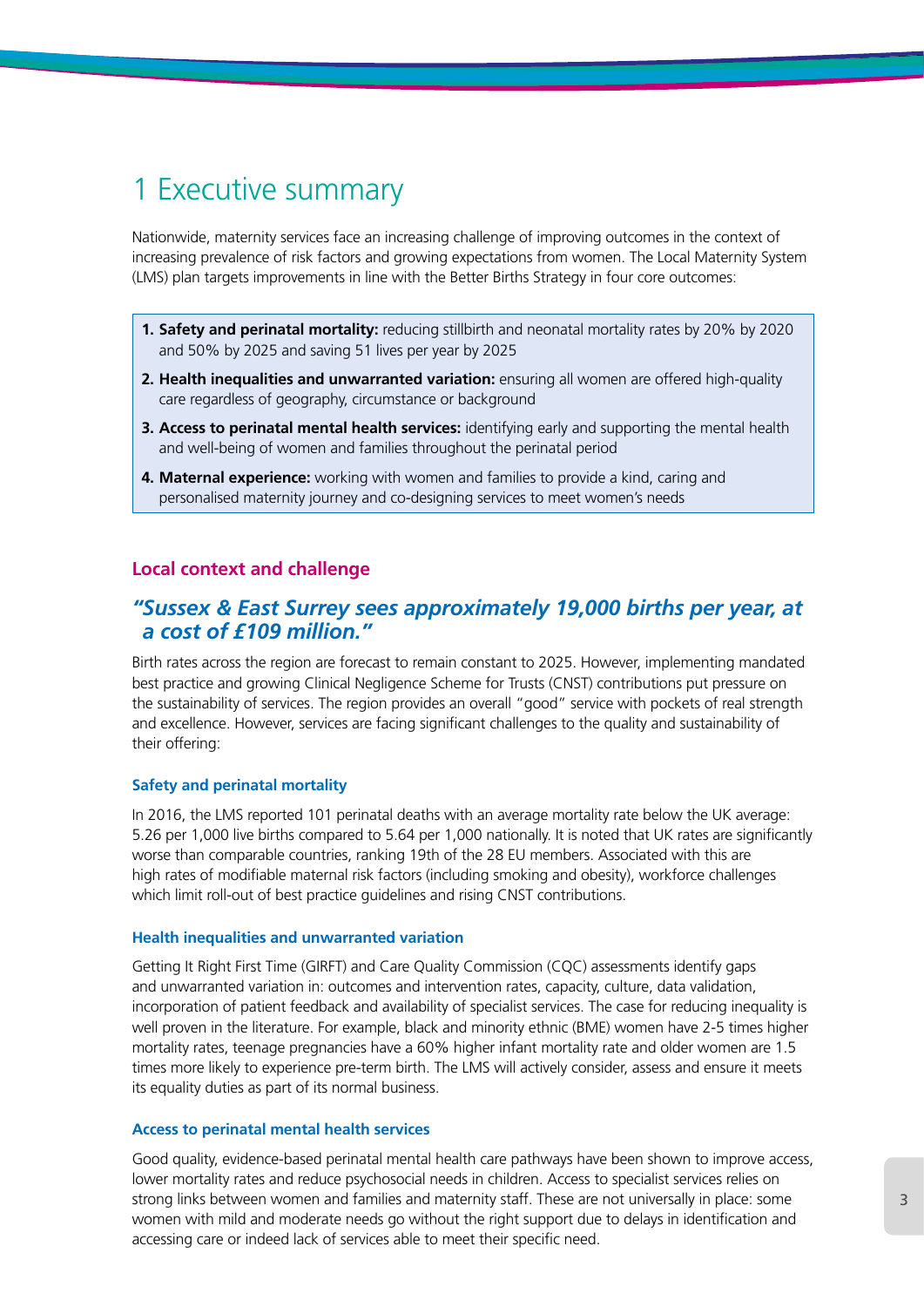#### **Maternal experience**

For many women, pregnancy is the first time they have sustained contact with health services. Involving women in their care (through increased choice and personalisation) and providing a positive experience is key to delivering all four core improvement outcomes within the LMS. When women are more involved in their care, there is evidence to suggest they experience better outcomes and make lasting positive changes to their lifestyle, in line with longer term NHS strategy.

### **Site-level volumes and staffing**

All trusts have recently been assessed using Birth Rate Plus which is a tool that assesses current configuration of midwifery services. This identified workforce gaps within the current midwifery service and there are developing plans to address these gaps. When comparing weekly hours of consultant cover with national standards<sup>1</sup>, all sites meet minimum levels, however several sites have fewer than 2,500 births.

# **Vision: a changing approach to maternity services**

Acknowledging the critical role of maternal involvement in driving improvements, the LMS programme aims to strengthen links with women, putting them and their families at the heart of maternity services. The LMS will work to empower every service user to make real, informed, choices about their care, supported by collaborative relationships with healthcare staff, access to care in the community, and ultimately services which are co-designed to meet their needs.

**Delivering the future vision for maternity services will have substantial short and long-term benefits for the Sussex & East Surrey health and social care system:**

- **•** improved safety and outcomes
- **•** improved population health
- **•** better staff and user satisfaction
- **•** increased service sustainability
- **•** better value maternity services

Through an evaluation of current services with a gap analysis against national recommendations and local best practice, the LMS has identified several service improvement opportunities. Providers (working with commissioners) are responsible for delivering the majority of these with the LMS supporting improvement through co-design with women and system collaboration.

# *"Rising costs will lead to a financial pressure of £6-8 million in the next five years under a do-nothing trajectory."*

With maternity CNST contributions forecast to reach over £26 million by 2022/23, the Sustainability and Transformation Partnership (STP) must prioritise improving outcomes and safety to reduce claims. Targeted investment in optimising midwifery workforce, implementing continuity of carer and implementing serial growth scans may be able to deliver substantial cost savings through improved quality and reduced CNST premiums. It needs to be recognised that in some organisations the Still Birth rate is already below the England average and with the challenge to reduce this further the quality gain will be primarily in improving patient satisfaction.

*1 Safer Childbirth: Minimum Standards for the Organisation and Delivery of Care in Labour; Royal College of Obstetrics and Gynaecology, 2007*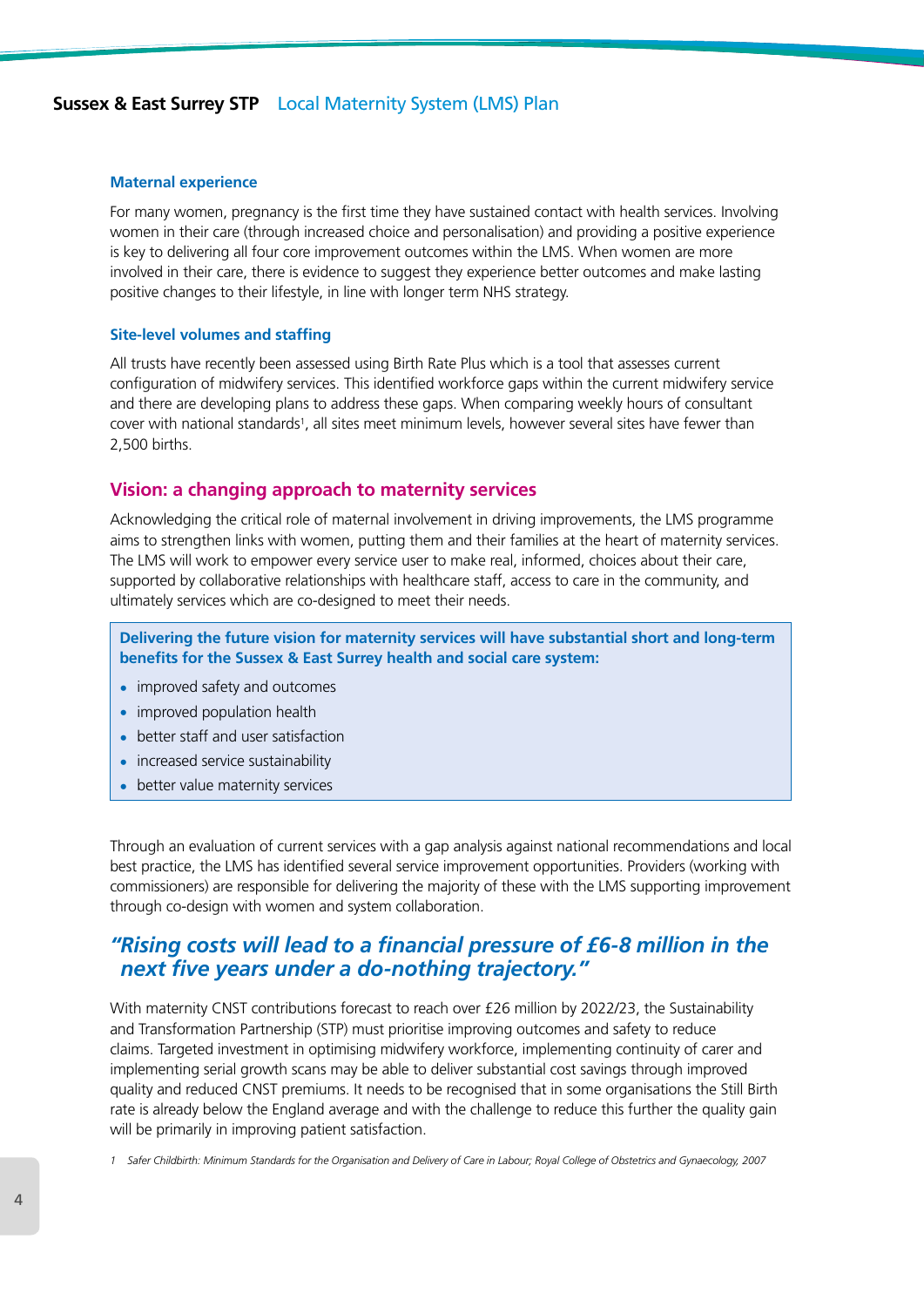**To optimise the financial sustainability of the LMS, partners should:**

- **•** Collaborate to ensure providers consistently secure any available CNST discounts relating to maternity contributions
- **•** Require that subsequent investment proposals are rigorous and demonstrate an increase in the value per pound of healthcare spend
- **•** Explore costs relating to Perinatal Brain Injury (PBI) and use the insights to appraise proposed investments to reduce rates of PBI

# **Role of the LMS**

The LMS will support providers to unlock the full benefits of the Maternity Transformation Programme in three ways:

### **Co-designing services with women and families**

Bringing together women, providers and commissioners at STP scale is a critical role of the LMS and will enable ongoing involvement and co-design of services with women and families through Maternity Voices Partnerships (MVPs). MVPs are the long-term forum for service user engagement and the LMS will support a consistent approach across Sussex and East Surrey to ensure they play a continued role in the development of maternity services to allow services to develop guided by the needs of local families.

### **Supporting local organisations to deliver change**

The LMS will enable continuous quality improvement and robust transformation planning by evaluating long-term and/or system implications (e.g. workforce, patient flows and activity analyses, system-level evaluations), linking local organisations to central bodies (NHSE, NHSI, HEE, PHE), and aligning system priorities and transformation plans.

#### **Leading system-wide collaboration & transformation to drive quality improvement**

National guidance offers scope for local systems to innovate and design their own services, working across boundaries to develop services that meet the need of the local population.

The LMS programme will enable this system wide collaboration and transformation in two distinct phases. The first phase will focus on breaking down structural and cultural barriers to facilitate crossorganisational service improvement, including:

- **•** Creating a culture of collaboration through leadership development and shared learning forums to develop high performing teams which embed continuous quality improvement within their practice and culture
- **•** Enabling cross-organisational working by putting in the underlying infrastructure, including a single service specification, standardised policies and protocols, an outcomes-based commissioning model and an interoperable digital system.
- **•** Tackling common issues together and developing a coordinated response and improvement plan across the system – initially this will focus on understanding of workforce gaps, provision of prevention services and access to perinatal mental health.

The second phase will identify the opportunities and challenges that can only be unlocked through collaboration, identifying opportunities for joint service improvement such as use of a single common training curriculum, joint delivery of community hubs, shared specialist roles or the development of regional specialist services. This will support and supplement the work of each partner to increase the overall quality, resilience and sustainability of the system of care.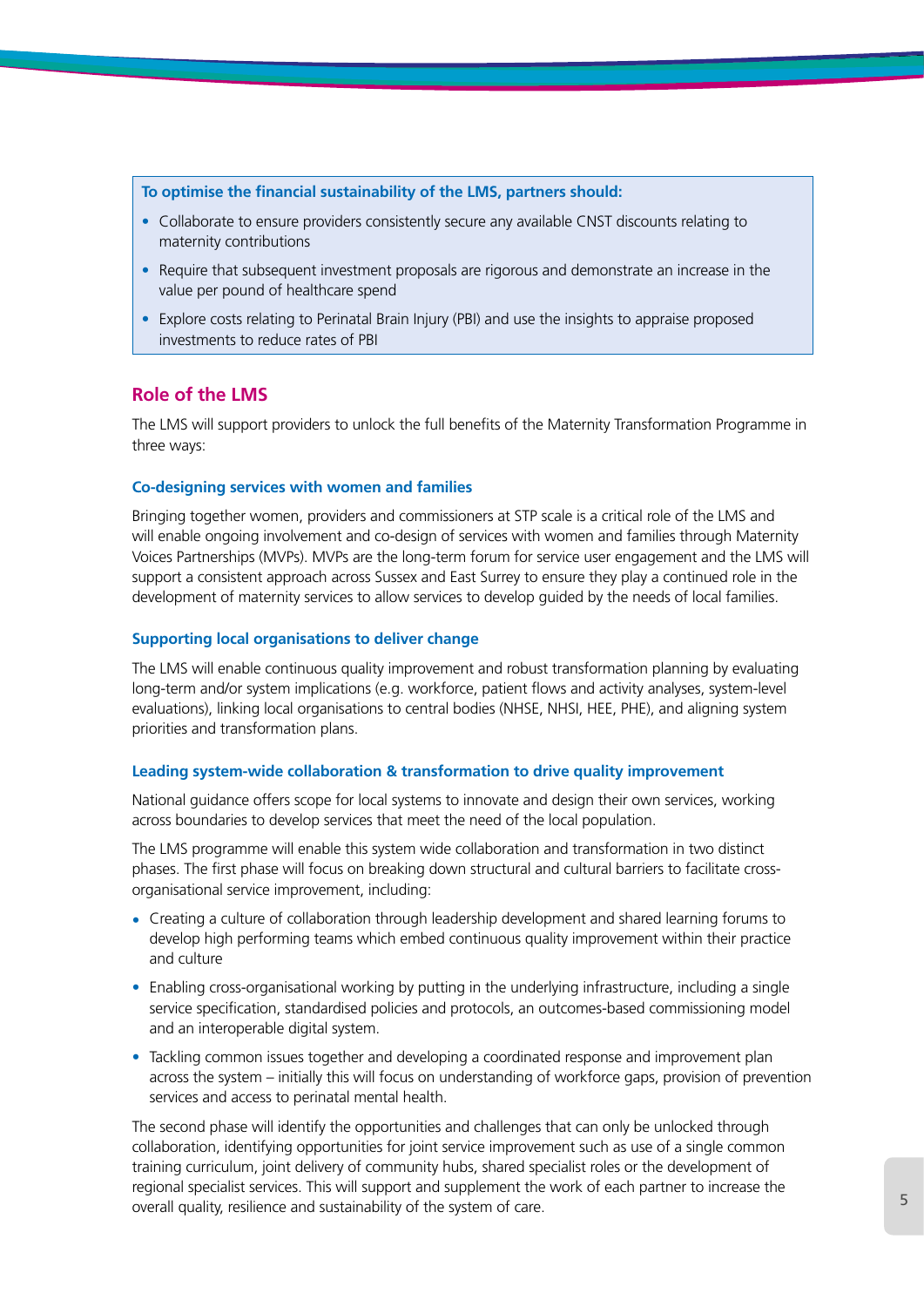# **Delivering the vision**

### **Running the LMS programme**

The LMS has distilled the full range of improvements into a defined programme of work, to be implemented over the next five years, organised into nine workstreams. The core LMS team will be responsible for coordinating and delivering this plan, with progress discussed within the LMS Stakeholder Group and reported to the LMS Programme Board, the established STP governance structure, individual partner boards and regional and national NHSE Maternity Transformation Boards.

Non-recurrent programme costs are funded centrally through the Maternity Transformation Programme, with some central funding available for set up and transitional costs. The LMS assumes flat, real-terms funding increases, but are conscious of the additional demands placed on services by some national recommendations. The LMS is committed to evolving maternity services towards commissioning for outcomes, developing the approach and standard specification collaboratively between providers and commissioners.

### **Collaboration with other STP programmes of work**

There is considerable overlap between the LMS and the broader STP in the challenges faced and the work needed to address them – for example digital and workforce strategies. This will be formalised through regular reporting and assurance within the established STP governance structures.

Aspects of the LMS programme will need input from the STP Executive Group to make strategic choices on the direction of travel, with implications for the improvements achieved and investment required. Priority areas include implementing Continuity of Carer teams, which will place demands on existing maternity workforce and will require review of current delivery models. Other priorities include funding of the Perinatal Mental Health Network and an increased focus on prevention services.

# *"The LMS is excited by the opportunity this plan represents and is committed to transforming care for women, fathers and babies by strengthening collaboration between all involved partners."*

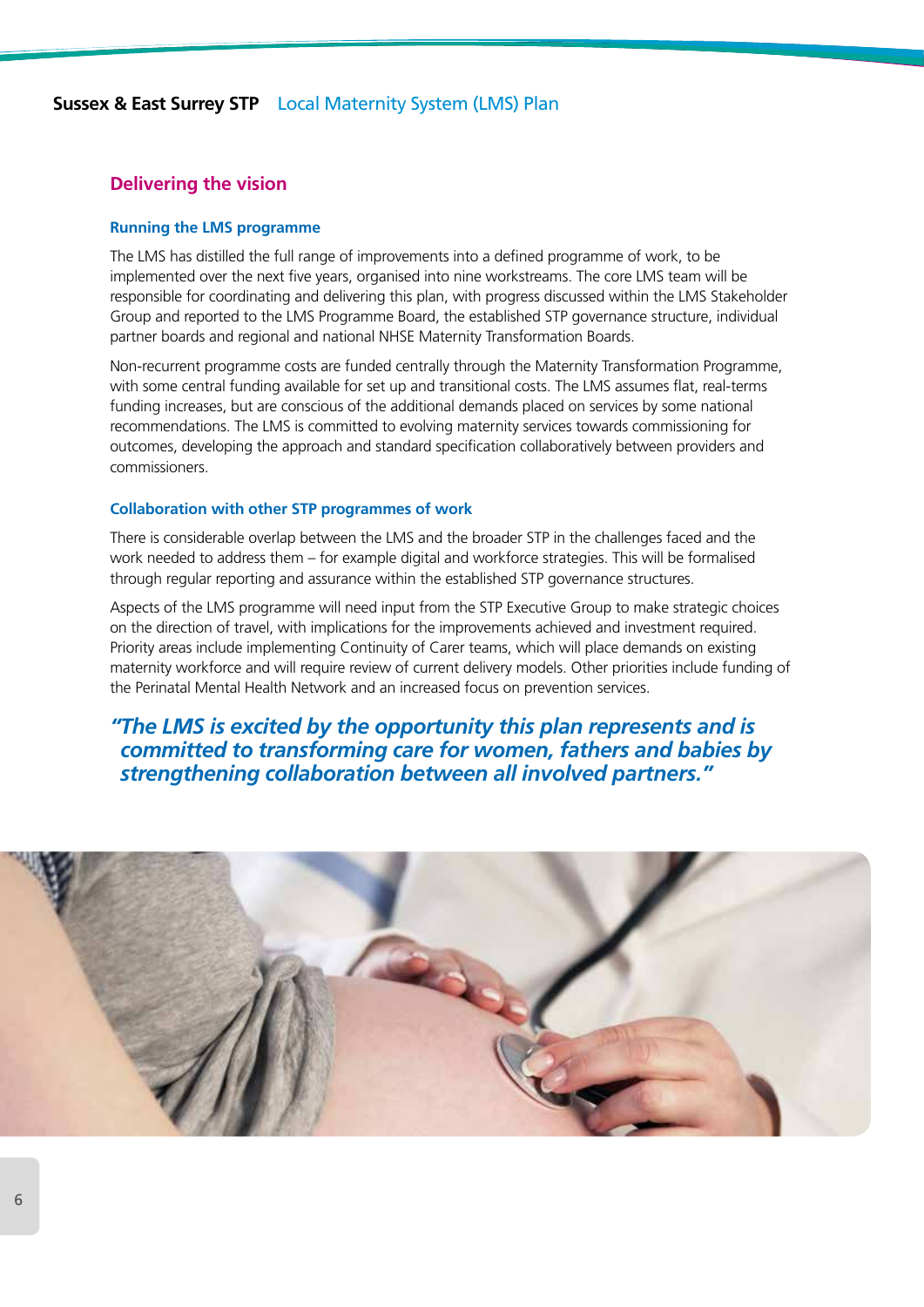# 2 Introduction

Nationwide, maternity services are changing. The National Maternity Review: Better Births describes a vision for safer, more personalised, kinder, professional and more family friendly maternity services, where women are empowered to make real choices and families can access support centred around their individual needs and circumstances.

Building on this vision, the National Maternity Safety Strategy sets an ambitious target of halving perinatal mortality by 2025. The transformation agenda set by these represents a paradigm shift in how maternity services are organised and delivered, with a greater emphasis placed on co-design with women and their families and system-wide collaboration.

The LMS will embody these principles to deliver transformative change within the Sussex & East Surrey region, improving safety and outcomes, population health, staff and user satisfaction, and delivering increased service sustainability, resilience and better value maternity services.

Services are under growing strain from more resource intensive management of higher risk pregnancies, driven by higher proportions of older women and increasing prevalence of obesity, rising costs and widening workforce gaps in key staff groups. With the exception of specialist perinatal mental health, investment is limited to non-recurrent programme costs and all providers face challenging efficiency targets.

In this context, Local Maternity Systems must work together to achieve improvements through innovative delivery models and collaboration in a financially sustainable way.

# 3 Local context: maternity services in Sussex & East Surrey STP

The LMS brings together the 24 organisations within the Sussex & East Surrey STP, including commissioners, providers and local authorities, making it one of the largest and most complex in the country. Together these services provide care for approximately 19,000 live births annually, delivering maternity services within four acute providers and across seven sites. Additionally, Sussex Partnership NHS Foundation Trust provides specialist Perinatal Mental Health services, while local authorities are responsible for prevention services and commissioning health visiting.



*Figure 1: Maternity services within Sussex and East Surrey, with 2017/18 live births/trust (Source: NHS Maternity Statistics)*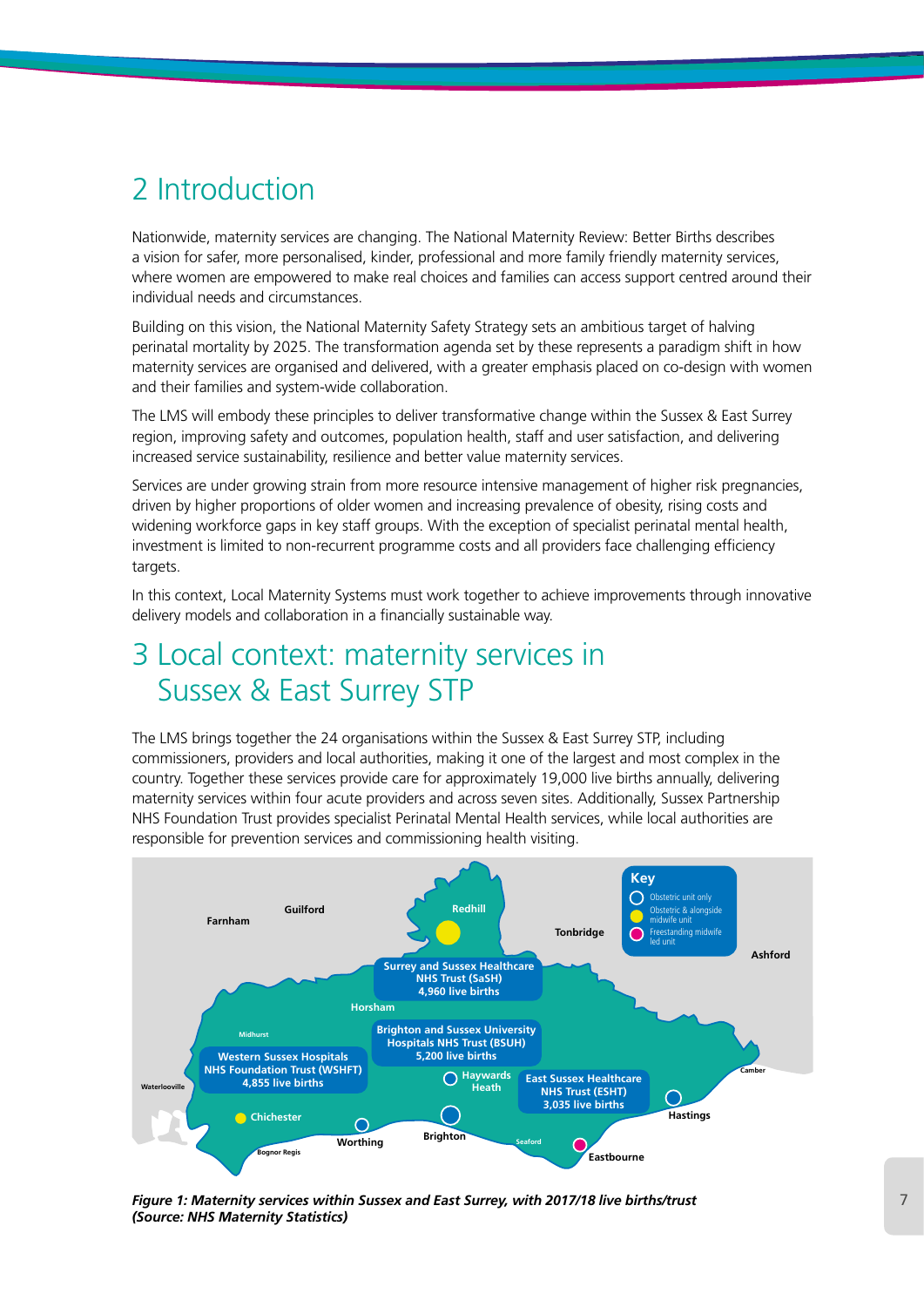

Cost of care totalled £109 million in 2017/18, with intrapartum obstetrics and health visiting representing 81% of spending.



### *Figure 2: Total cost of service provision by area (2017/18) 2*

The LMS footprint has a population of 1.7 million people. 15% to 25% are women of reproductive age. Birth rates have been stable since 2013 and are forecast to remain constant through to 2025, with the picture consistent across the four constituent areas. However, local intelligence suggests significant house building aimed at starter homes and young families may alter this picture.

*2 Costs shown are 17/18 reference costs actual costs (unadjusted) for Sussex and East Surrey providers. PNMH costs are estimated through conversation with S. Allen on 14th November 2018*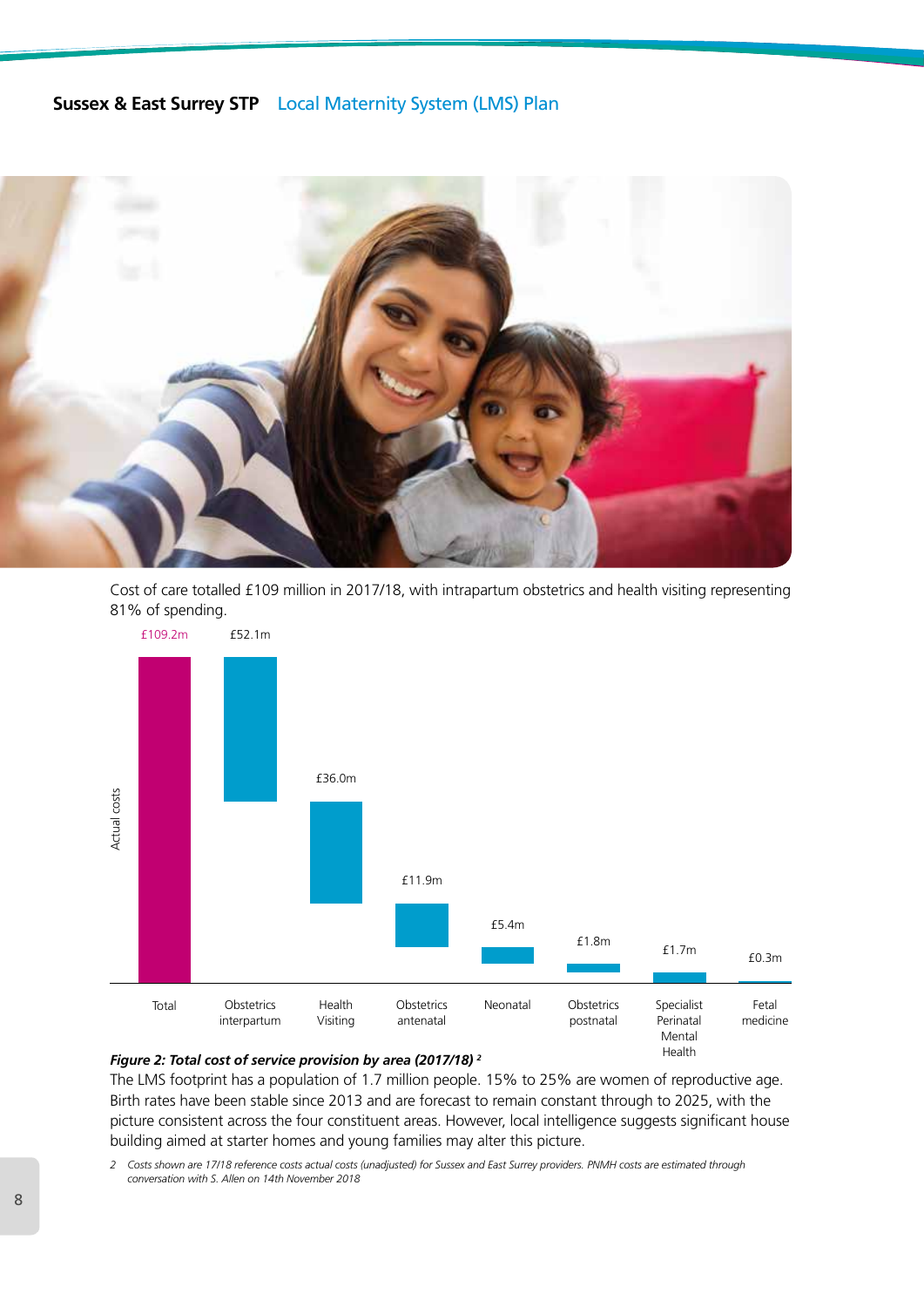

*Figure 3: ONS Sussex and East Surrey birth projections 2018-2025 3*



### *Figure 4: Birth projections by place: Compound annual growth rate (CAGR) 2018-2025*

The complexity of cases is increasing, driven by a growing proportion of women over 35 and rising obesity rates.

*3 ONS Population projections, produced 2016, accessed November 2018. These projections do not consider development policies but include estimates of migration into and out of the region*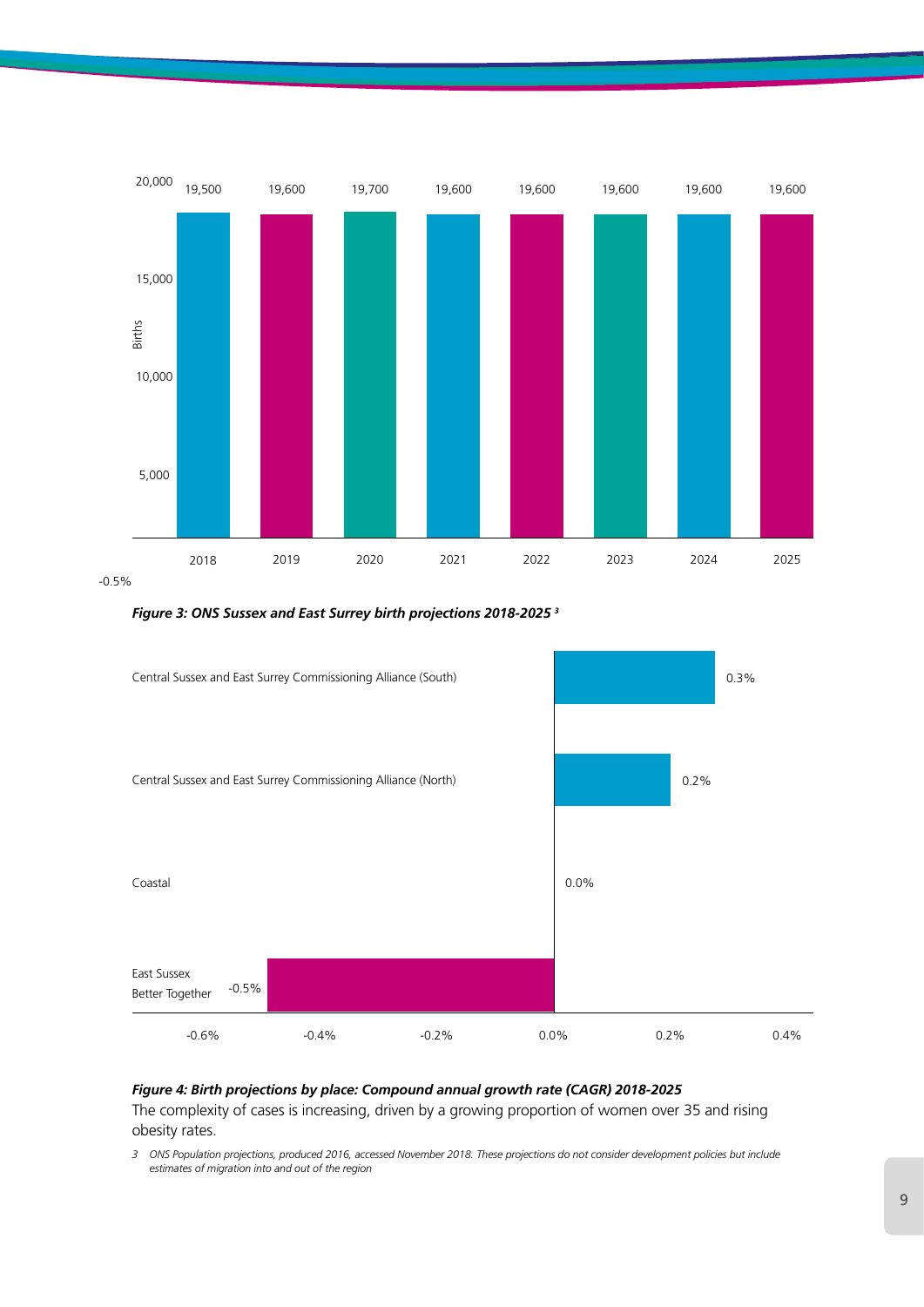



*Figure 5: Live births by age of mother in England and Wales 4*

# 4 Current challenges and the case for change

# **4.1 Safety and perinatal mortality**

In 2016, the LMS reported 101 perinatal deaths with an average mortality rate of 5.26 per 1,000 live births (national average is 5.64 per 1,000).

Based on crude rates and adjusting for risk factors, seven of eight Clinical Commissioning Groups (CCGs) are between 0 to -10% from UK average. Coastal West Sussex is between 0 to +10%, thought to be due to high maternal smoking rates, which are currently being triangulated, reviewed and analysed. UK rates are significantly higher than comparable countries, ranking 19th of 28 EU members. Halving perinatal mortality by 2025, as per the National Maternity Safety Strategy, could potentially prevent 51 deaths per year in Sussex and East Surrey, but will require the LMS to address the high prevalence of modifiable maternal risk factors, and increase workforce capacity to identify and manage at-risk pregnancies. The LMS anticipates close collaboration with neonatal networks to address this.

*4 Sourced from ONS datasets, live birth by age of mother 1980-1999 and 2000-2016*

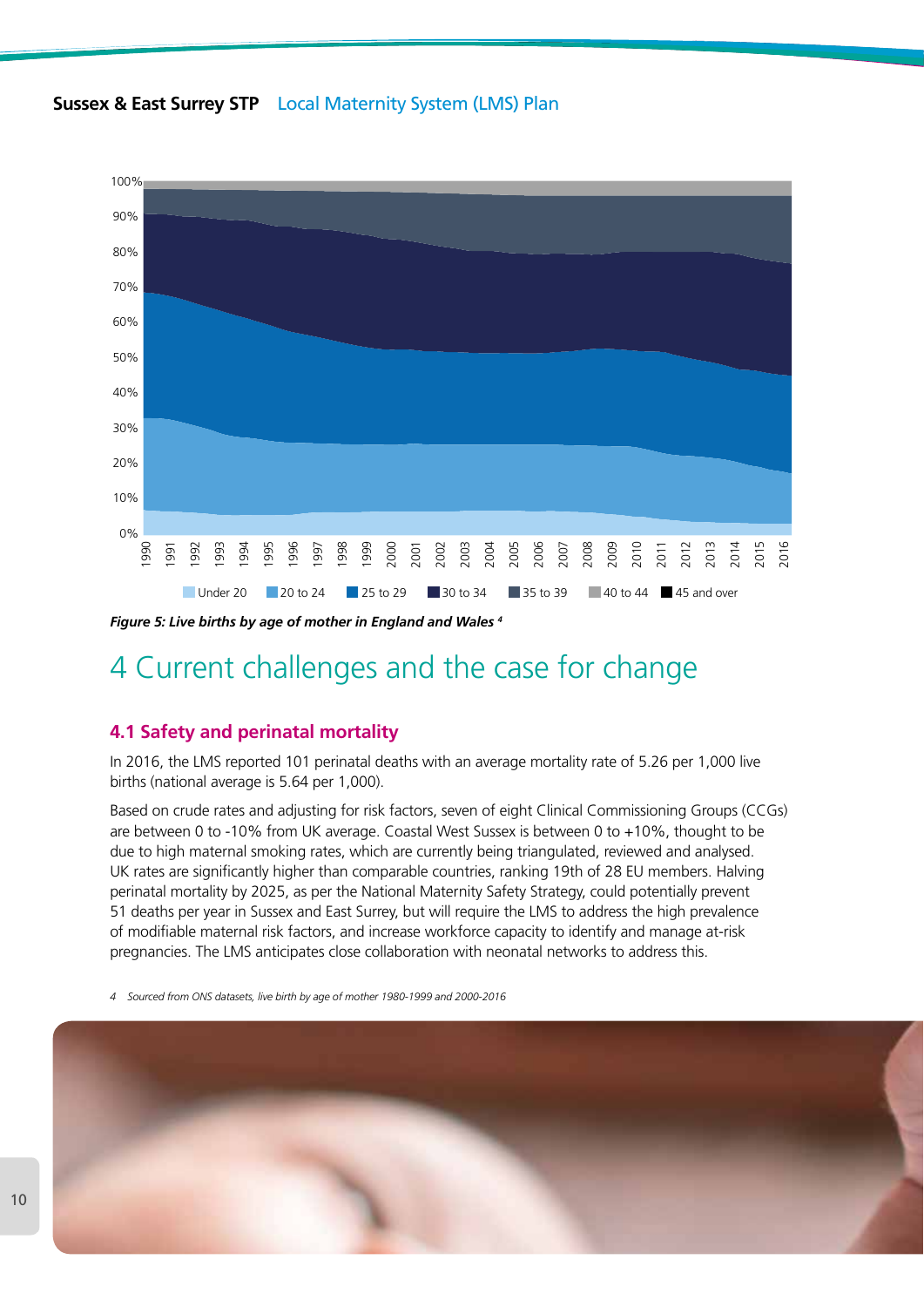

### *Figure 6: Extended perinatal mortality rate by CCG and international comparison 5*

### **4.1.1 High prevalence of modifiable maternal risk factors**

Maternal smoking increases the risk of stillbirth by 47%<sup>6</sup> and is the greatest risk factor for perinatal mortality. Local smoking rates show a large variation, with high rates seen in Hastings and Rother, Eastbourne, Hailsham and Seaford, and Coastal West Sussex CCGs. Only two CCGs report smoking at time of delivery (SATOD) rates below the national target of 6%, and rates have increased in a further four of the eight CCGs in 2017/18, as shown in Figure 7.

Smoking cessation during pregnancy reduces the risk of stillbirths and sudden infant death syndrome (cot death), as well as pre-term labour, low birthweight babies and complications during pregnancy<sup>7</sup>. Targeted smoking cessation support is effective at reducing maternal smoking; however there is variation in smoking cessation rates across Sussex & East Surrey. Accurate identification of women who smoke through carbon monoxide (CO) breath testing, tailored advice, and targeted prevention services are needed across Sussex & East Surrey to reduce maternal smoking rates and improve outcomes.

- *5 Perinatal defined as stillbirths occurring >20 weeks gestation and early neonatal deaths (<7 days postnatally). UK data from MBBRACE 2016 Mortality report, international data from OECD.Stat 2016 Perinatal mortality stats*
- *6 Maternal smoking and the risk of still birth: systematic review and meta-analysis; Takawira C Marufu, Anand Ahankari, Tim Coleman and Sarah Lewis BMC Public Health 2015, 15:239 doi:10.1186/s12889-015-1552-5*
- *7 Royal College of Physicians. Passive smoking and children. A report by the Tobacco Advisory Group. London: RCP, 2010*

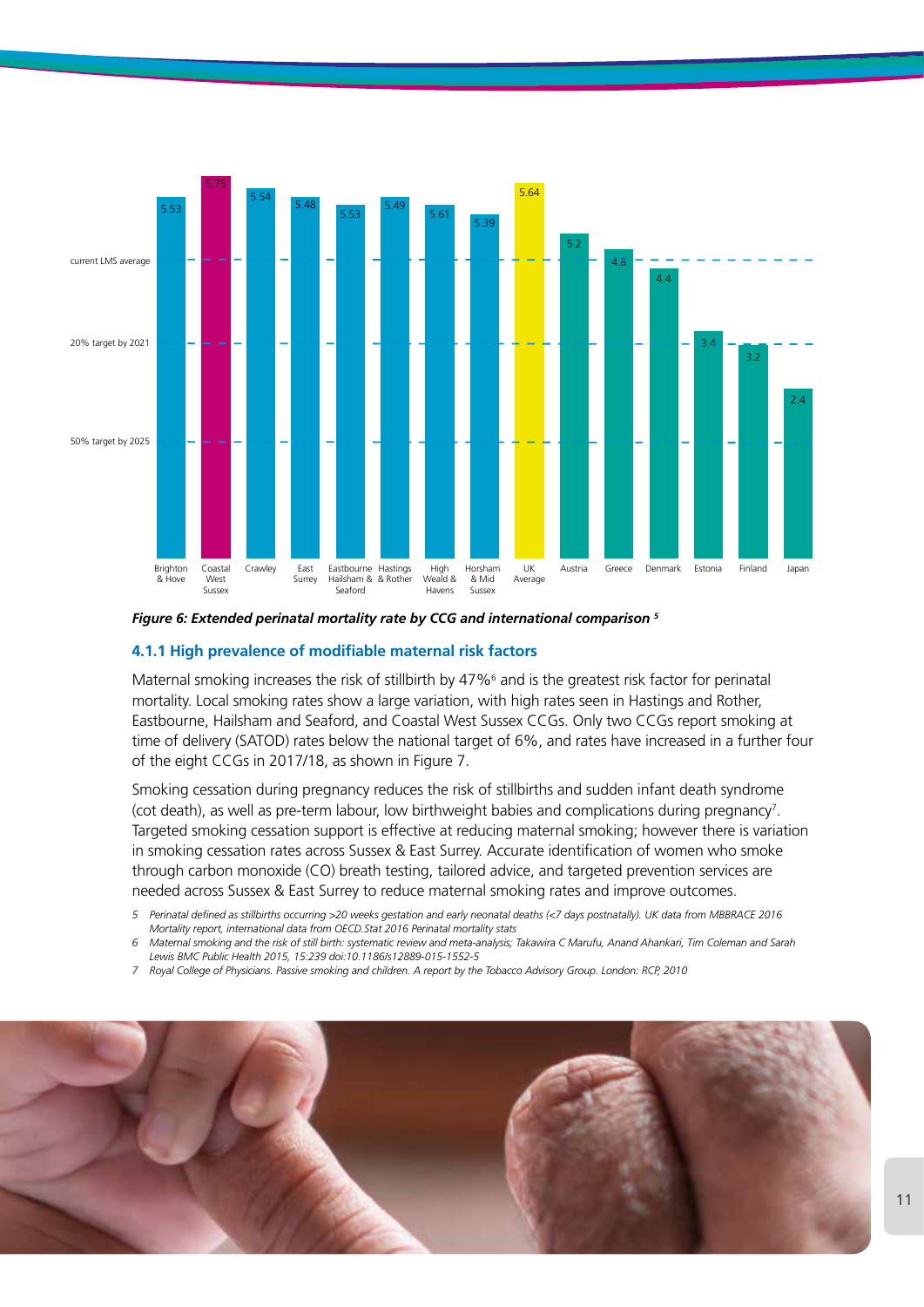

*Figure 7: Smoking at the time of delivery rates, 2013-2018 8*

Obesity rates have been steadily increasing over the past decade, in line with national trends. On average, 20% of women are obese at the start of their pregnancy with a further 25% overweight. These women have an increased risk of adverse maternal and fetal outcomes and higher intervention rates, requiring increased medical input during pregnancy and labour, for example due to the increased likelihood of developing gestational diabetes. Therefore, increasing obesity rates are associated with increased service demand and cost per birth. Western Sussex Hospitals provide a specialist service for weight management in pregnancy, but there is urgent need for coverage through the rest of the LMS.

*8 NHS Digital Smoking at time of delivery statistics, accessed November 2018*

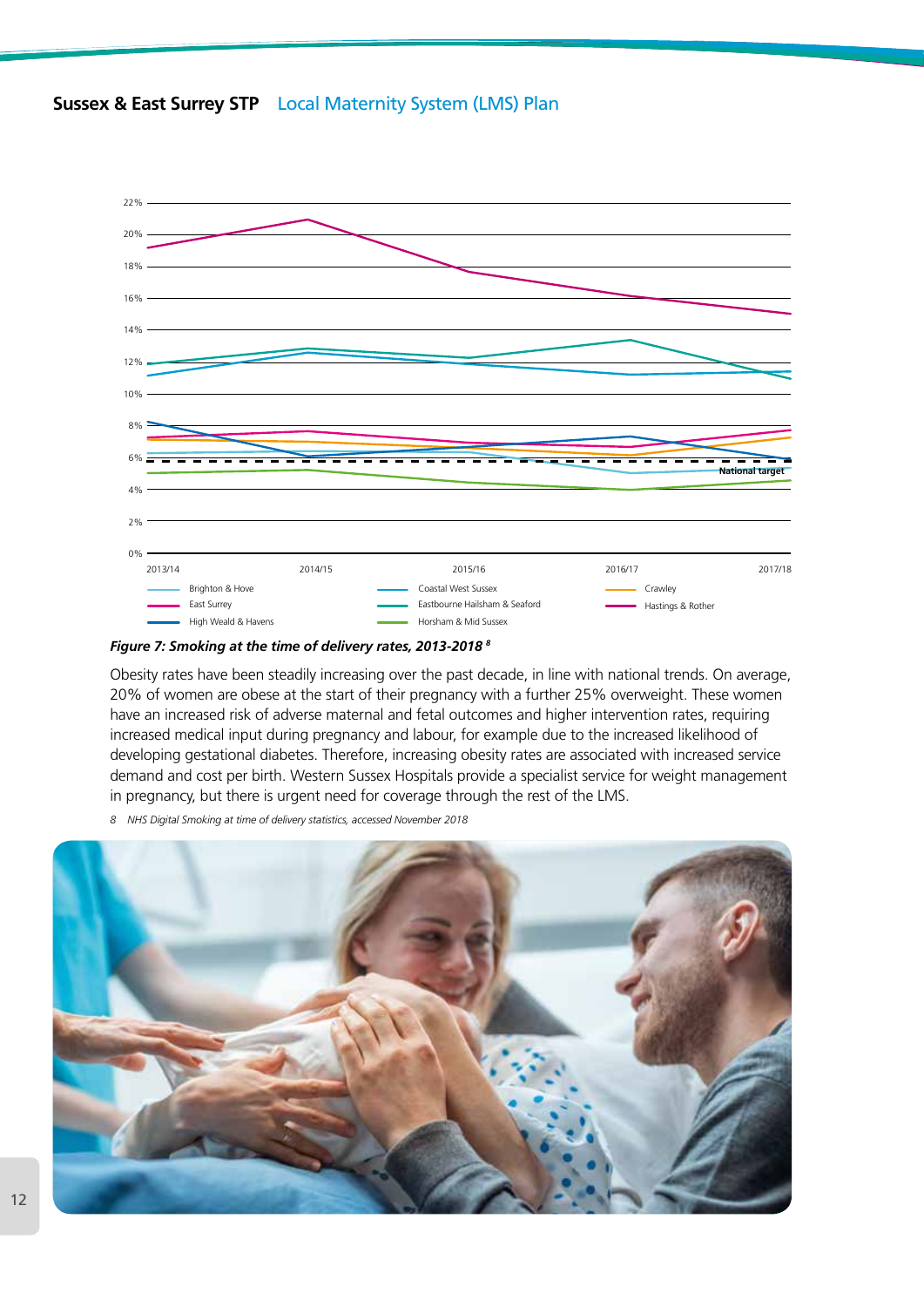# **4.1.2 Workforce and capacity challenges**

Since 2010, multiple national initiatives have been launched to reduce perinatal mortality, including the Saving Babies' Lives Care Bundle (SBLCB), Avoiding Term Admissions into Neonatal Units (ATAIN) and Each Baby Count<sup>9</sup>. Implementation of the SBLCB is seen as critical for providers, forming part of the Clinical Negligence Scheme for Trusts Maternity Incentive Scheme for full roll-out by March 2019. All four of the SBLCB interventions place increased demands on services with a downstream effect on the scale and skill-mix of the workforce required, as shown in Table 1.

| Reducing smoking<br>in pregnancy                  | • Time restrictions on antenatal appointments limit the counselling and advice<br>staff can provide women<br>Smoking cessation services have limited capacity for new referrals<br>$\bullet$<br>Limited access to smoking cessation services in some areas                                  |
|---------------------------------------------------|---------------------------------------------------------------------------------------------------------------------------------------------------------------------------------------------------------------------------------------------------------------------------------------------|
| Surveillance for<br>fetal growth<br>restriction   | Shortfall in ultrasonographers limits capacity to increase the number of scans<br>offered per service user<br>• Additional training requirement for use of customised growth charts<br>Limitations with customised growth chart in management of large for<br><b>Gestational Age Babies</b> |
| Raising awareness<br>of reduced fetal<br>movement | Difficulty staffing 24/7 triage lines and high volumes of calls, means women<br>do not have easy pathways to raise concerns<br>Some Provider units <sup>10</sup> offer 24/7 triage service                                                                                                  |
| Effective fetal<br>monitoring during<br>labour    | Low midwife: birth ratios mean 1:1 intrapartum care cannot be provided for<br>all women<br>Need for increased standardisation of CTG interpretation, including regular<br>training, use of 'fresh eyes' protocols and rapid escalation pathways which<br>increase demands on clinician time |

### **Intervention Implementation challenge for Sussex & East Surrey**

### *Table 1: Workforce challenges associated with Saving Babies Lives Care Bundle*

Challenges are amplified by the increasing complexity of pregnancies. A key focus for the LMS will therefore be to define the strategic system-wide workforce shortages and develop recruitment, retention and training solutions to address these.

*<sup>9</sup> Saving Babies Lives targets early identification and management of at-risk pregnancies, ATAIN optimises postnatal care and Each Baby Counts address continuation of human factors to poor outcomes*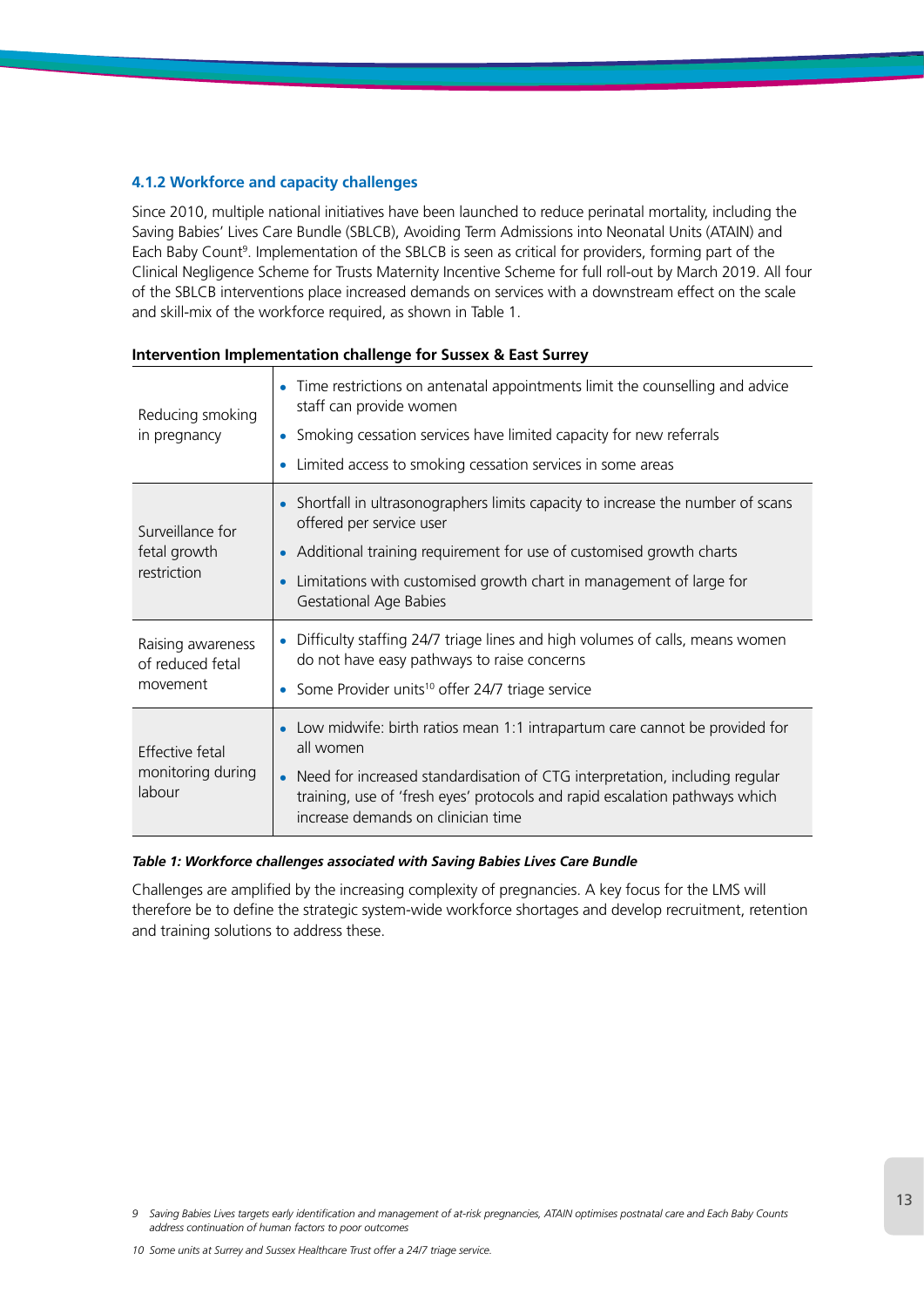### **4.1.3 Rising cost per birth associated with increasing complexity and CNST payments**

Total costs of maternity services are increasing, driven primarily by Clinical Negligence Scheme for Trusts (CNST) contributions.

Increasing complexity is associated with a growing proportion of mothers aged over 35, rising obesity rates and rising maternal comorbidities (including gestational diabetes) – these require greater specialist input antenatally, are associated with higher rates of intervention during labour and increased need for postnatal support (including longer inpatient stays)<sup>11</sup>. Analysis of HRG case mix between 15/16 and 17/18 shows there is a large reduction in the lowest level of acuity with almost all other levels seeing growth. The HRG average cost analysis provides one perspective and is affected by various data quality factors as well as the timing difference between changes in clinical procedures (e.g. intervention on still birth rates) and diagnoses against the setting of HRG criteria. The change indicated is relatively small; comment from midwives and obstetricians, and the data about the age of mothers and other factors suggests an alternative view on acuity. As an STP we will look to find a clinically agreed description of 'acuity' to better support our strategy.



### **Maternity delivery episodes by acuity level NHS reference costs 15/16 vs 17/18**

### *Figure 8: Analysis of casemix change on cost per birth12*

Maternity services bear the greatest burden of litigation claims: obstetric claims make up 10% by volume but 50% by value of all NHS claims. Figure 9 shows total NHS Resolution CNST Payments have risen by an average of 12% per annum between 2005/06 and 2017/18. Continuing this trend will lead to payments of over £26 million by 2022/23 on behalf of Sussex and East Surrey; to mitigate against this the STP (and hence the LMS) must act to improve outcomes and safety to reduce claims.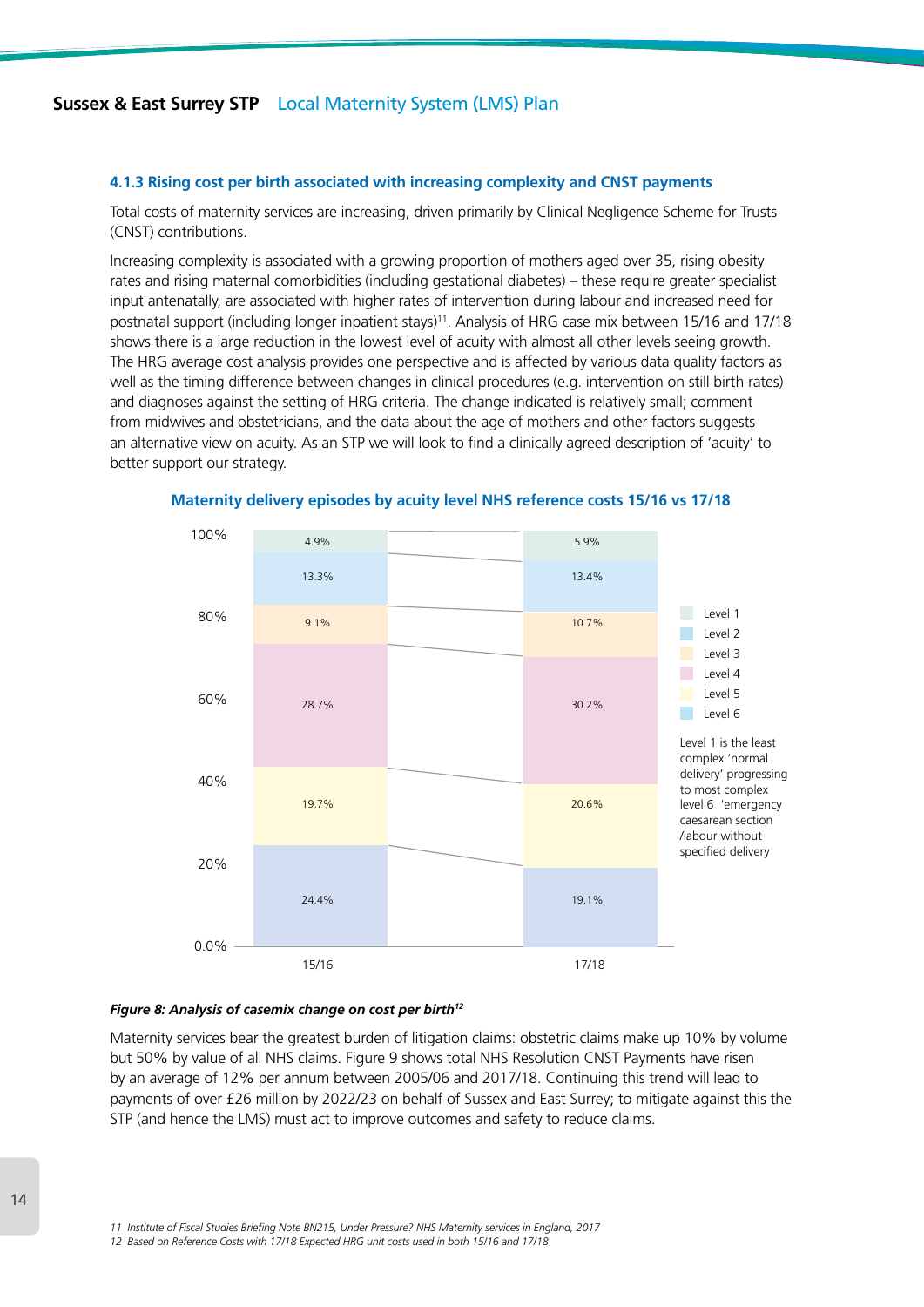

# *Figure 9: Total NHS Resolution CNST payments (2005/06 - 2017/18)*

# **4.2 Health inequalities and unwarranted variation**

Sussex & East Surrey has geographically the largest footprint in the country. The LMS faces an additional challenge of delivering a standardised, high quality service and reducing inequities of access and outcomes across a diverse population.

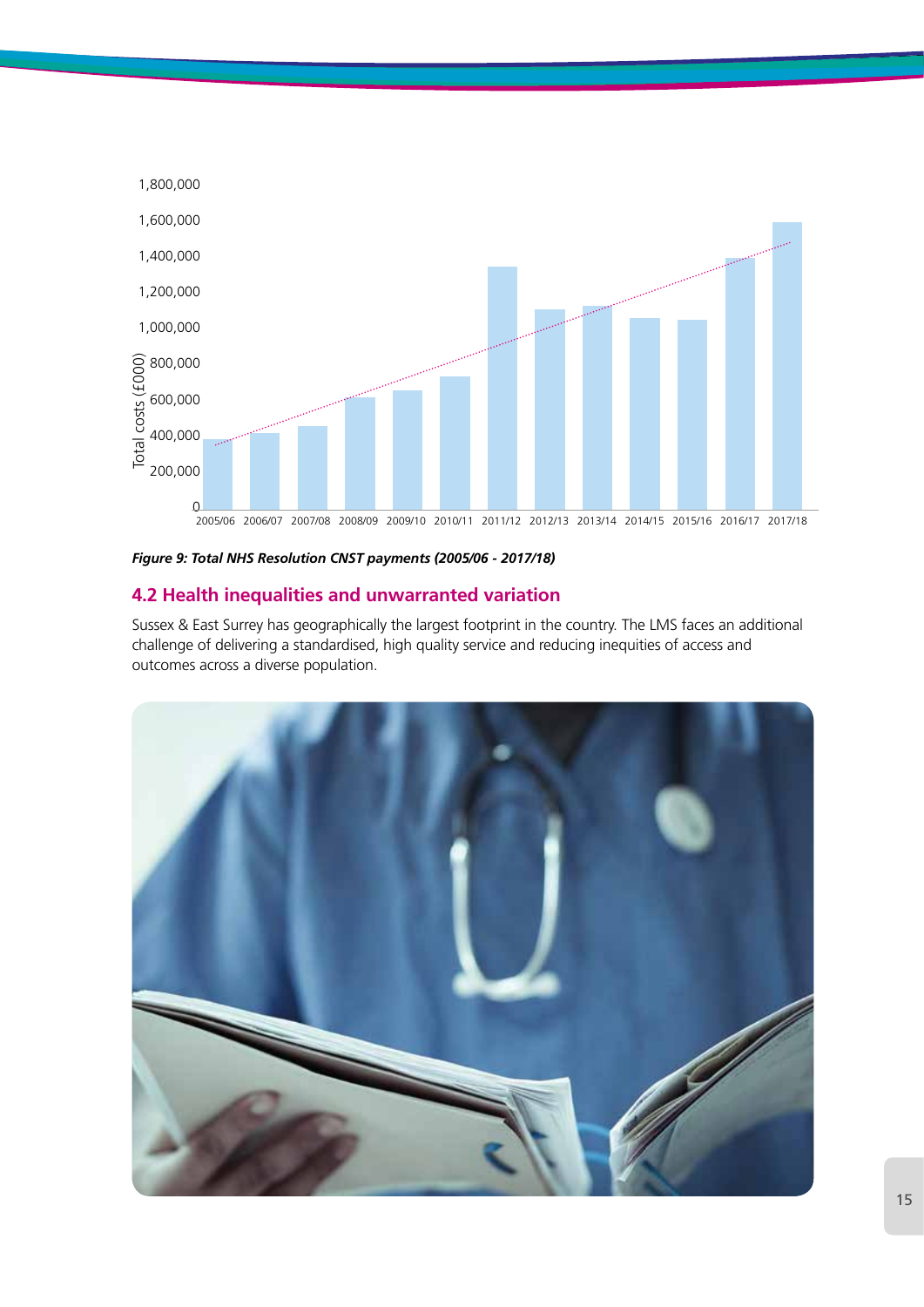

# **4.2.1 Unwarranted variation between providers**

Recent GIRFT and CQC assessments have demonstrated unwarranted variation and gaps in services delivered at each site, effectively creating inequitable services for women accessing maternity services. A summary of the findings is shown below.

|                                  | Overall          | Safe             | Effective        | Caring           | Respon-<br>sive           | Well-led                                                                                                                                                                                  |                                                                                                                                                                                                                                                             |  |  |  |
|----------------------------------|------------------|------------------|------------------|------------------|---------------------------|-------------------------------------------------------------------------------------------------------------------------------------------------------------------------------------------|-------------------------------------------------------------------------------------------------------------------------------------------------------------------------------------------------------------------------------------------------------------|--|--|--|
| Royal Sussex<br>(Sept 2018)      | Good             | Good             | Outstand-<br>ing | Good             | Good                      | Good                                                                                                                                                                                      | Spontaneous, unassisted vaginal delivery rate<br>is below and induction rate is above England                                                                                                                                                               |  |  |  |
| Princess<br>Royal<br>(Sept 2018) | Good             | Good             | Outstand-<br>ing | Good             | Good                      | Good                                                                                                                                                                                      | average<br>Elective c-section rate is high outside the upper<br>control limit<br>Need processes for data quality and accuracy of<br>patient records                                                                                                         |  |  |  |
| Conquest<br>(March<br>2018)      | Good             | Good             | Good             | Good             | Good                      | Good                                                                                                                                                                                      | Worse then expected perinatal mortality rates<br>National outlier for maternal readmission rates<br>Improvements needed in bereavement rooms                                                                                                                |  |  |  |
| Eastbourne                       |                  |                  | Not assessed     |                  |                           | Low FFT rate for intrapartum care and postnatal<br>wards<br>High rate (15%) of spontaneous labours resulting<br>in an emergency C-sections (primips)<br>Data quality issues around parity |                                                                                                                                                                                                                                                             |  |  |  |
| East Surrey<br>(Nov 2018)        | Out-<br>standing | Good             | Good             | ing              | Outstand-Outstand-<br>ing | Out-<br>standing                                                                                                                                                                          | 1:32 midwife ratio (CQC October 2018), Trust<br>now reporting 1:31 midwife ratio.<br>High rates of induction (improvement underway)<br>Purpose built birthing unit                                                                                          |  |  |  |
| St Richard's<br>(Dec 2015)       | Out-<br>standing | Outstand-<br>ing | Outstand-<br>ing | Outstand-<br>ing | Good                      | Out-<br>standing                                                                                                                                                                          | Professional midwifery advocates: midwife ratio<br>lower than national average                                                                                                                                                                              |  |  |  |
| Worthing<br>(Dec 2015)           | Out-<br>standing | Outstand-<br>ing | Outstand-<br>ing | Outstand-<br>ing | Good                      | Out-<br>standing                                                                                                                                                                          | Staff morale low and midwives felt pressured<br>Capacity stretched with need to transfer patients<br>between sites<br>Some delays for women waiting for induction<br>and elective C-sections due to capacity issues<br>Data quality issues regarding parity |  |  |  |

### *Figure 10: Summary CQC & GIRFT findings13*

Providers are working to implement local recommendations to reduce variation and are making demonstrable progress against CQC and GIRFT findings.

Building on this, providers and commissioners will need a continuous improvement mindset to ensure unwarranted variation is continually identified and acted upon. To help understand local variation better, the LMS is compiling a dashboard containing the key metrics from national and local sources. A summary is shown in Figure 11. Going forward, the LMS will be working to collect key metrics at site level testing reliability and validity of key measures with the purpose of increasing the confidence of the LMS in demonstrating impact and informing our approach. This will be used to inform local service improvements and track progress through discussion within partner organisations and the LMS Stakeholder Group and Programme Board. In this way, the LMS will use an evidence-based approach to identify areas of opportunity and target support to local partners.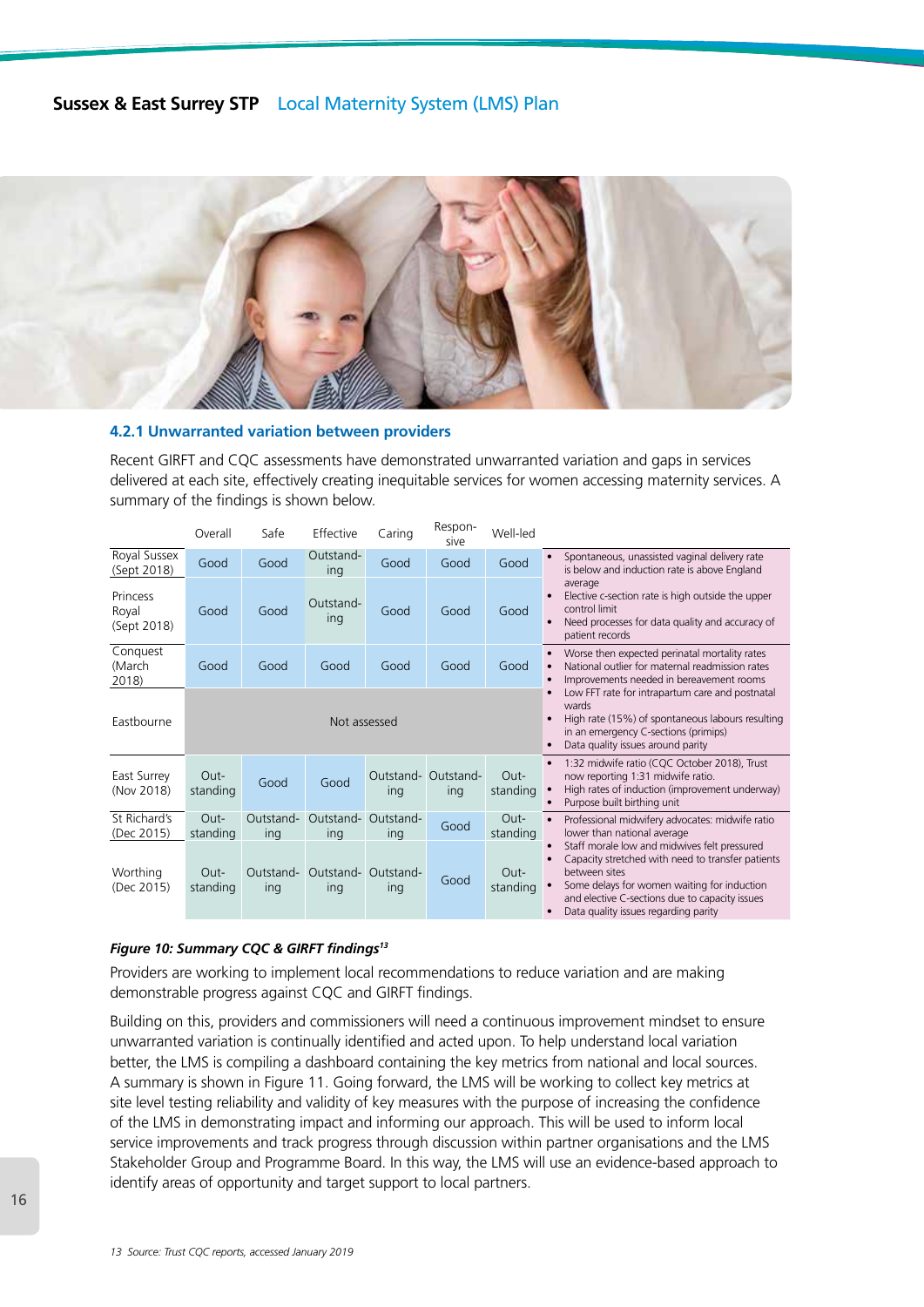| <b>KPI</b>                                                  | <b>BSUH</b> | <b>ESHT</b> | <b>SASH</b> | <b>WSHT</b> | <b>England</b> | Source and date                                        |
|-------------------------------------------------------------|-------------|-------------|-------------|-------------|----------------|--------------------------------------------------------|
| Stillbirth rate (per 1000 live births)                      | 4.02        | 3.69        | 3.71        | 3.86        | 3.93           | MBBRACE 2016 rates.<br>stabilised + adjusted           |
| Neonatal mortality rate<br>(per 1000 live births)           | 1.78        | 0.96        | 1.05        | 1.15        | 1.72           | MBBRACE 2016 rates.<br>stabilised + adjusted           |
| Extended perinatal mortality rate<br>(per 1000 live births) | 5.72        | 4.65        | 4.75        | 4.99        | 5.64           | MBBRACE 2016 rates.<br>stabilised + adjusted           |
| Maternal readmission rate                                   | 1.60%       | 0.10%       | 2.50%       | 3.10%       | 2.50%          | NMPA clinical audit, 2017                              |
| Breastfeeding initiation rate                               | 89%         | 75%         | 82%         | 80%         | 74%            | Trust maternity dashboard<br>(2017/18 average)         |
| Smokers at delivery                                         | 4.70%       | No data     | 7.80%       | No data     |                | Trust maternity dashboard<br>(2017/18 average)         |
| Smokers at booking                                          | 9%          | 18%         | No data     | 13%         | 14%            | National Maternity dash-<br>board (avg Jan - Jun data) |
| Smoking cessation in pregnancy rate                         | 58%         | No data     | 10%         | No data     | 20%            | NMPA clinical audit, 2016                              |
| No. of live births (per year)                               | 5,370       | 3,035       | 4,520       | 5,012       |                | Trust maternity dashboard<br>(2017/18 average)         |
| Spontaneous vaginal deliveries                              | 57%         | 58%         | 58%         | 60%         |                | Trust maternity dashboard<br>(2017/18 average)         |
| Over all C-section rate                                     | 30.4%       | 27.8%       | 29.8%       | 28.5%       | 25%            | Trust maternity dashboard<br>(2017/18 average)         |
| Operative vaginal delivery<br>(ventouse & forceps)          | 11.9%       | 13.0%       | 12.3%       | 11.2%       | 12.6%          | Trust maternity dashboard<br>(2017/18 average)         |
| Low intervention delivery                                   | 37.5%       | 35.8%       | 31.2%       | No data     |                | Trust maternity dashboard<br>(2017/18 average)         |
| Induction rate                                              | 25.8%       | 26.0%       | 36.6%       | 34.9%       | 28.0%          | Trust maternity dashboard<br>(2017/18 average)         |
| Home birth rate (year avg)                                  | 4.4%        | 3.0%        | 1.5%        | 1.8%        | 2.3%           | Trust maternity dashboard<br>(2017/18 average)         |

### *Figure 11: Key outcome measures by trust*



# **4.2.2 Health inequalities in local populations**

Local populations vary substantially across the region in terms of socioeconomic status and deprivation, rurality, ethnic makeup, age distribution, disability, religion, sexual orientation, marriage and civil partnership. Some of these factors are associated with significantly worse maternal and fetal outcomes and poor access to care.

The case for reducing inequalities is well documented – there is a need for further local evaluation to assess the current differences and gaps in provision accurately, to develop effective local solutions.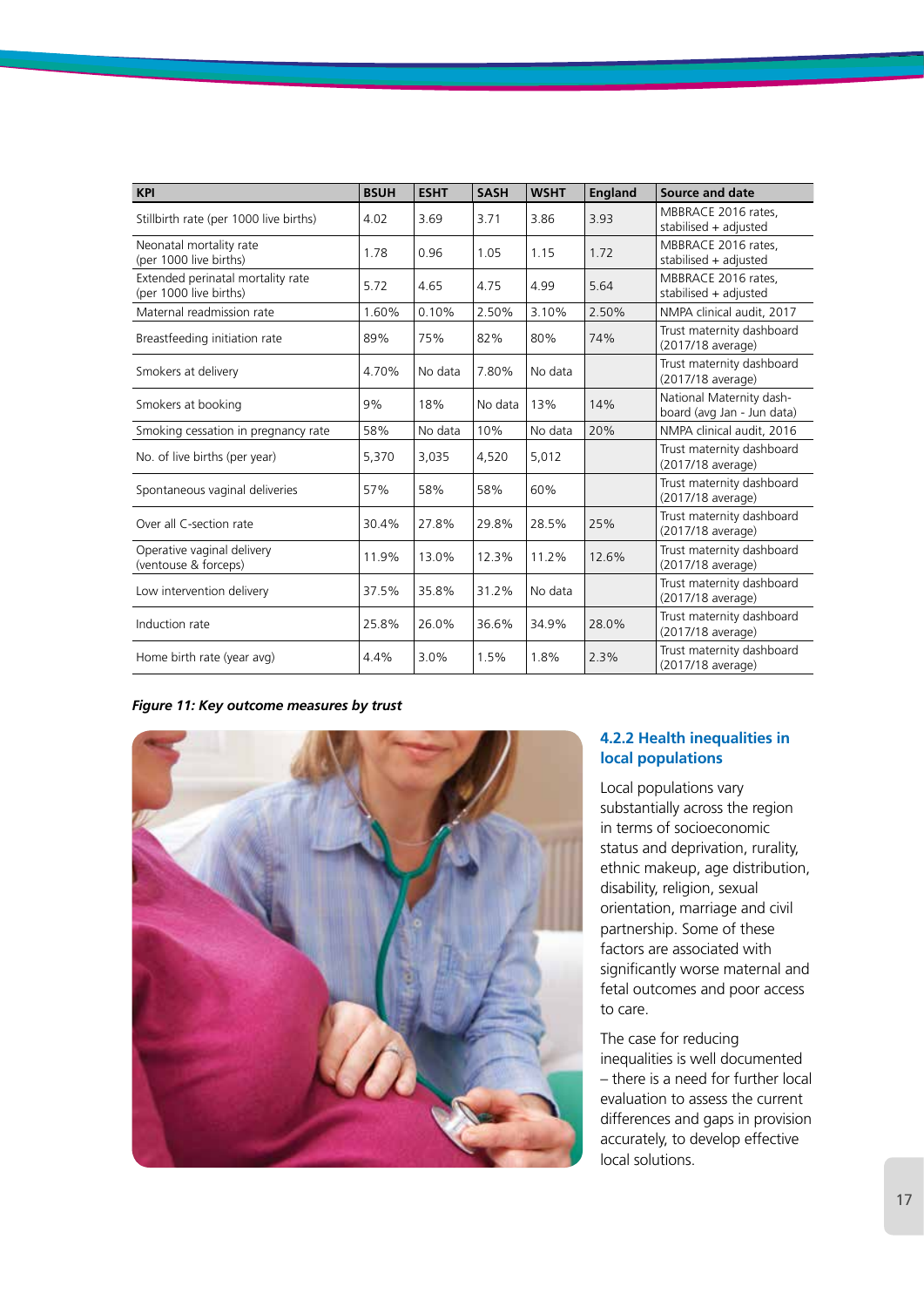

|                                      | Avg<br>index of | Rural           | Teenage  | Older           | <b>BMF</b> | Group       | Risk factors and challenges                                                                                                                       |
|--------------------------------------|-----------------|-----------------|----------|-----------------|------------|-------------|---------------------------------------------------------------------------------------------------------------------------------------------------|
|                                      | deprivation     | popula-<br>tion | women    | women<br>( >40) | women      |             | Infant mortality rates are nearly double in the most                                                                                              |
| Brighton &<br>Hove                   | 23.4            | 1.5%            | 0.5%     | 7.8%            | 13.8%      | Deprivation | deprived vs least deprived areas in England<br>Increased risk of low and very low birth weight<br>babies<br>Poor access to care with late booking |
| Coastal West<br>Sussex               | 15.8            | 31%             | 0.5%     | 4.8%            | 3.1%       | Rural       | Higher risk of maternal morbidity<br>Difficulties accessing antenatal care including late                                                         |
| Crawley                              | 17.8            | 0.3%            | 1%       | 4.4%            | 39.3%      | population  | booking<br>Reduced choice of birthplace offered                                                                                                   |
| East Surrey                          | 11.2            | 20%             | 0.6%     | 5.6%            | 29.0%      | Teenage     | Infant mortality rates are nearly double in under<br>20s<br>Higher rates of serious pregnancy complications                                       |
| Eastbourne,<br>Hailsham &<br>Seaford | 18.0            | 22%             | 0.8%     | 4.0%            | 4.1%       | women       | incl. eclampsia, preterm birth, and low birth weight<br>Higher risk of perinatal mental health disorders<br>Poor long-term socioeconomic outcomes |
| Hastings &<br>Rother                 | 25.8            | 26%             | 1.5%     | 3.9%            | 2.0%       | Older       | Greater risk of maternal morbidity incl. gestational<br>diabetes and eclampsia<br>Higher risk of miscarriage, growth restriction and              |
| High Weald<br>Lewes &<br>Havens      | 12.1            | 76%             | No data* | 5.4%            | 5.8%       | women       | preterm birth<br>Reduced choice of birthplace offered and greater<br>rate of interventions                                                        |
| Horsham &<br>Mid Sussex              | 8.3             | 25%             | 0.3%     | 5.7%            | 12.8%      | <b>BME</b>  | Infant mortality rates fro BME women are 1.5-2                                                                                                    |
| England<br>average                   | 21.8            | 21%             | 0.7%     | 4.2%            | 23.6%      | women       | times higher than for White women<br>2-5 times increased risk of maternal death                                                                   |

*\*Value suppressed for disclosure control reasons*

#### *Figure 12: Prevalence of key disadvantaged groups by CCG, and key risks associated with each14*

Delivering improvements in perinatal and maternal mortality and personalised maternity services will require engagement and outreach to 'seldom heard' groups. The LMS will work with MVPs to facilitate co-design of services to understand and meet the specific needs of these populations, giving all women a greater voice and involvement in their care. This collaborative relationship with each service user and her family is essential to improving safety and quality in maternity services, including morbidity and mortality.

# **4.3 Access to perinatal mental health services**

Good quality, evidence-based perinatal mental health pathways improve access, lower mortality rates and reduce psychosocial needs in children, thereby improving long-term outcomes and delivering substantial cost savings to local health and social care systems.

An estimated 10% to 20% of women develop mental health needs during pregnancy or in the postnatal period, with up to 50% of cases undiagnosed. Figure 13 shows Public Health England's estimated annual caseload of perinatal mental health disorders, based on national prevalence rates.

*<sup>14</sup> Population demographics taken from Public Health England maternal and child health profiles. Key risks from ONS child mortality, MBRRACE maternal mortality and NICE evidence, accessed November 2018.*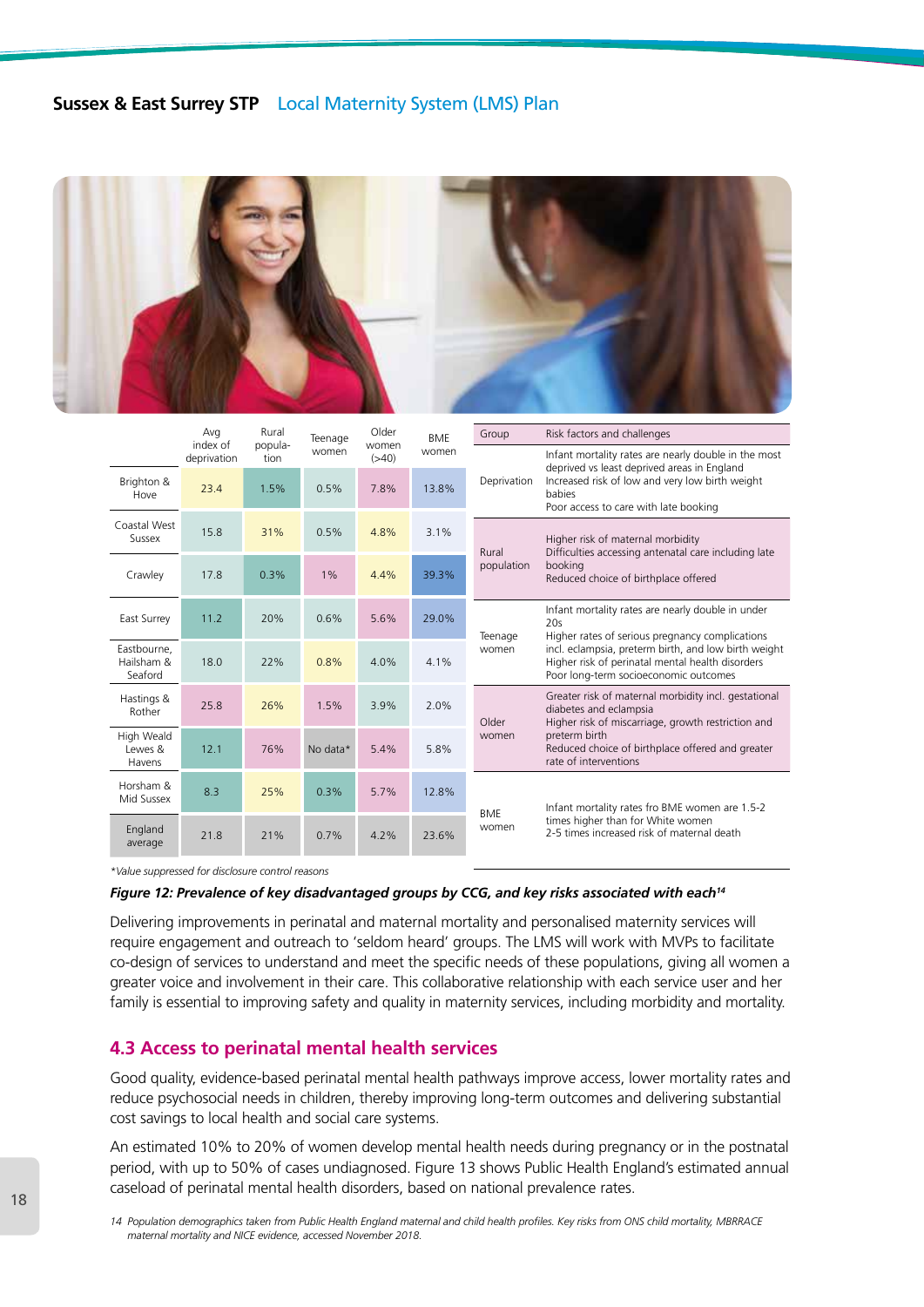|                                      | Postpartum<br>psychosis | Chronic<br>serious<br>mental illness | <b>Severe</b><br>depressive<br>illness | Mild-<br>moderate<br>depressive<br>illness | <b>PTSD</b>  | Adjustment<br>disorders and<br>distress |
|--------------------------------------|-------------------------|--------------------------------------|----------------------------------------|--------------------------------------------|--------------|-----------------------------------------|
| <b>Estimated</b><br>prevalence       | 2 per 1,000             | 2 per 1,000                          | 30 per 1,000                           | $100 - 150$ per<br>1,000                   | 30 per 1,000 | $150 - 300$ per<br>1,000                |
| <b>Total England</b>                 | 1,265                   | 1,265                                | 18,965                                 | $63,205 -$<br>94,810                       | 18,965       | $94,810 -$<br>189,615                   |
| Brighton &<br>Hove                   | 10                      | 10                                   | 90                                     | $290 - 430$                                | 90           | 430 - 860                               |
| Coastal West<br>Sussex               | 10                      | 10                                   | 140                                    | $455 - 680$                                | 140          | $680 - 1,360$                           |
| Crawley                              | 5                       | 5                                    | 55                                     | $180 - 270$                                | 55           | $270 - 535$                             |
| East Surrey                          | 5                       | 5                                    | 65                                     | $215 - 320$                                | 65           | $320 - 635$                             |
| Eastbourne.<br>Hailsham &<br>Seaford | 5                       | 5                                    | 55                                     | $180 - 270$                                | 55           | $270 - 535$                             |
| Hastings &<br>Rother                 | 5                       | 5                                    | 55                                     | $170 - 255$                                | 55           | $255 - 510$                             |
| High Weald<br>Lewes &<br>Havens      | 5                       | 5                                    | 45                                     | $140 - 210$                                | 45           | $210 - 415$                             |
| Horsham & Mid<br>Sussex              | 5                       | 5                                    | 75                                     | $240 - 355$                                | 75           | $355 - 710$                             |

### *Figure 13: Public Health England, estimated perinatal mental health burden, 2015/16*

Sussex & East Surrey has a relatively high-risk population, with high rates of depression, common mental health disorders and severe mental illness in the general adult population, as shown in Figure 14. The high rates of teenage pregnancies in Crawley, Eastbourne, Hailsham and Seaford, and Hastings and Rother CCGs further increase the at-risk population in the region<sup>15</sup>.



*Figure 14: Baseline prevalence of mental health disorders within the local population*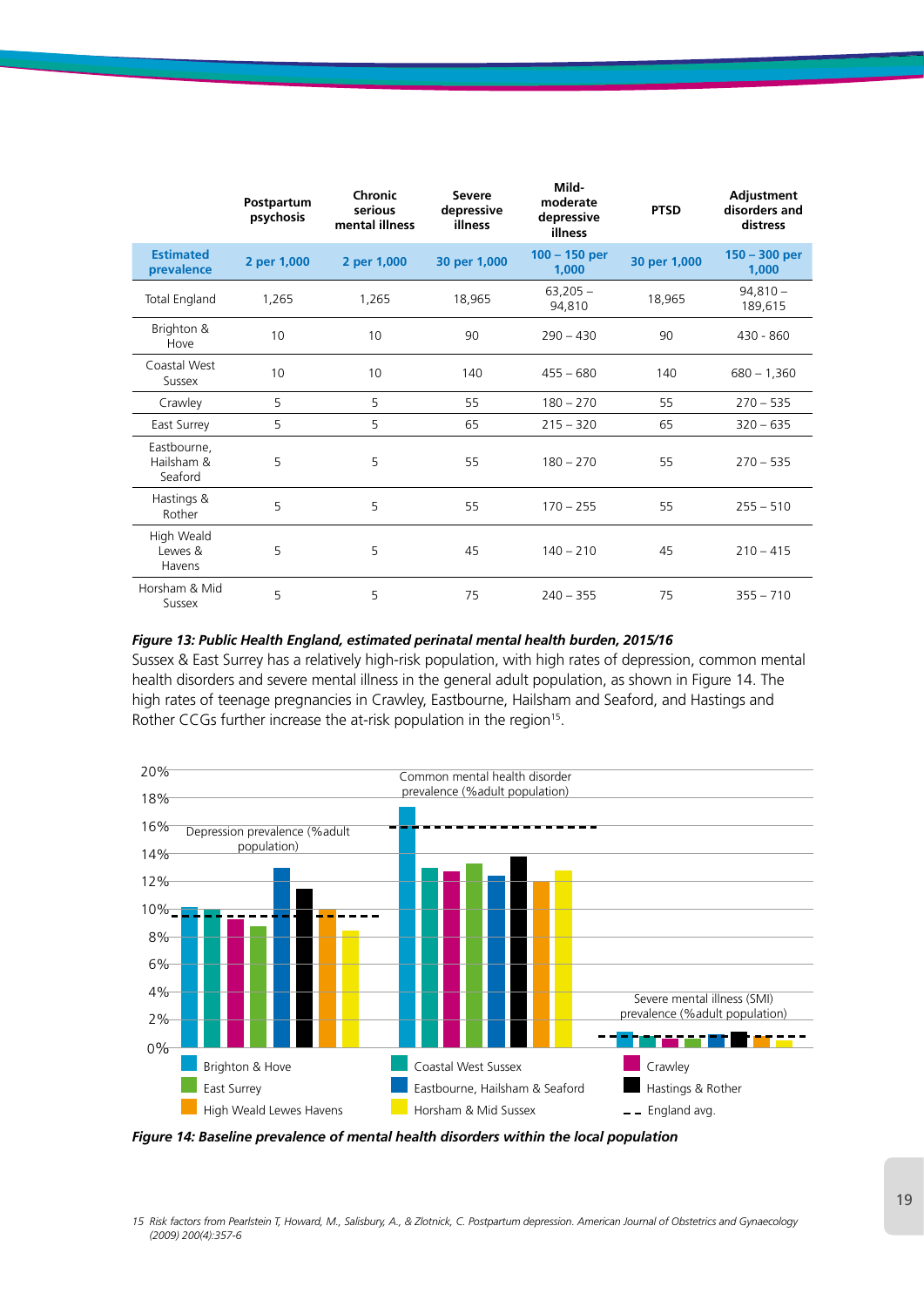### **4.3.1 Lack of universal provision of services**

The Sussex & East Surrey Perinatal Mental Health (PNMH) Network has developed high-quality specialist local services using Wave 1 funding from the NHS England's Community Perinatal Mental Health Scheme. The source of continued funding (approximately £1.7 million) has not yet been confirmed.

Services are delivered by Sussex Partnership NHS Trust and a community-based team of 50 staff. They include home visits, psychological therapies, parent-infant psychotherapy and support to fathers and partners. Out of hours support is provided by existing adult mental health services. Additionally, an NHS England-commissioned inpatient Mother and Baby Unit is now open in Dartford, serving the Kent, Sussex and Surrey populations.

There is a gap in services for those with mild to moderate needs. Specialist teams do not have the capacity to see every service user with mental health needs, nor does every service user need such intensive or specialist support. Services such as continuity of carer for those identified at risk, increased postnatal support, including infant and family bonding programmes, facilitated self-help, peer support and Improving Access to Psychological Therapies (IAPT) programmes would help support women with less severe needs, potentially preventing them from needing specialist intervention. The LMS will work with the PNMH network and the wider health and social care system to ensure the full spectrum of support is available locally.

### **4.3.2 Missed opportunities for early detection and support**

Access to specialist services relies on strong links between women and families and maternity services: these are not universally in place. In the LMS service user survey, 15% of women reported never being asked about their mental health, with a further 59% not asked at every appointment. These are missed opportunites to identify early signs and provide support for the family.

The LMS will work with providers and the PNMH network to understand the reasons for this, identifying and developing solutions to address potential gaps in training or changes to policies and proformas in order to ensure women are consistently asked about their mental health and well-being. Those women who are identified as being vulnerable or at risk of developing perinatal mental health issues should be offered targeted support along with continuity of carer, with partner organisations working together to meet their needs.

### **4.4 Maternal experience**

Women and their families are at the heart of the vision for maternity services. This means ensuring they experience a caring, supportive and personalised pregnancy journey.

Evidence suggests women experience better outcomes when they are more involved in their own care<sup>16</sup>. Additionally, for many women, pregnancy is the first time they have had sustained contact with health services – this provides a unique opportunity to support lasting, positive lifestyle changes. Improving women's experiences can therefore deliver long-lasting benefits for the well-being of families and will enable improvements in the other three core outcomes.

The table below shows the priority areas for women in Sussex & East Surrey, identified through an online survey of nearly 1,000 users. The LMS will be sharing full survey results upon completion of Phase 2. To mitigate low representation amongst certain disadvantaged groups in Phase 1, targeted engagement has been planned to reach these groups in Phase 2 (See Section 9.1.1.)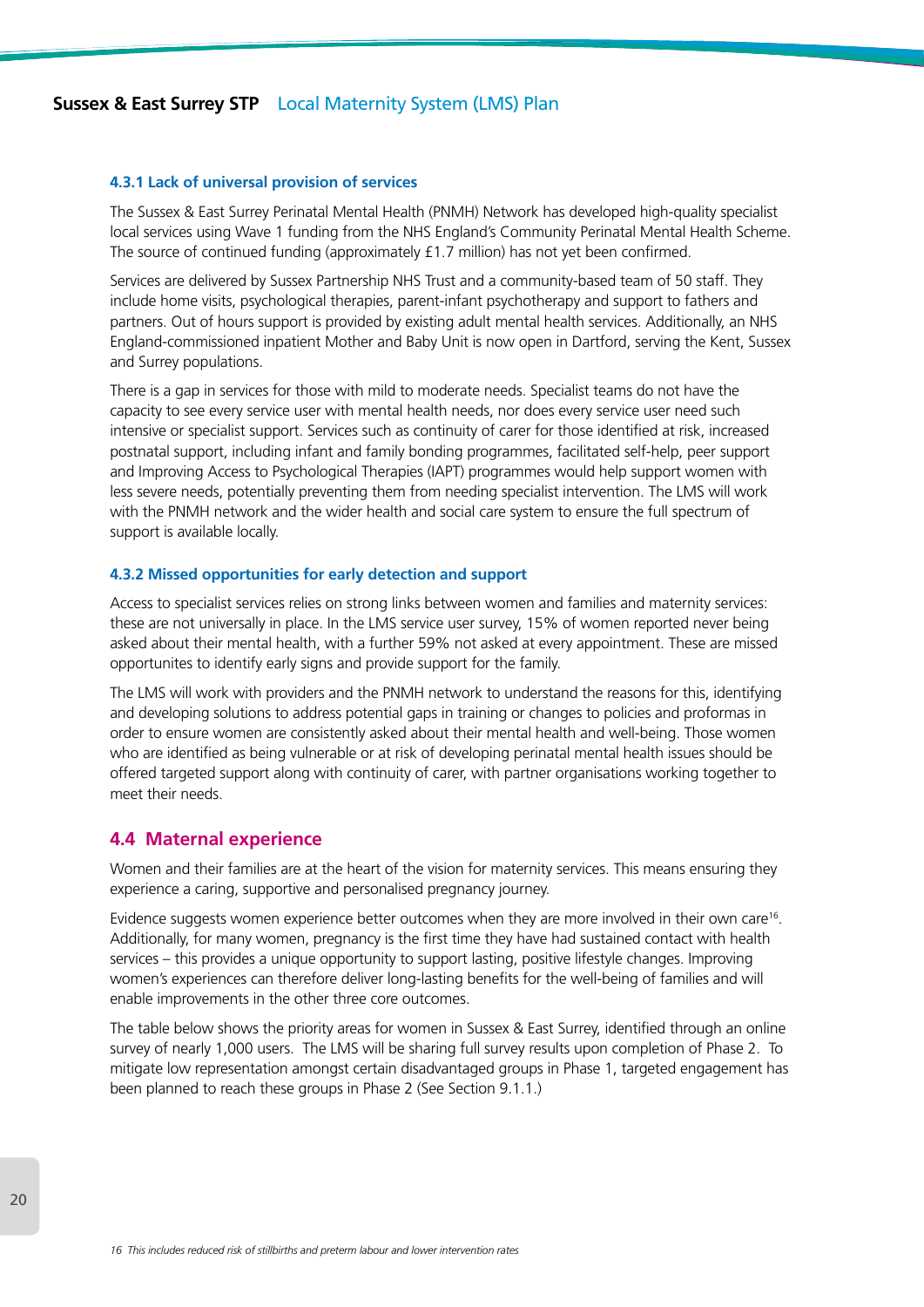| <b>Theme</b>                  | <b>Supporting evidence</b>                                                                                                        |
|-------------------------------|-----------------------------------------------------------------------------------------------------------------------------------|
| Improved choice of birthplace | 11% were offered no choice of birthplace (national average 14%),<br>$\bullet$<br>with considerable variation by demographic group |
|                               | Nearly 50% of women were offered a home birth but only 15%<br>were offered a midwife-led unit                                     |
|                               | 58% stated more choice was very important to them in the future                                                                   |
|                               | 65% would be interested in a midwife-led unit in future<br>pregnancies                                                            |
| Continuity of Carer           | 35% of women saw a different midwife at each contact (vs 40%<br>nationally) and 24% saw a different health visitor                |
|                               | 30% of women felt seeing multiple midwives negatively impacted<br>their care                                                      |
|                               | 75% reported it as being important to them in future pregnancies                                                                  |
| Feeding support               | 33% of women were unsatisfied with information they were given                                                                    |
|                               | 47% reported receiving inconsistent advice                                                                                        |

### *Table 2: Themes emerging from service user engagement*

These themes are based on the views of a self-selecting sample and may not represent the needs or experience of women from minority groups. The LMS has identified some key 'seldom heard' groups of people to engage with via focus groups. Building relationships with these communities early will enable ongoing engagement and future co-design of services that reflect the full range of local needs. Furthermore, it is important that Maternity providers create and sustain communication and information sharing pathways with the Healthy Child Programme (HCP) services within their area to support the ongoing health and well-being of women in the antenatal period.

# **4.5 Site-level volumes and staffing**

Table 3 shows the site-level breakdown of births, consultant cover and midwife to birth ratios. All trusts have recently been assessed by Birth Rate Plus and, where workforce gaps were identified, they are developing plans to address them. When comparing weekly hours of consultant cover with national standards<sup>17</sup>, all sites meet minimum levels, however several sites have fewer than 2,500 births.<sup>18</sup>

| <b>Site</b>                         | # of Birthst (17/18) | <b>Consultant Cover</b><br>(hours/week) | <b>Midwife to Birth</b><br><b>Ratio</b> |
|-------------------------------------|----------------------|-----------------------------------------|-----------------------------------------|
| St Richards (WSHT)                  | 2,596                | 80                                      | 79:1                                    |
| Worthing (WSHT)                     | 2,416                | 80                                      | 29:1                                    |
| Royal Sussex (BSUH) <sup>++</sup>   | 3,011                | 60                                      | 30:1                                    |
| Princess Royal (BSUH) <sup>++</sup> | 2,359                | 40                                      | 30:1                                    |
| Eastbourne (ESHT) <sup>+++</sup>    | $794*$               | N/A                                     |                                         |
| Conquest (ESHT) <sup>+++</sup>      | $2741*$              | 72                                      | 28:1                                    |
| East Surrey (SaSH)                  | 4,520                | 88                                      | 31:1                                    |

*† Trust Maternity Dashboards October 2018: WSH report women delivered;other trusts show live births †† Estimated using 18/19 M6 YTD site data and 17/18 Trust births*

Table 3: Site-level volumes and staffing that Site-level data not available at time of writing \* Includes unit and community births

For units below 2,500 births per annum, the Royal College of Obstetrics and Gynaecology recommend units continually review staffing to ensure it is adequate for local needs. They do not provide a minimum standard for consultant cover for units below 2,500 births per annum.

*18 Safer Childbirth: Minimum Standards for the Organisation and Delivery of Care in Labour; Royal College of Obstetrics and Gynaecology, 2007 17 Safer Childbirth: Minimum Standards for the Organisation and Delivery of Care in Labour; Royal College of Obstetrics and Gynaecology, 2007*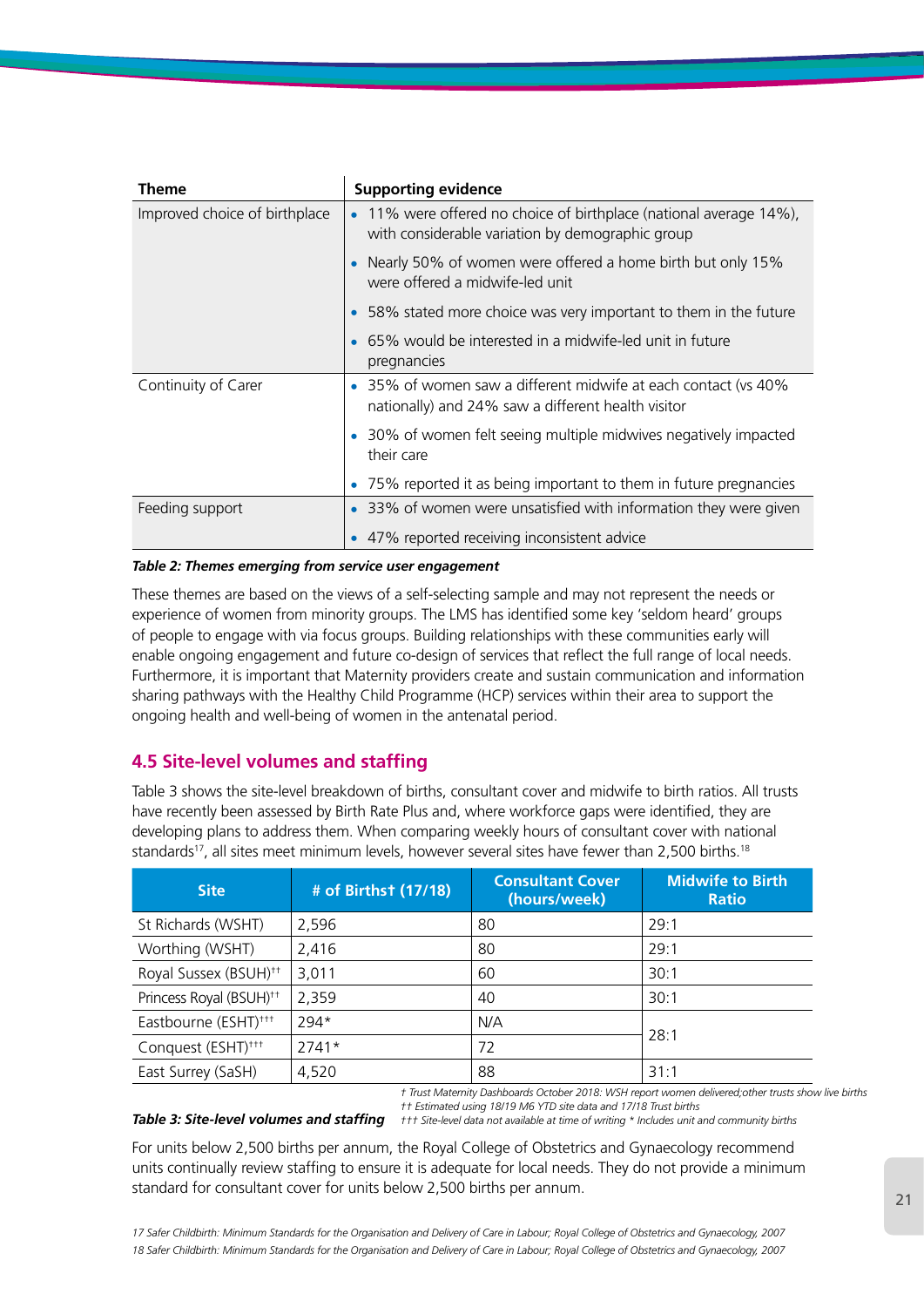| Category       | <b>Definition</b> | Consultant presence (year of adoption) | <b>Specialist</b>                                                                |            |              |  |  |  |
|----------------|-------------------|----------------------------------------|----------------------------------------------------------------------------------|------------|--------------|--|--|--|
|                | (births/year)     | $60 - hour$                            | <b>98 - hour</b>                                                                 | 168 - hour | trainees (n) |  |  |  |
| А              | $<$ 2500          |                                        | Units to continually review staffing to ensure adequate based<br>on locals needs |            |              |  |  |  |
| B              | 2500-4000         | 2009                                   |                                                                                  |            | I.           |  |  |  |
|                | 4000-5000         | 2008                                   | 2009                                                                             |            | 3            |  |  |  |
| C <sub>2</sub> | 5000-6000         | Immediate                              | 2008                                                                             | 2010       |              |  |  |  |
| C <sub>3</sub> | >6000             | Immediate                              | Immediate if possible                                                            | 2008       |              |  |  |  |

*Table 4: Proposed obstetric staffing targets, 2007–2010 (adapted from The Future Role of the Consultant)*



# 5 Vision: A changing approach to maternity services

The National Maternity Review signalled a paradigm shift in maternity services and acknowledges the critical importance of maternal involvement in driving improvements in safety and quality. Many of the recommendations aim to strengthen links with women, placing families at the heart of maternity services.

The LMS will embody this principle to deliver transformative change within the

Sussex & East Surrey region. The end objective is to empower and enable all women to make real choices about their care, supported by collaborative relationships with healthcare staff, access to care in the community, and ultimately services which are co-designed to meet their needs.

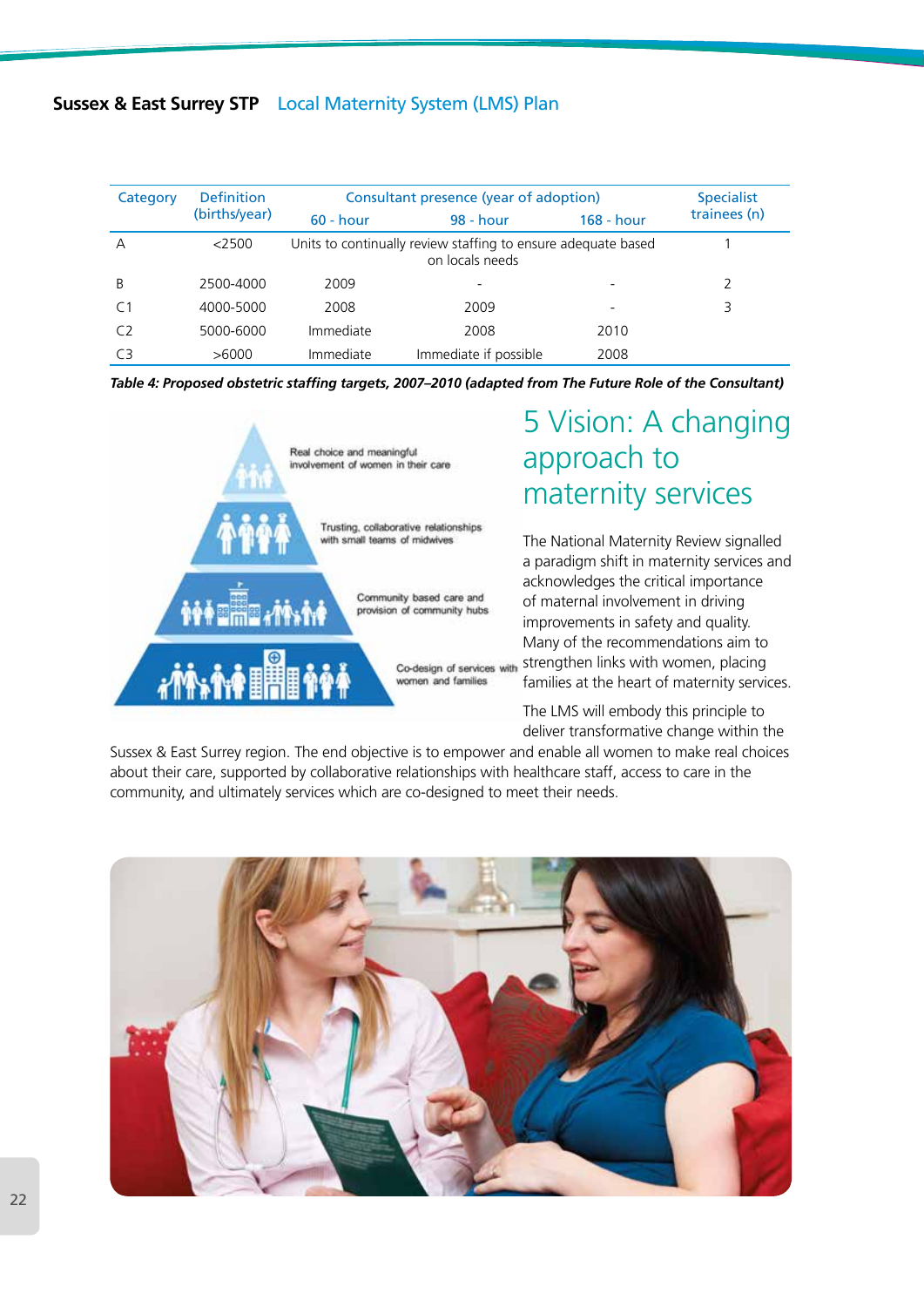# **5.1 Choice and personalisation**

Women and their families will be empowered to make real, informed, choices about their maternity journey and shape their experience to suit their circumstances, through use of personalised care plans, provision of high quality unbiased information and increased discussion (e.g. birth choices clinics or specialist midwives). Teams will ensure women are given chances to make decisions at every stage of their care, discussing the implications and acknowledging any limitations due to medical reasons.

Maternity services will maximise opportunities to respect and act on women's preferences at every stage, as long as it is safe to do so. Where it is not, teams will prioritise upfront and transparent communication with families to ensure they continue to feel consulted and involved.

A key element of choice is birth setting. Each place is reviewing the choice available to women and will consult the LMS as proposals are developed to ensure all women have access to home, midwife-led and labour ward births.

Enabling and respecting choice is critical to ensuring women and families feel involved in their care. It is only through genuine engagement with women will maternity services be able to improve safety and reduce mortality, reduce inequalities and improve early identification and support of perinatal mental health.

# **5.2 Collaborative relationships with maternity teams**

Fostering strong, respectful and trusting relationships between women, families and maternity teams are essential to supporting and enabling choice. Continuity of Carer (CoC) models aim to provide women with a small team of four to six midwives to provide care for the antenatal, intrapartum and postnatal periods, and to advocate for their wishes. These models show evidence of improving safety and reducing the risk of adverse outcomes, increasing rates of home births and improving experience19. Sussex and East Surrey midwifery profile shows an aging workforce with many part time staff requesting fixed working patterns and will require ongoing workforce planning and transformation, along with in depth financial modelling to support this outcome.

# **5.3 Access to care in the community**

A key component of the vision for maternity services is community-based care as the default. Community hubs will bring together providers across a range of services including prevention and pre-conception care, maternity services including perinatal mental health, postnatal, newborn, early years and child health. These hubs will provide a one-stop service for women and families to access the full spectrum of health and social care services, improving access to care and engendering a life course approach to maternal and child health. Easily accessible local services will foster deeper relationships between women and providers, facilitating closer working between partner organisations and building relationships with local communities. Maternity providers will share information and link with Universal Healthy Child programme Services in the community to support the ongoing health and well-being of women in the antenatal period. Gaps in community hub provision will be reviewed at STP level with key partners and Estate leads.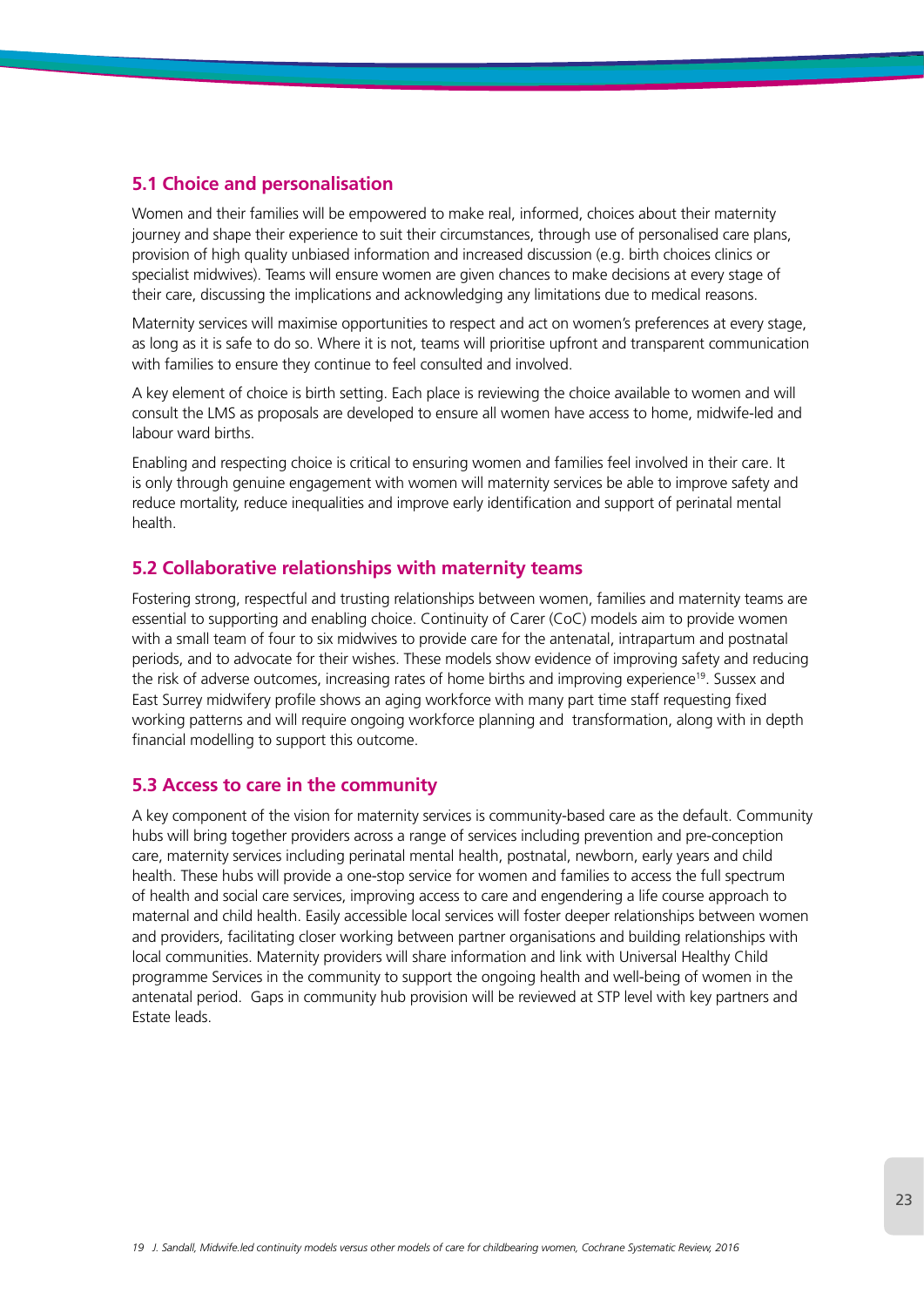

# **5.4 Services co-designed with women and families**

For women and their families to be at the heart of maternity services, their voices and needs must be incorporated into ongoing service development and improvement, using a co-design approach.

Co-design is a way of working that enables providers, women, carers and communities to come together in equal partnership. It engages groups of people at the earliest stages of service design, development and evaluation<sup>20</sup>. Effective co-design needs to be based on the views of all women who use services; we will establish a baseline service user view of maternity services that incorporates all voices across Sussex and East Surrey. The LMS will support the MVPs to actively reach out to hard to reach groups to ensure development of services that meet the full range of needs of their local population. There is more detail in Section 9.1 about how the LMS will work with organisations to ensure co-design is embedded within the transformation programme.

# 6 System benefits delivered through maternity transformation

Delivering the future vision for maternity services will have substantial short and long-term benefits for the Sussex & East Surrey health and social care system:

- $\vee$  improved safety and outcomes
- $\sqrt{}$  improved population health
- $\triangleright$  better staff and user satisfaction
- $\triangleright$  increased service sustainability
- $\blacktriangleright$  better value maternity services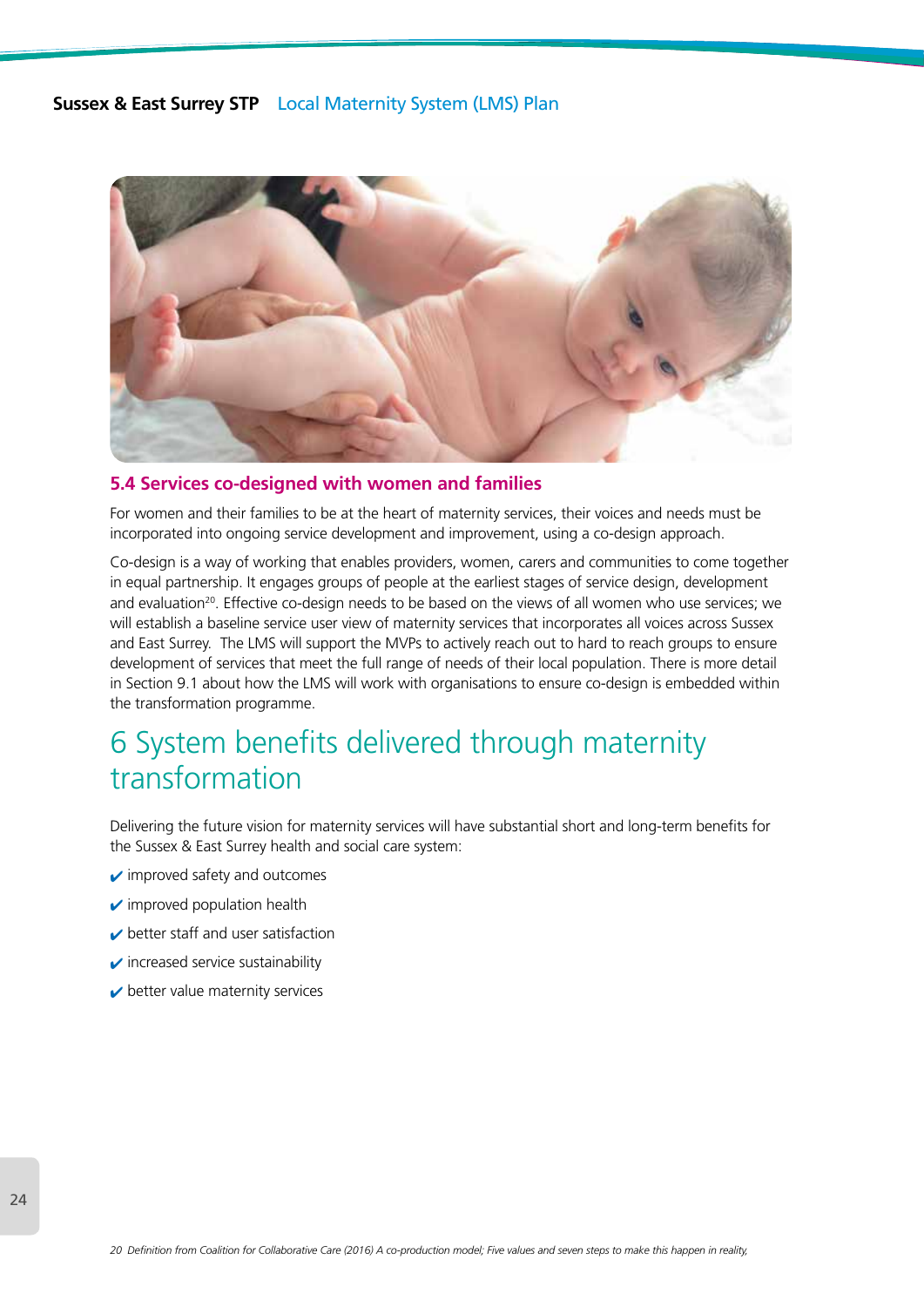# **6.1 Clinical outcomes and population health**

Putting a spotlight on safety will improve outcomes for women and families. Full implementation of the Saving Babies Lives care bundle has been associated with a 20% reduction in stillbirths and meeting national target trajectories for reducing perinatal mortality will save 51 lives/year by 2025. Improving fetal monitoring (part of Saving Babies Lives Care Bundle) and implementing the recommendations from Each Baby Counts will reduce avoidable morbidity and lifelong disability associated with brain injury around the time of birth – improved care could lead to a better outcome in up to 71% of cases<sup>21</sup>.

Prioritising prevention services and maternal health will improve overall population health, reducing health inequalities and giving every child a healthy start in life. Maternal smoking is associated with a 47% increase in risk of stillbirth<sup>22</sup>, a 27% increased risk of pre-term birth and an 82% increased risk of a low birth weight baby<sup>23</sup> as well as increased risk of congenital abnormalities of the heart, limbs and face. What happens during pregnancy, during birth (including birth injury\*) and early years also impacts on an individual's risk of long-term ill health, such as obesity, substance misuse, risk of heart disease, dental decay and poor mental health, and can compromise healthy emotional, cognitive and physical development. Many of the increased risks stem from deprivation and health inequalities: tackling these will provide significant benefits to individuals, families and the system.

Focusing on maternal involvement will also have a significant impact on outcomes. Women who receive continuity of midwife-led care are 16% less likely to lose their baby and 19% less likely to lose their baby before 24 weeks. They are also 24% less likely to experience pre-term birth<sup>24</sup>.



*21 Royal College of Obstetricians & Gynaecologists. Each Baby Counts 2018 Progress Report, November 2018 22 Maternal smoking and the risk of still birth: systematic review and meta-analysis; Takawira C Marufu, Anand Ahankari, Tim Coleman and Sarah Lewis BMC Public Health 2015, 15:239 doi:10.1186/s12889-015-1552-5 23 Royal College of Physicians. Passive smoking and children. A report by the Tobacco Advisory Group. London: RCP, 2010*

*24 J. Sandall, Midwife.led continuity models versus other models of care for childbearing women, Cochrane Systematic Review, 2016*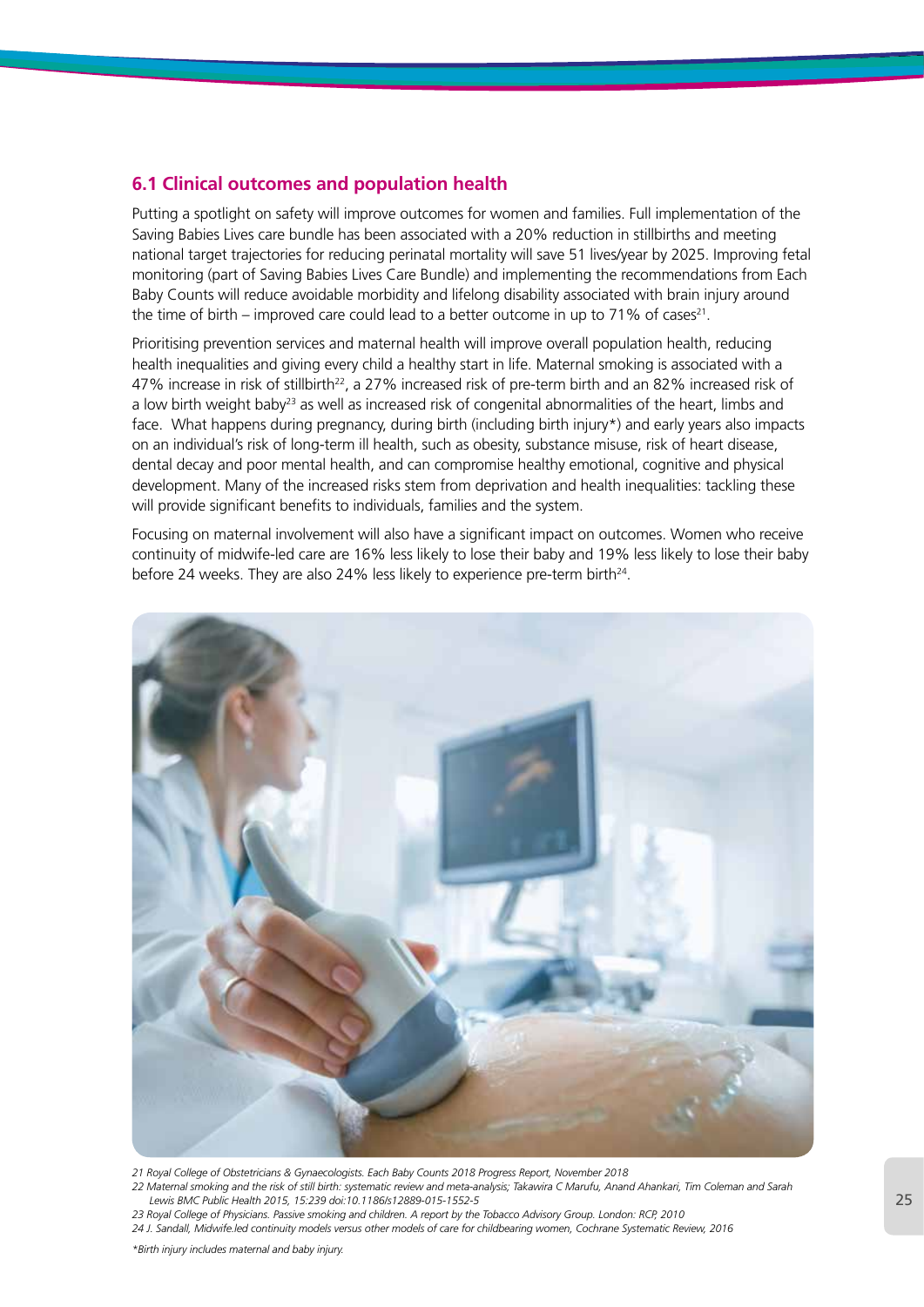## **6.2 Maternal and staff experience**

The experience and involvement of women and families is critical to this transformation programme as detailed in Sections 4.4 and 4.5 Improved experience, meaningful involvement and trusted relationships will all contribute to system benefits through improved outcomes, greater uptake of lifestyle messages and positive change, and improved health and well-being for women and families.

Much has been said about the experience of women. We also need to recognise the benefits to maternity staff that will be delivered through this transformation programme. The ability to form personal, collaborative relationships with women and follow them through their journey is associated with increased staff satisfaction<sup>25</sup>. The focus on skills development, shared learning and potential for new ways of working with creation of new roles or increased responsibility, will allow all staff groups to pursue their interests and ideas and collaborate with colleagues from across organisations. Additionally, stillbirths and adverse outcomes are known to negatively impact staff well-being, with psychological trauma, anxiety and fear of disciplinary action and litigation all being experienced. Improving safety will therefore contribute to improvements in staff wellbeing $^{26}$ . It is however recognised that Continuity of Carer models have in the past led to high levels of burnout in midwives and the LMS recognises the importance of ensuring good staff engagement, with midwifery teams developing models that provide higher levels of satisfaction and reduce the risk to the well-being of midwives.

# **6.3 Service sustainability, resilience and value**

The national Maternity Transformation Programme aims to develop sustainable, fit for the future maternity services, which deliver the best value for women and the system.

Improvements in safety will lead to a significant short and long-term cost saving for local providers. Comprehensive investigation of each stillbirth is estimated to cost £1,200 - £1,800 and women who have experienced a previous stillbirth are likely to utilise more health care services with an increased cost per birth of £2,100 - £3,75127. Nearly 40% of women who experience a stillbirth reduce their working hours and for those returning to work productivity is estimated to be between 26 – 63% of normal<sup>28</sup> – this represents a significant indirect cost to families and an economic cost to the system, which will be avoided through improved perinatal mortality rates. Additionally, improved safety and better relationships with users will help to reduce litigation costs, which represent a significant expenditure for maternity services – obstetric claims represent 10% by volume but 50% by value of all NHS claims<sup>29</sup>.

Perinatal mental health disorders are estimated to cost the national health and social care system £1.2bn annually through care provided to both women and child<sup>30</sup>. The total long-term costs to society are estimated at £8.1 billion for each one-year cohort of births – this is the equivalent of just under £10,000 for every birth in the country and 72% of the costs are related to the child. Improving maternal mental health and well-being therefore represents an opportunity to dramatically reduce long and short terms costs related to both mother and child.

In the short term, increased collaboration through the LMS programme will allow partners to identify both efficiency opportunities and cost pressures. Moving care closer to home, reducing intervention rates and improving overall health and well-being will provide opportunity to reduce costs per birth and release capacity within stretched labour wards and in-hospital facilities. Women in midwife-led continuity models are less likely to use epidurals, have instrumental or operative vaginal births – this reduces the cost per birth for these women and hence large-scale roll-out of Continuity of Carer may be associated with cost savings across the system<sup>31</sup>.

*31 J. Sandall, Midwife.led continuity models versus other models of care for childbearing women, Cochrane Systematic Review, 2016*

*<sup>25</sup> Royal College of Midwives, Continuity of Carer: an update, 2017*

*<sup>26</sup> A. Heazell, Stillbirths: economic and psychosocial consequences, The Lancet, 2016*

*<sup>27</sup> H. Mistry, A structured review and exploration of the healthcare costs associated with stillbirth and a subsequent pregnancy in England and Wales, BMC Pregnancy Childbirth 2013*

*<sup>28</sup> A. Heazell, Stillbirths: economic and psychosocial consequences, The Lancet, 2016*

*<sup>29</sup> National estimates from NHS Resolution CNST Maternity Incentive scheme.*

*<sup>30</sup> Centre for Mental Health, LSE Personal Social Services Research Unit. The costs of perinatal mental health problems – report summary (2015)*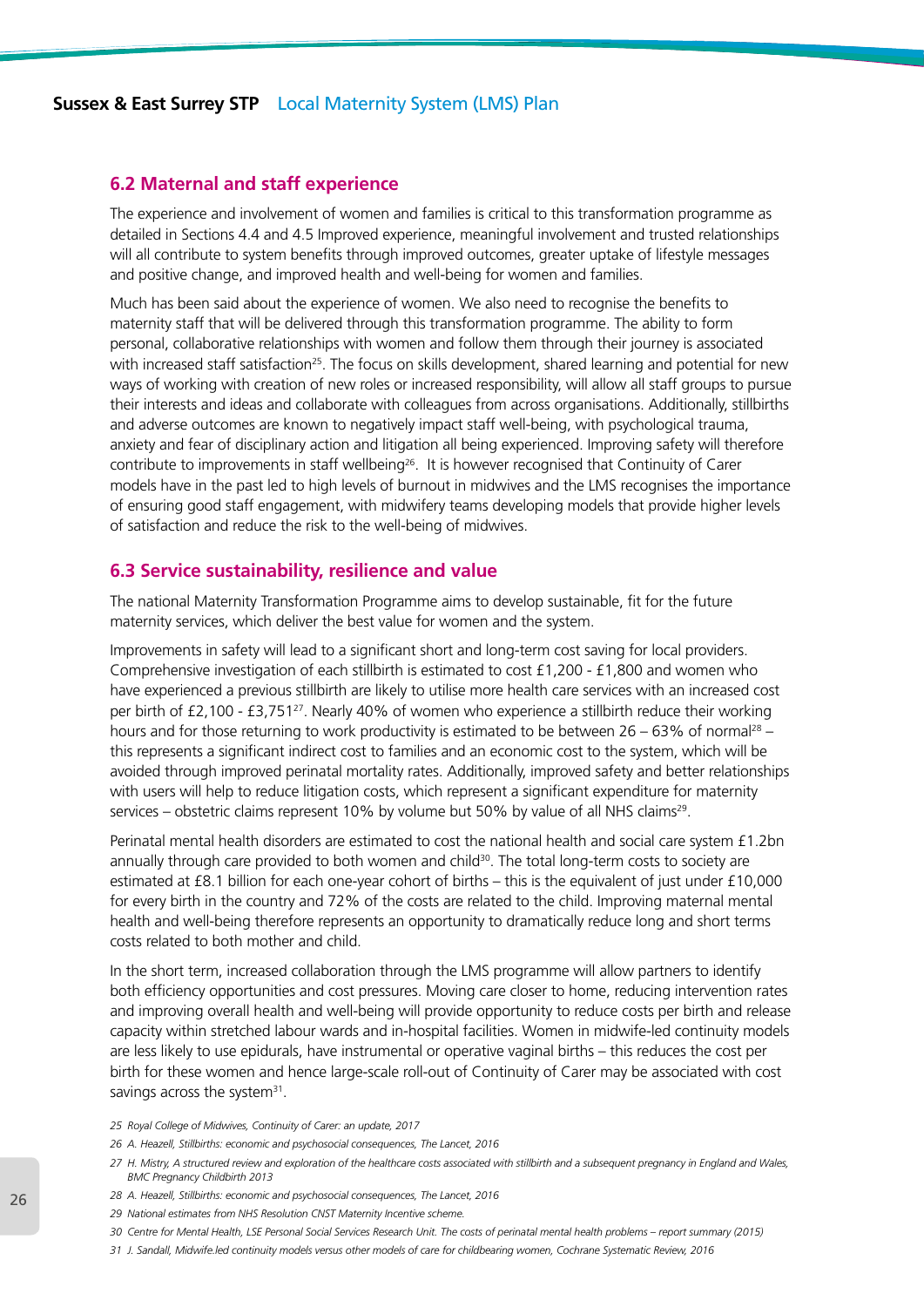In the long term, the focus on prevention in early life will accumulate significant benefits for women and their children. Reducing health inequalities and optimising maternal physical and mental health will have long-term benefits:

- **•** improved health and quality of life
- **•** reduced demand
- **•** reduced cost to health and social care services.

The first few years of life (including during fetal development) are also critical for readiness to learn, educational achievement, income and economic status<sup>32</sup>. Improving maternal health can therefore deliver significant long-term economic benefits and is key to reducing socio-economic inequality and unlocking a healthier and more productive future population.

# 7 Key service changes required

# **7.1 Summary of recommendations**

To define the work required to deliver the vision, the LMS has conducted an evaluation of current services with a gap analysis against national recommendations. Together with a review of local best practice, this has identified several service improvement opportunities to help improve the four core outcomes.

Providers are responsible for most of these, including national best practice guidance and targeted local opportunities (identified through GIRFT and CQC assessments). Commissioners need to work with providers to assess the trajectories and impact of quality improvement projects, setting and monitoring key metrics and reviewing contractual arrangements needed to facilitate improvement.

Figure 15 shows a summary of the key provider interventions required to deliver the four outcomes and the role of the LMS in supporting these. Further detail is described in Figure 16 - Figure 19 on each recommendation, including the challenge addressed, the opportunity within each trust and the involvement of key stakeholders. These opportunities represent a point in time assessment agreed by providers and commissioners and remain under review as we continue to improve the quality of services. For simplification Providers in this context refers to not only the four acute trusts but also community trusts, mental health providers, public health providers and primary care. Commissioners in this context refers to not only clinical commissioning groups, but all commissioners including NHS England and local authorities.



*32 C. Larson, Poverty during pregnancy: Its effects on child health outcomes, Paediatric Child Health, 2007*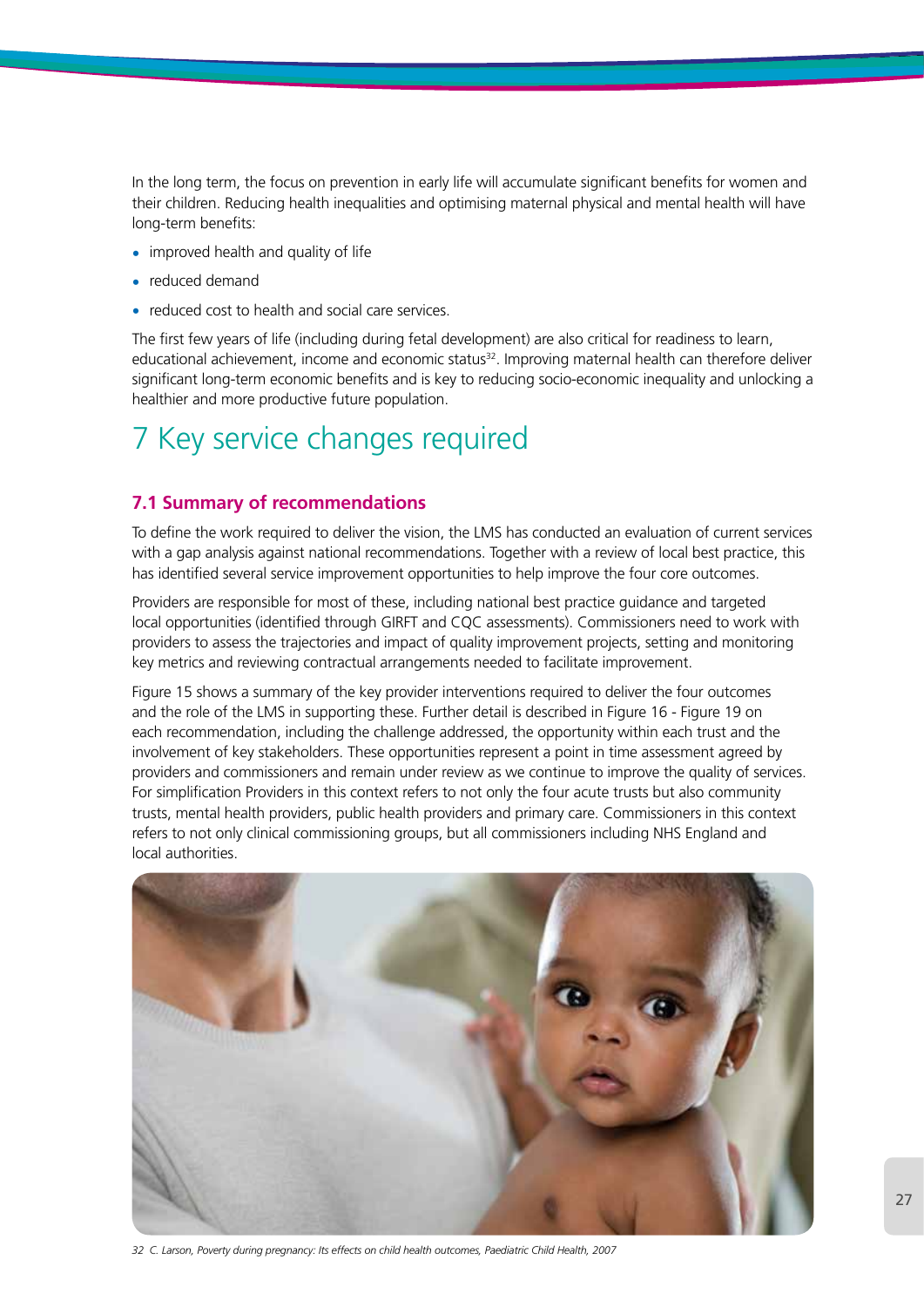# Provider/commissioner led interventions **Role of the LMS**

| <b>Safety &amp; perinatal</b><br>mortality               | Implement Saving Babies Lives Care<br><b>Bundle</b><br>Reduce maternal smoking at delivery<br>rates to 6% and optimise weight<br>management<br>Ensure safe staffing levels with sufficient<br>midwife: birth ratios and consultant<br>cover and capacity<br>Include ATAIN, Each Baby Counts,<br>Making Every Contact Count and CTG In<br>staff training<br>Investigate all incidents and circulate<br>feedback at a system level                                                             |                                                                                                                                                                                                                 | and plans                                                                                                                                                                                                                                              | partners                                                                                                                                            |
|----------------------------------------------------------|----------------------------------------------------------------------------------------------------------------------------------------------------------------------------------------------------------------------------------------------------------------------------------------------------------------------------------------------------------------------------------------------------------------------------------------------------------------------------------------------|-----------------------------------------------------------------------------------------------------------------------------------------------------------------------------------------------------------------|--------------------------------------------------------------------------------------------------------------------------------------------------------------------------------------------------------------------------------------------------------|-----------------------------------------------------------------------------------------------------------------------------------------------------|
| <b>Health inequalities</b><br>& unwarranted<br>variation | Implement GIRFT & CQC<br>recommendations<br>Monitor outcome and intervention rates<br>to identify variation and act to address<br>these<br>Provide specialist pathways and support<br>services for known disadvantaged groups<br>Adopt an interoperable digital maternity<br>information system                                                                                                                                                                                              | targeted                                                                                                                                                                                                        |                                                                                                                                                                                                                                                        | structural barriers and<br>collaboration across health and social care                                                                              |
| <b>Perinatal mental</b><br>health                        | Provide 24/7 access to PNMH advice and<br>guidance, incl. emergency assessments<br>Deliver joint mental health and obstetric<br>care<br>Ensure mental wellbeing is assessed at<br>each contact<br>Provide support services for at-risk<br>women<br>Include PNMH topics within mandatory<br>training, including mental health crises                                                                                                                                                          | Empowering women and families to have a voice in their own care,<br>Co-designing services with women and families<br>through the use of Maternity Voice Partnerships and<br>engagement with seldom heard groups | continuous quality improvement and robust transformation<br>planning by evaluating long-term and/or system implications, linking<br>al organisations central bodies and aligning system priorities<br>Supporting local organisations to deliver change | implementation of joint service improvement initiatives<br>Leading system-wide collaboration & transformation<br>culture of joint working, removing |
| <b>Maternal</b><br>experience                            | Develop personalised care plans,<br>including discussion of choice of<br>birthplace<br>Develop and implement a consistent,<br>digital experience for women to access<br>their maternity record and information.<br>Offer women option of home, midwife-<br>led and labour ward births<br>Implement Continuity of Carer pathways<br>to meet national trajectories<br>Provide specialist feeding staff and<br>training<br>Incorporate patient feedback into service<br>improvement initiatives |                                                                                                                                                                                                                 | <b>Enabling</b><br><u>ŏ</u>                                                                                                                                                                                                                            | ilitating meaningful<br>æ<br>supporting<br>y creating<br>م<br>م<br>م                                                                                |

*Figure 15: Summary of provider/commissioner opportunities and the role of the LM*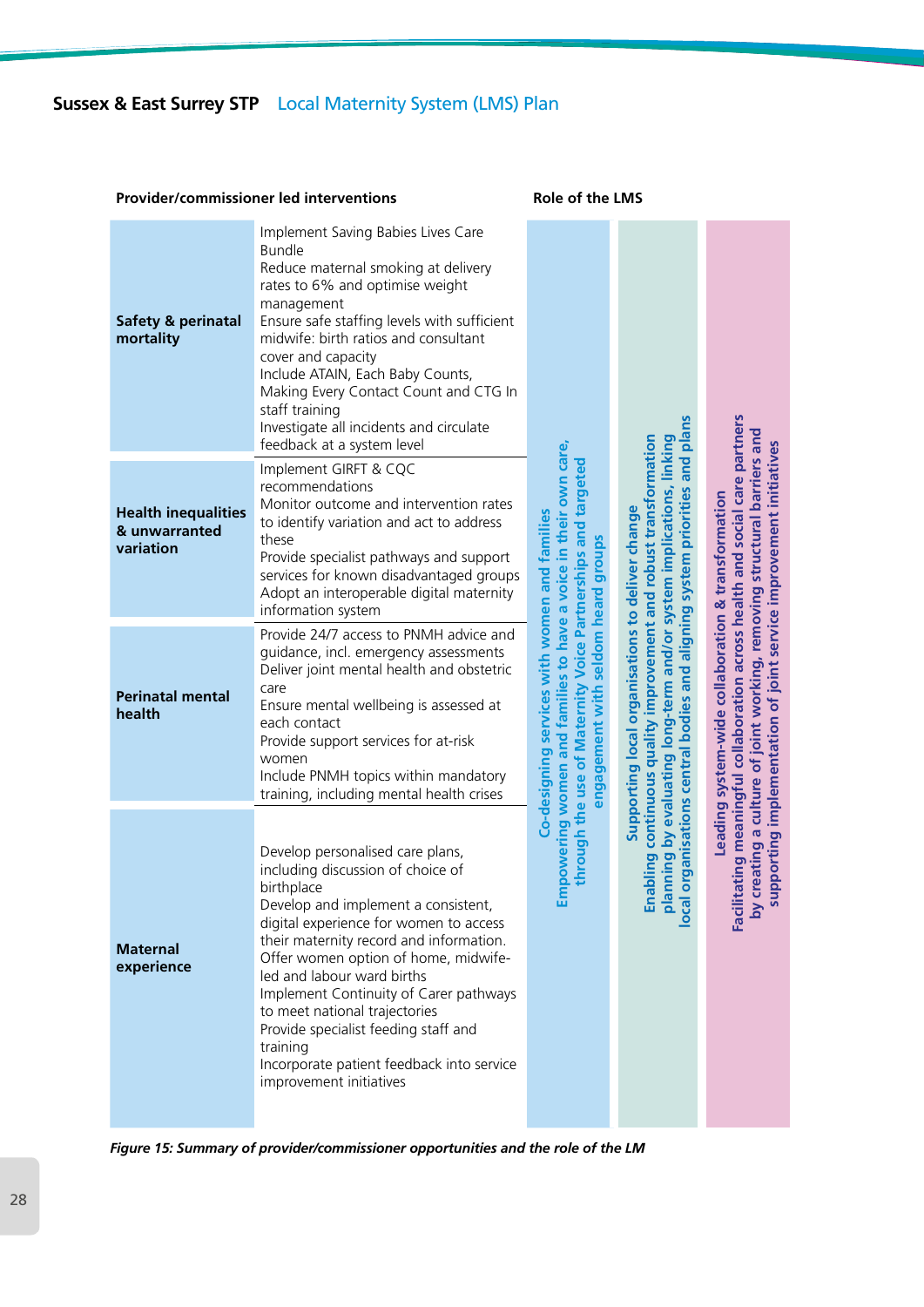|                                                                                                                             |                                                                                                   |             | <b>IMPROVEMENT</b>                  | System roles in improvements |             |      |           |             |     |              |              |
|-----------------------------------------------------------------------------------------------------------------------------|---------------------------------------------------------------------------------------------------|-------------|-------------------------------------|------------------------------|-------------|------|-----------|-------------|-----|--------------|--------------|
| Recommended intervention Challenge to be addressed                                                                          |                                                                                                   | <b>BSUH</b> | <b>OPPORTUNITIES</b><br><b>ESHT</b> | <b>SASH</b>                  | <b>WSHT</b> | SINT | Provider  | Commissione | SТP | PNMH network | Neonatal ODN |
| Operationalise Saving Babies<br>Lives care bundle                                                                           | Meeting national trajectories<br>to reduce perinatal mortality                                    | D           |                                     |                              |             |      | ΑR        | C           |     |              |              |
| Offer smoking cessation to<br>reduce smoking at delivery<br>rates to 6%                                                     | High maternal smoking rates<br>within local population                                            |             |                                     |                              |             | C    | R         | <b>AR</b>   |     |              |              |
| Support healthy weight and<br>offer specialist maternal<br>weight management services                                       | Increasing prevalence of<br>maternal obesity                                                      |             |                                     |                              |             |      | R.        | <b>AR</b>   |     |              |              |
| Ensure safe staffing levels<br>and workforce capacity for all<br>groups                                                     | Sufficient workforce to<br>deliver maternity services in<br>line with Better Births               |             |                                     |                              |             |      | <b>AR</b> | C           | ı   |              |              |
| Include ATAIN, Each Baby<br>Counts, Making Every<br>Contact Count and CTG in<br>staff training and competence<br>assessment | All staff need to have<br>capabilities and competence<br>to implement best practice<br>quidelines |             |                                     |                              |             |      | <b>AR</b> | C           |     |              |              |
| Disseminate learnings and<br>corrective actions system-wide of lessons learnt from<br>in LMS safety forum                   | Lack of system-wide sharing<br>adverse events                                                     |             |                                     |                              |             | Α    | R         | <b>RC</b>   |     |              |              |
| Facilitate and optimise<br>integrated working across<br>organisations                                                       | Silo working between<br>partner organisations                                                     |             |                                     |                              |             | Α    | R         | R           |     |              |              |

# **Improvement opprtunities: safety & perinatal mortality**

Definite opportunity  $\bigcirc$  Potential opportunity  $\bigcirc$  No opportunity

*Figure 16: Opportunities for improving safety & perinatal mortality with who's Responsible, Accountable, Consulted and Informed (RACI)*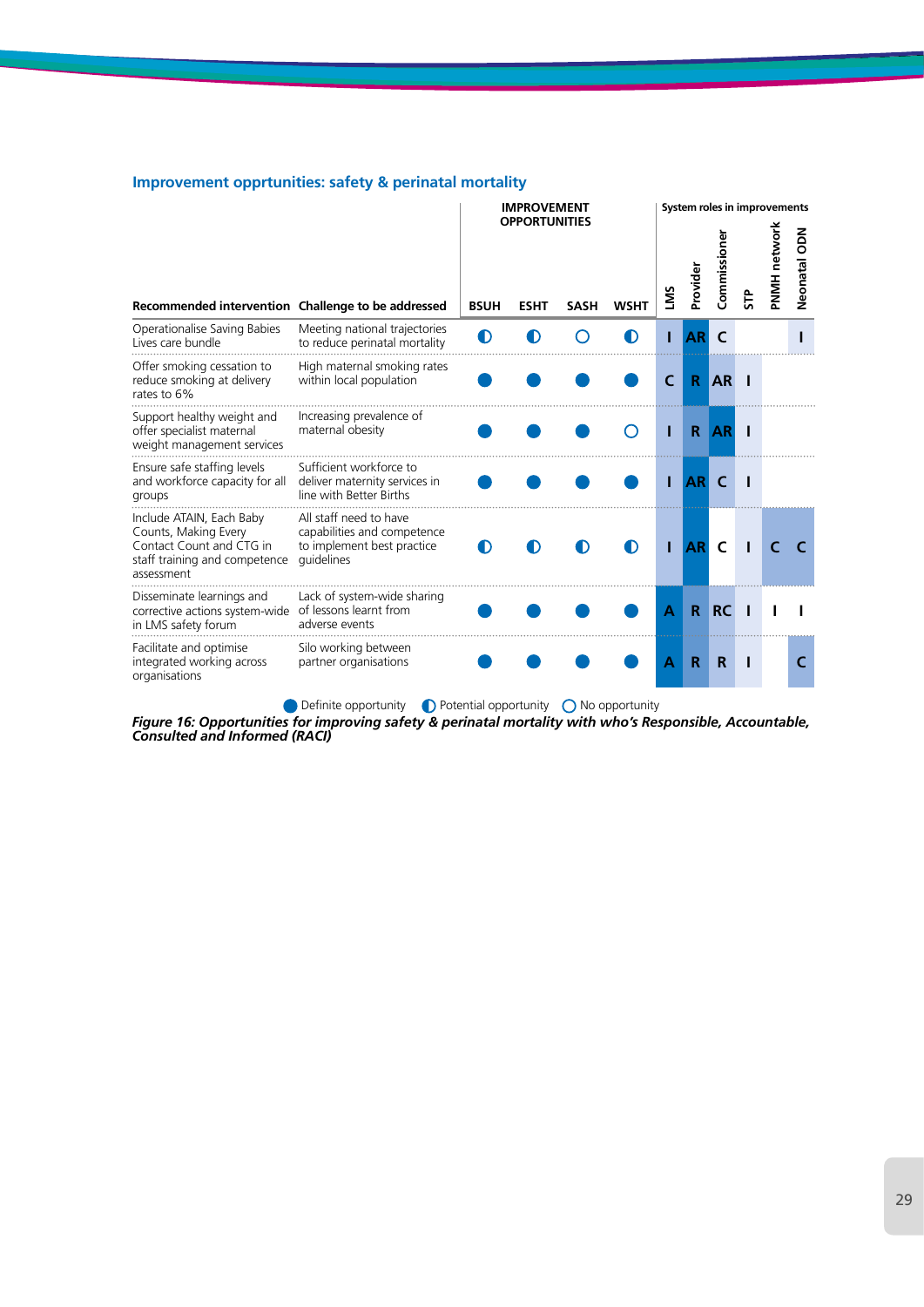|                                                                                                                                     |                                                                                        | <b>IMPROVEMENT</b><br><b>OPPORTUNITIES</b> |             |             |                |              |           |                         |    | System roles in improvements |              |  |  |  |  |  |
|-------------------------------------------------------------------------------------------------------------------------------------|----------------------------------------------------------------------------------------|--------------------------------------------|-------------|-------------|----------------|--------------|-----------|-------------------------|----|------------------------------|--------------|--|--|--|--|--|
| Recommended intervention Challenge to be addressed                                                                                  |                                                                                        | <b>BSUH</b>                                | <b>ESHT</b> | <b>SASH</b> | <b>WSHT</b>    | SIN          | Provider  | Commissioner            | ξÈ | PNMH network                 | Neonatal ODN |  |  |  |  |  |
| Implement GIRFT & CQC<br>recommendations                                                                                            | Specific areas of work<br>identified within each provider                              |                                            |             |             |                |              | AR        | C                       |    |                              |              |  |  |  |  |  |
| Monitor outcomes and<br>intervention rates to identify<br>opportunities to improve<br>outcomes and experience                       | Variation in interventions,<br>outcomes and experience<br>across providers             |                                            |             |             |                | $\mathsf{C}$ | <b>AR</b> | $\mathbf R$             |    |                              |              |  |  |  |  |  |
| Provide specialist pathways<br>and support services for<br>known disadvantaged groups                                               | Diverse local populations with<br>poor access and outcomes<br>for disadvantaged groups | D                                          |             |             |                | C            | R         | Α                       |    |                              |              |  |  |  |  |  |
| Conduct targeted engagement Worse outcomes seen in<br>with hard to reach groups and<br>develop interventions to meet<br>their needs | hard to reach groups                                                                   |                                            |             |             |                | R            | R         | <b>AR</b>               |    |                              |              |  |  |  |  |  |
| Implement interoperability of<br>digital maternity services                                                                         | Siloed digital systems limit<br>sharing of information                                 |                                            |             |             |                | R.           | <b>AR</b> | C                       | C  |                              |              |  |  |  |  |  |
| Define a single service<br>specification, including<br>outcomes-based<br>commissioning model and<br>standardised pathways           | Unwarranted variation<br>between local providers                                       |                                            |             |             |                | A            | R         | $\overline{\mathsf{R}}$ |    | г                            |              |  |  |  |  |  |
| Review opportunities for<br>shared services/ joint service<br>improvement initiatives                                               | Need to ensure delivery of<br>best value care and identify<br>efficiency opportunities |                                            |             |             |                | А            | R         | R                       |    |                              |              |  |  |  |  |  |
|                                                                                                                                     | Definate opportunity                                                                   | ● Potential opportunity                    |             |             | No opportunity |              |           |                         |    |                              |              |  |  |  |  |  |

# **Improvement opportunities: health inequalities & unwarranted variation**

*Figure 17: Opportunities to improve health inequalities & unwanted variation with who's Responsible, Accountable, Consulted and Informed (RACI)*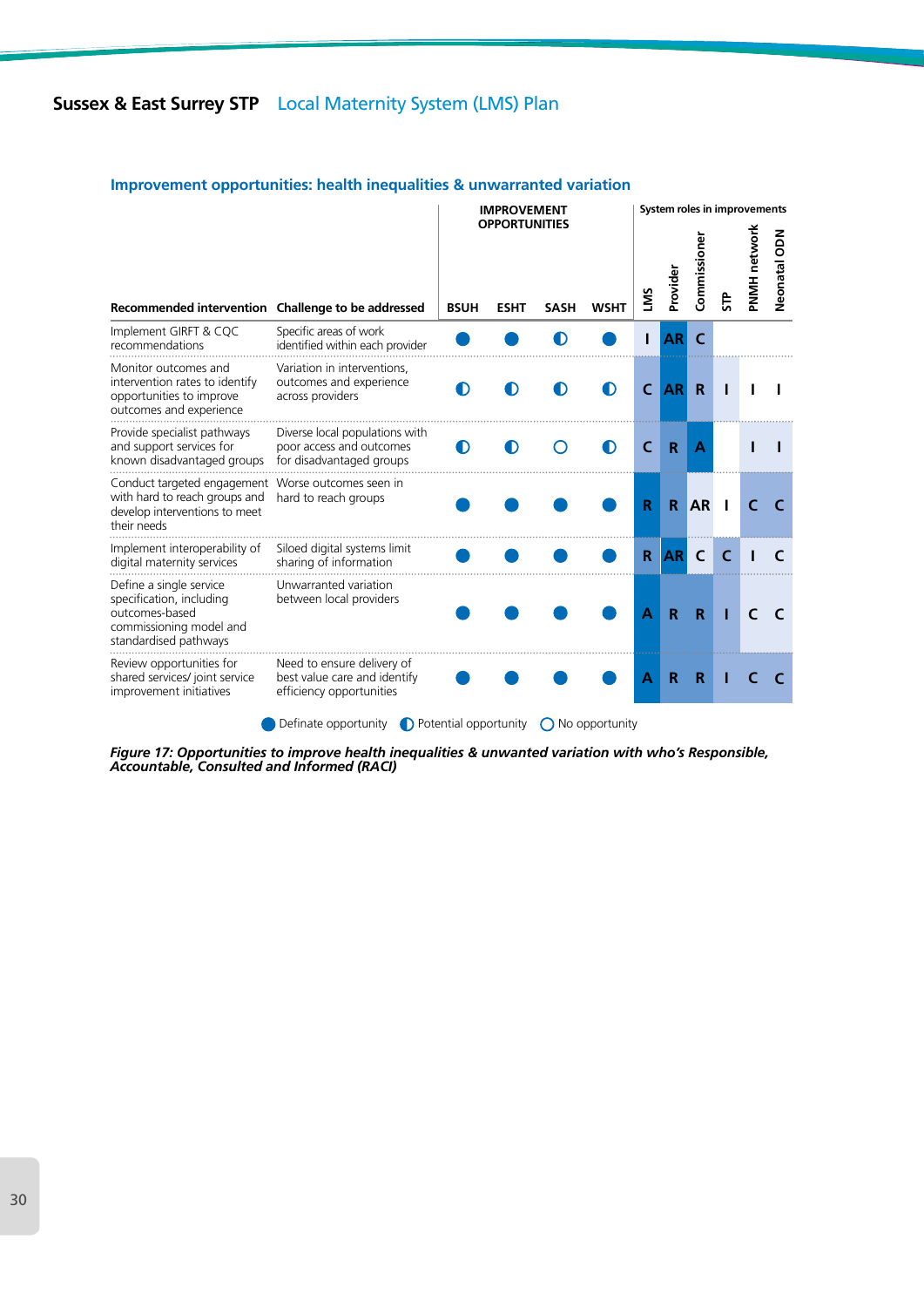|                                                                                                                                                      |                                                                                                     |             |             | <b>IMPROVEMENT</b><br><b>OPPORTUNITIES</b> |             |              | System roles in improvements |             |     |              |              |
|------------------------------------------------------------------------------------------------------------------------------------------------------|-----------------------------------------------------------------------------------------------------|-------------|-------------|--------------------------------------------|-------------|--------------|------------------------------|-------------|-----|--------------|--------------|
| Recommended intervention Challenge to be addressed                                                                                                   |                                                                                                     | <b>BSUH</b> | <b>ESHT</b> | <b>SASH</b>                                | <b>WSHT</b> | SIN          | Provider                     | Commissione | SТP | PNMH network | Neonatal ODN |
| Provide 24/7 access to PNMH<br>advice and guidance, incl.<br>emergency assessments<br>for moderate/severe PNMH<br>including post-partum<br>psychosis | Frontline services need access<br>to MH specialists out of hours<br>in case of emergency            |             |             |                                            |             |              | <b>ARI</b>                   | <b>CR</b>   |     | $\epsilon$   |              |
| Improve joined up mental<br>health and obstetric care<br>provision                                                                                   | High occurrence of at-risk<br>women in population with<br>variation in access                       | ( )         |             |                                            |             |              | A                            | R           |     | R            |              |
| Ensure mental wellbeing is<br>assessed at each contact                                                                                               | 22% of local women<br>reported being asked<br>consistently                                          |             |             |                                            |             | C            | <b>AR</b>                    |             |     | C            |              |
| Include PNMH topics within<br>mandatory training, including<br>mental health crises                                                                  | All staff need to be able to<br>identify at-risk women to be<br>able to provide support             |             |             |                                            |             | $\mathsf{C}$ | <b>AR</b>                    | ш           |     | C            |              |
| Review PNMH pathways<br>and access to mild/moderate<br>support to identify gaps and<br>develop solutions                                             | PNMH network aimed at<br>those with severe needs<br>with potential gaps for mild/<br>moderate needs |             |             |                                            |             | $\epsilon$   | $\mathbf{R}$                 | <b>AR</b>   |     | C            |              |
| Facilitate integrated working<br>between trusts, community<br>and specialist mental health<br>teams and social workers                               | Need for more joined up care<br>across multiple organisations                                       |             |             |                                            |             |              | R                            | ш           |     | Α            |              |
| Raise awareness to reduce<br>stigma around PNMH issues<br>to facilitate greater reporting                                                            | Social stigma around PNMH<br>reduces women's ability to<br>ask for help                             |             |             |                                            |             | А            | C                            | C           |     | R            |              |

# **Improvement opportunities: perinatal mental health**

Definate opportunity  $\bigcirc$  Potential opportunity  $\bigcirc$  No opportunity

*Figure 18: Opportunities to improve perinatal mental health with who's Responsible, Accountable, Consulted and Informed (RACI)*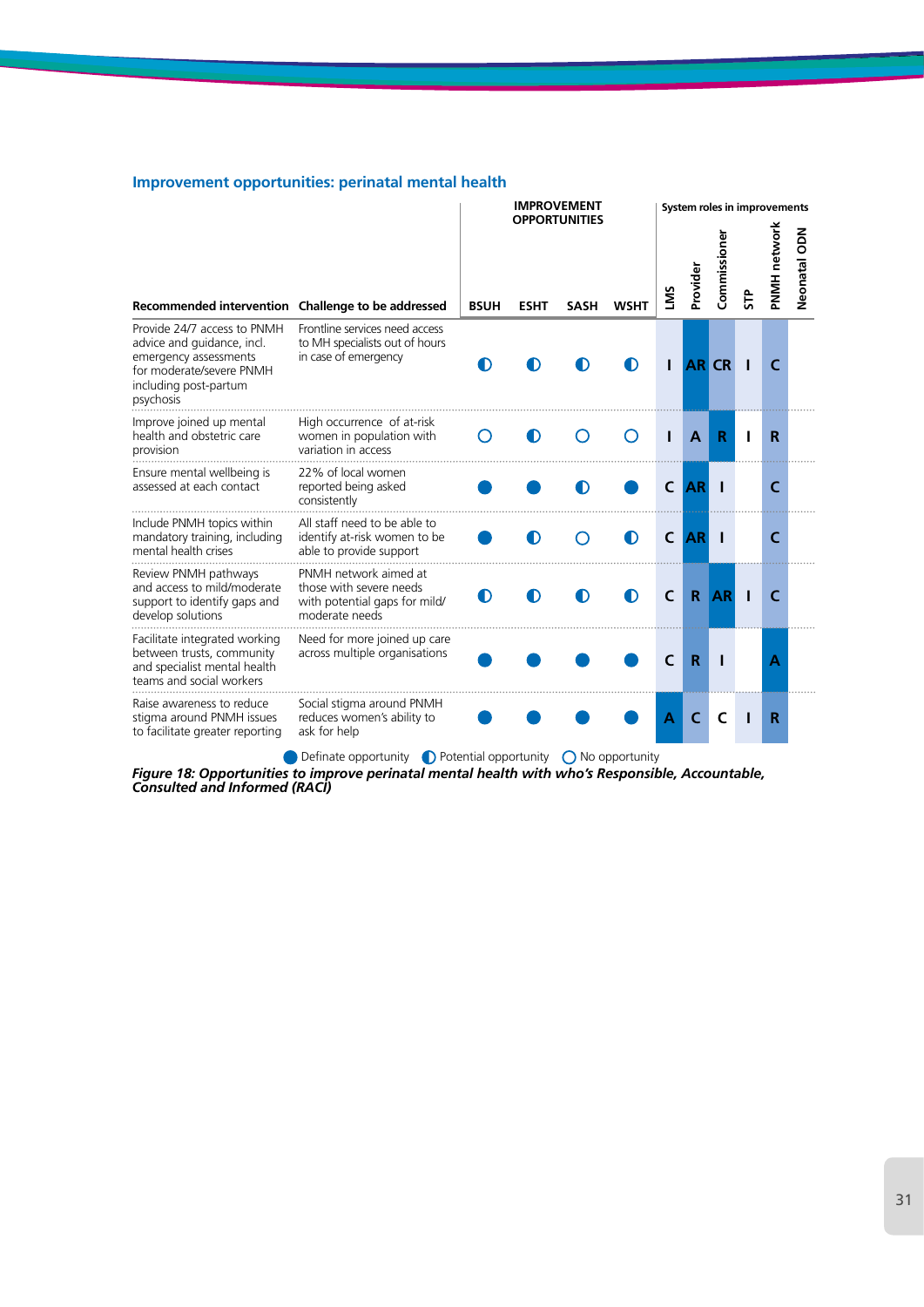|                                                                                                                               |                                                                                                          |             |             | Improvement opportunity or             |             |              | Ownership (RACI chart) |              |     |              |              |
|-------------------------------------------------------------------------------------------------------------------------------|----------------------------------------------------------------------------------------------------------|-------------|-------------|----------------------------------------|-------------|--------------|------------------------|--------------|-----|--------------|--------------|
| Recommended intervention Challenge to be addressed                                                                            |                                                                                                          | <b>BSUH</b> | <b>ESHT</b> | current gap in services<br><b>SASH</b> | <b>WSHT</b> | SINT         | Provider               | Commissioner | SТP | PNMH network | Neonatal ODN |
| Develop personalised care<br>plans                                                                                            | Need to tailor care to meet<br>individual needs and empower<br>women to have real choice                 |             |             |                                        |             | $\mathsf{C}$ | <b>AR</b>              | $\mathsf{C}$ |     |              |              |
| Offer women option of home,<br>midwife-led and labour ward<br>births                                                          | Only 15% were offered a<br>midwife-led unit in Sussex &<br>East Surrey                                   |             |             |                                        |             | R            | R                      | A            | C   |              |              |
| Operationalise Continuity<br>of Carer pathways to meet<br>national targets                                                    | 35% of women saw a different<br>midwife each time and 30%<br>felt this negatively impacted<br>their care |             |             |                                        |             | $\epsilon$   | AR                     | $\mathbf R$  |     |              |              |
| Evaluate initial rollout of<br>Continuity of Carer to inform<br>trajectories and targets                                      | Continuity of Carer is a large<br>scale change with potential<br>unintended consequences                 |             |             |                                        |             | R            | <b>AR</b>              | $\mathbf R$  | C   | п            |              |
| Develop and implement a<br>consistent, digital experience<br>for women to access their<br>maternity record and<br>information | Need to tailor care to meet<br>individual needs and empower<br>women to have real choice                 |             |             |                                        |             | R            | <b>AR</b>              | $\epsilon$   | C   |              |              |
| Improve consistency of<br>communication around<br>feeding support and advice                                                  | 33% of women were<br>unsatisfied with the support<br>they received                                       |             |             |                                        |             | $\mathsf{C}$ | <b>AR</b>              | $\epsilon$   |     |              |              |
| Optimise the use of<br>community hubs to provide<br>services closer to home                                                   | Need to deliver services that<br>work around women and their<br>families                                 | D           | Ð           |                                        |             | R            | R                      | $\mathbf{A}$ |     |              |              |
| Use MVPs and targeted<br>engagement to co-design<br>services with women                                                       | Need to design services that<br>meet the needs of women and<br>families                                  |             |             |                                        |             | C            | <b>AR</b>              | R            |     |              |              |

### **Improvement opportunities: maternal experience**

 $\bigcirc$  Definate opportunity  $\bigcirc$  Potential opportunity  $\bigcirc$  No opportunity

*Figure 19: Opportunities to improve maternal experience with who's Responsible, Accountable, Consulted and Informed (RACI)*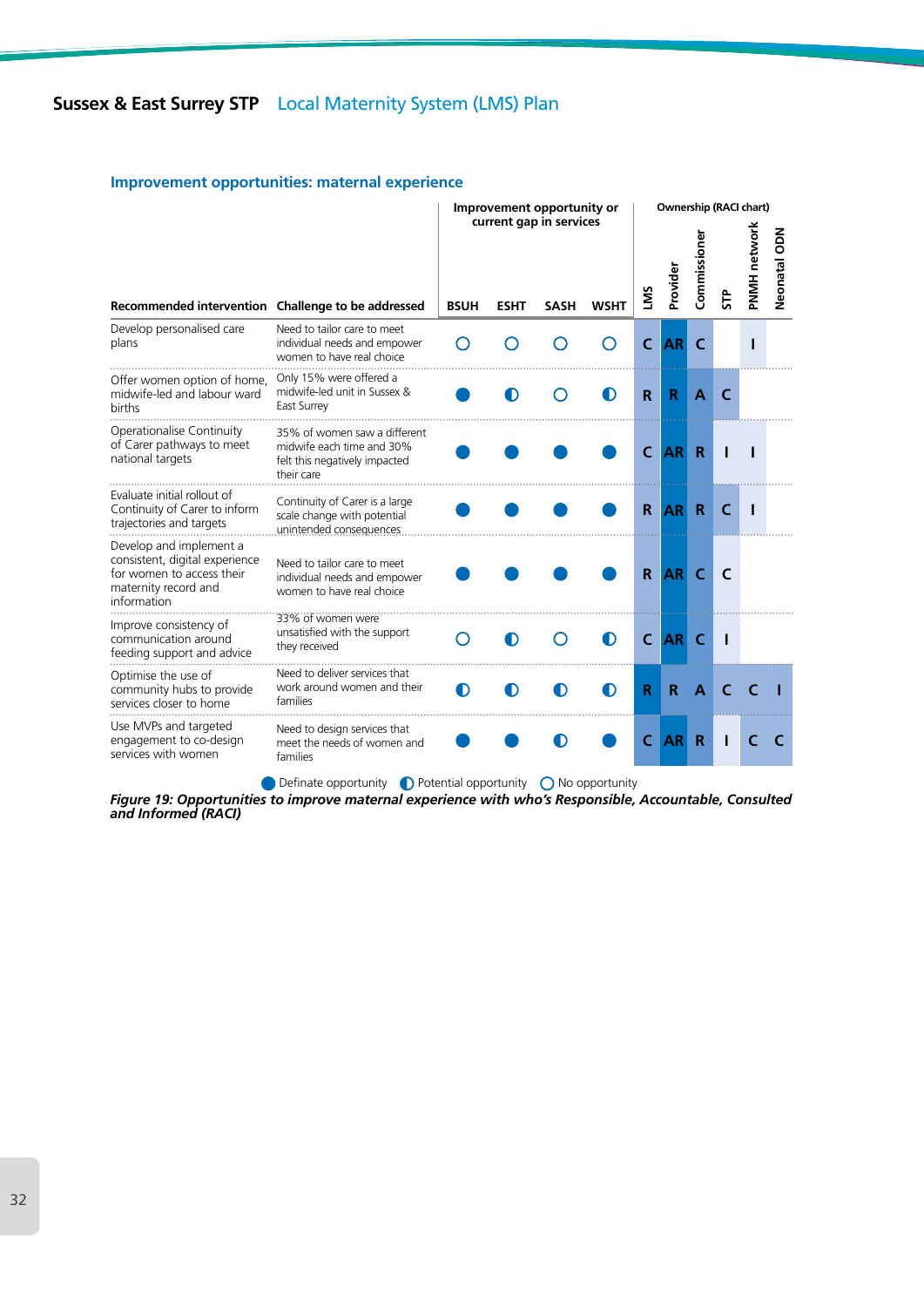# 8 Financial Implications

As described in Section 4.1.3, the costs of maternity care are rising. A do-nothing trajectory is associated overall with a financial pressure of £6 - £8million in five years' time. The main driver for this is increasing CNST contributions, with only minor contributions from growing birth rates, increasing complexity and inflation.

The case for improving quality is clear. In aggregate, poor perinatal outcomes lead to very significant costs to the system. CNST maternity contributions totalled £21million across Sussex and East Surrey providers in 18/19. Provider contributions take account of the value of negligence claims brought against provider organisations, and the value of known outstanding claims<sup>33</sup>. Whilst increases in average negligence payments may make absolute reductions in CNST contributions difficult, improving outcomes and avoiding adverse incidents can be expected to reduce CNST contributions relative to a counterfactual 'Do Nothing' scenario.

Ongoing care costs for Perinatal Brain Injuries (PBI) are significant but currently poorly understood. Based on national estimates, PBI incidence in Sussex and East Surrey may be around 100 births pa<sup>34</sup>. Total costs of care following PBI are difficult to establish. Conditions resulting from PBI include Cerebral Palsy, Intellectual Disability, deafness and blindness, and can lead to significant and continued costs throughout the life of the individual. The value at stake in avoiding such incidents is significant in every sense.

There is evidence to link the individual quality improvements described in this plan to improving perinatal outcomes, but the balance of schemes that reinforce one another versus having an additive benefit is complex. Furthermore, the link between improvements in quality of care and STP system costs is also complex; improvements in quality provide the opportunity for financial benefits for partners, but not with certainty.

In response to this uncertainty, and to optimise the financial sustainability of the LMS, partners should:

- **•** Collaborate to ensure providers consistently secure any available CNST discounts relating to maternity contributions
- **•** Require that subsequent investment proposals are rigorous and demonstrate an increase in the value per pound of healthcare spend
- **•** Explore costs relating to PBI and use the insights to appraise proposed investments to reduce rates of PBI

As investment in maternity services included in 2019/20 planning guidance and the NHS Long Term Plan are not known at the time of writing, the LMS Plan is not a pre-commitment to increased levels of spend but instead a translation of the national standard for local purposes subject to future business cases for any increased funding.

There are a number of key investment drivers to be considered:

- **•** Birth Rate Plus: Meeting Birth Rate Plus ratios by increasing the number of band 5-6 midwives
- **•** Continuity of Carer: Increasing the number of women on the Continuity of Carer pathway
- **•** Serial Growth Scanning: Additional band 7 ultrasonographer capacity to support serial growth scanning for women with 1 or more risk factors
- **•** Specialist Perinatal Health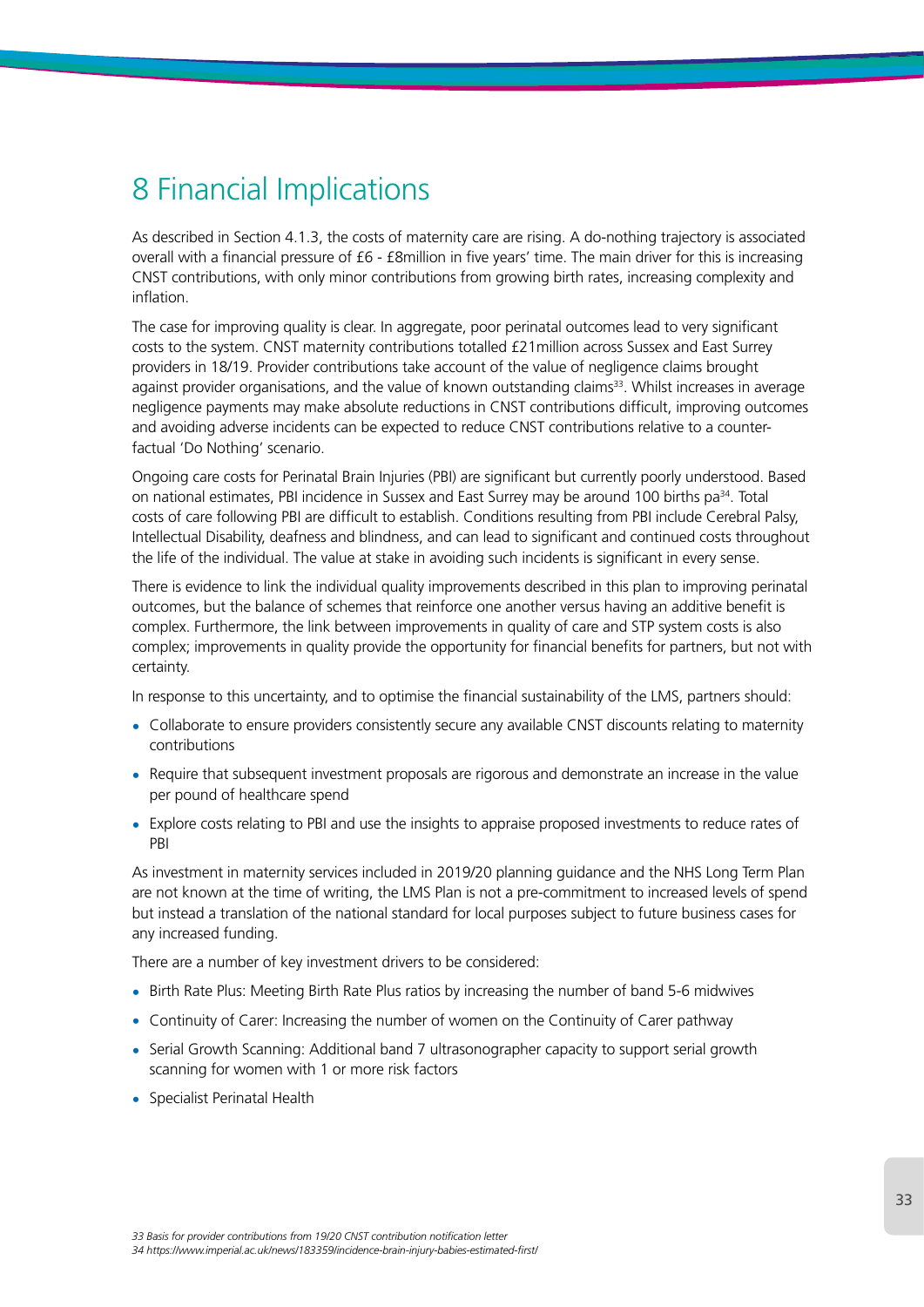Birth Rate Plus, Continuity of Carer and Serial Growth Scanning are critical to delivering best practice care and therefore driving improvements in safety and quality. Each of these has evidence linking them to significant improvements in quality<sup>35,36,37</sup> and therefore has the potential to contribute to cost savings across the system via reductions in litigation claims and CNST premiums. Additionally, reductions in intervention rates can further reduce overall cost per birth. As these interventions are worked up in more detail, their ability to improve quality and reduce claims should be considered along with the additional value to women of achieving better outcomes.

More work is needed to understand the differential impacts of these investment drivers in different parts of the STP. Investments will need to demonstrate significant value to women, and will need to be tested for affordability and considered alongside demand for investment from other services. Due process will need to be followed to identify funding for various strategic investments from sources including tariffs, additional local funding and providers.

In this context, therefore, opportunities to improve services within current resources must be maximised and investment targeted at initiatives which can improve quality and where possible reduce costs.

The large majority of recommendations and service improvement opportunities shown in Figure 16 - Figure 19 are incremental and will deliver modest improvements over the next five years. These will be progressed by partner organisations within their transformation plans, acknowledging some variation in investment required due to the different context of each maternity service.

# 9 Role of the LMS

The National Maternity Review has set a clear direction for transformation while allowing scope for local services to innovate and design local, fit-for-the-future maternity services, working across boundaries and in partnership with women and families.

Figure 20 shows the key roles of the LMS in supporting local maternity transformation, and the priority areas within each.



#### *Figure 20: Role of the LMS in delivery Maternity Transformation*

*<sup>35 1:1</sup> midwife care in labour is recommended under RCOG and NICE guidelines and is associated lower C-section and operative delivery rates, shorter length of labour and reduced risk of postnatal mental health disorders (RCM Evidenced Based Guidelines for Midwifery Led Care in Labour, 2012) 36 Midwife-led continuity of carer is associated with reduced risk of stillbirth and fetal loss, pre-term birth, reduced intervention rate and increase in normal* 

*births (J. Sandall, Midwife.led continuity models versus other models of care for childbearing women, Cochrane Systematic Review, 2016)*

*<sup>37</sup> Fetal Growth Restriction is the biggest risk factor for stillbirths and early detection through growth scanning has been shown to significantly reduce stillbirth risks by allowing timely delivery of at risk babies.*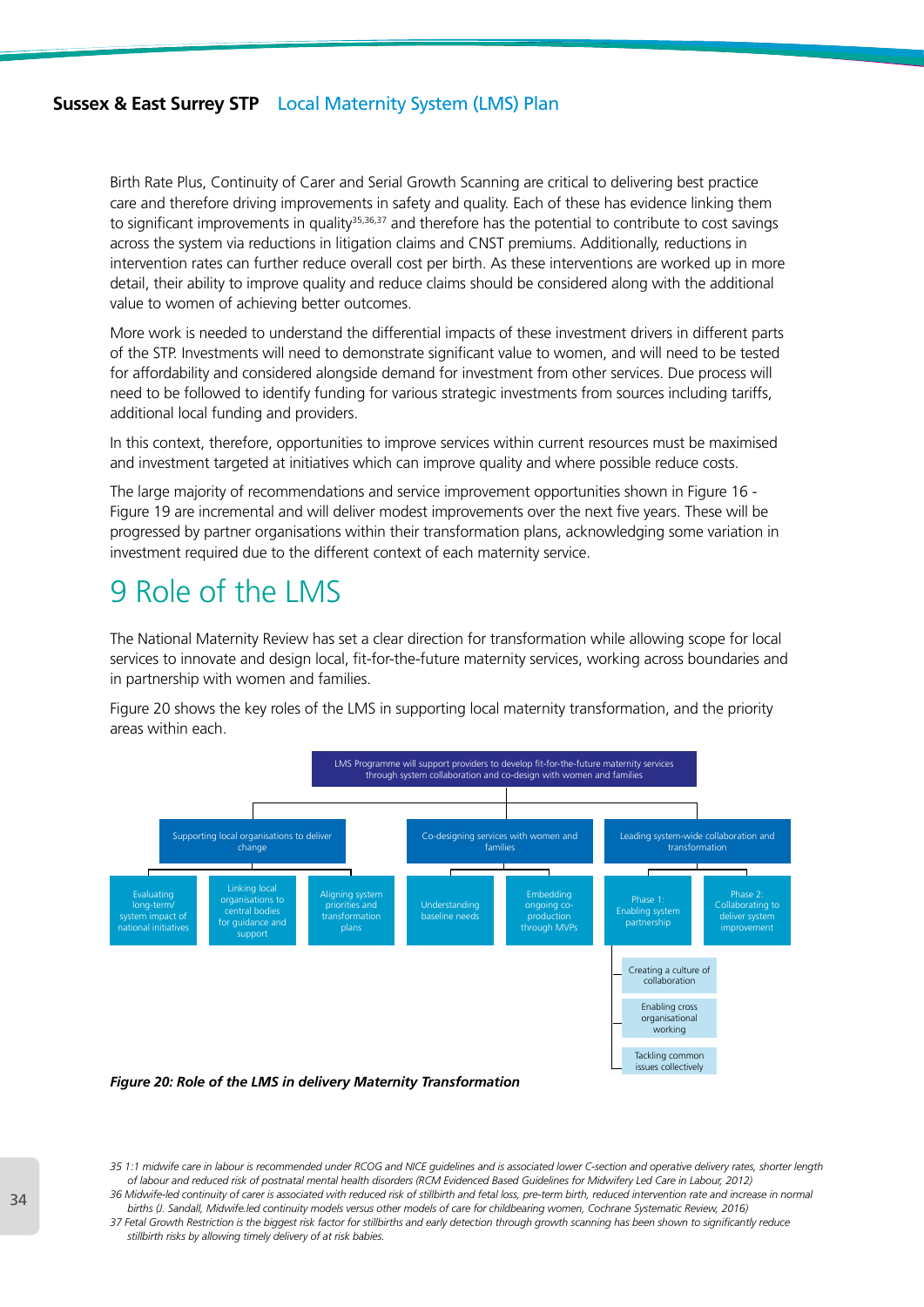# **9.1 Co-designing services with women**

The voice of women and families is a core principle running through the Maternity Transformation Programme, enabling improvements in safety and quality. The LMS will play a critical role in bringing together users and providers, identifying system level trends and opportunities and facilitating large-scale consultation to guide development of maternity services that meet the needs of local populations.

## **9.1.1 Understanding current service user needs**

Gaining a baseline understanding of engagement and women's views has been an early priority for the LMS, with an extensive service user engagement exercise run through 2018. Phase 1 consisted of an online survey of nearly 1,000 women in West Sussex and East Surrey and early focus groups with gypsy and traveller communities. Phase two, (November 2018 – March 2019) will roll this survey out to women in East Sussex, with further focus groups and outreach to seldom heard groups utilising the expertise and contacts of people and organisations already working in those communities. Target groups include bereaved families, women who are deaf or hard of hearing, refugee families, gypsies and travellers, Black and Minority Ethnic, parents whose first language isn't English, teenage/ young parents and parents with learning disabilities. On completion of this service user engagement exercise, the LMS will use insights gained to focus on the long-term involvement and co-design of services with women. The online survey will also be repeated at the end of 2020 to review progress and set the ongoing priorities within the LMS.

### **9.1.2 On-going co-production through Maternity Voices Partnerships**

Maternity Voices Partnerships (MVPs) (formerly Maternity Services Liaison Committees) provide a forum for co-design, ensuring women are actively involved in service development and providing services with real-time feedback and detailed insight into the experience of women and families. MVP chairs also sit on the Stakeholder Group to bring the voice of women into the core business of the LMS. MVPs will be used as the primary long-term forum for service user engagement within the LMS.

MVPs in Brighton and Hove, East Sussex, Mid Sussex and East Surrey are well established. West Sussex is in the process of setting-up an MVP with the support of the LMS, learning from the experience and successes of the other sites.

Appropriate funding is essential to delivering the full value of MVPs. However, of the established MVPs, Brighton and Hove is funded by commissioners, with the other three relying on members to volunteer their time and expertise. To mitigate this real risk to the sustainability and effectiveness of the local MVPs, the LMS programme is providing £20,000 in funding to be shared across the four currently unfunded MVPs This is to remunerate chairs and enable MVPs to proactively engage with traditionally seldom heard communities.

The LMS will ensure they play a continued role in the development of maternity services by working with MVPs and commissioners to agree a sustainable source of funding for future years. Additionally, the LMS will provide ongoing ad-hoc support to the MVPs and host bi-monthly chairs meetings to facilitate shared learning and collation of system-wide trends.

MVPs will be responsible for the long-term engagement of their local populations, and the LMS will support the set-up of this. Effective co-design needs to be based on the views of all women who use services, not just those who readily articulate their views. Building on the relationships established during the baseline engagement, MVPs will be supported to identify their local target groups and run tailored programmes of engagement and outreach to bring the views of these women into service development.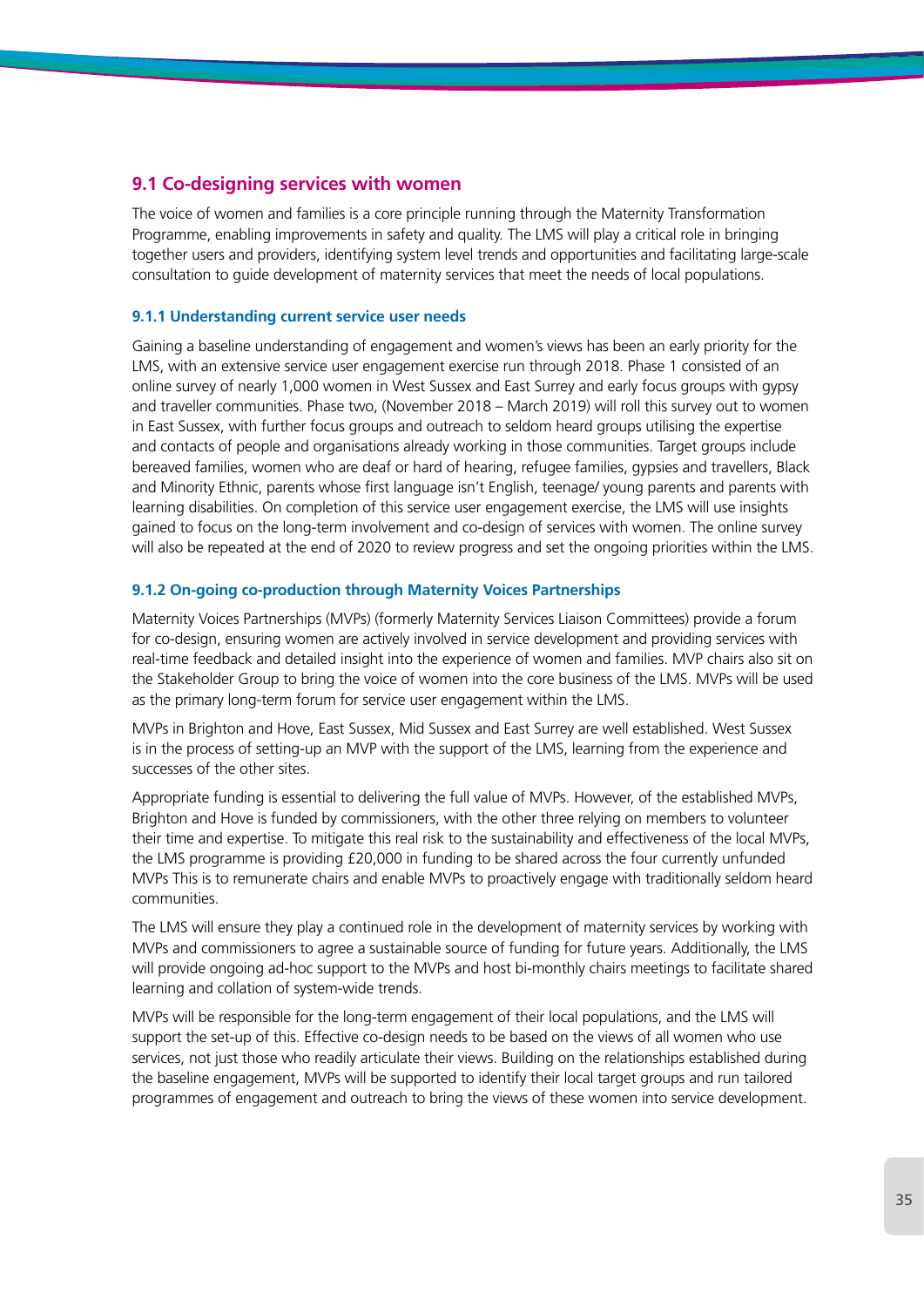# **9.2 Supporting organisations to deliver local change**

Providers (working with commissioners) are responsible for delivering most of the improvements, as described in Section 7.1, and are successfully progressing many of these. However, resource constraints can limit the scale of achievable transformation when priority is given only to the most pressing issues or perceived quick wins.

When this happens, grassroots initiatives may struggle to gain traction and deliver their full potential. The LMS enables continuous quality improvement and robust transformation planning by evaluating long-term and/or system implications, linking local organisations with central bodies and aligning system priorities and transformation plans.

# **9.2.1 Evaluating long-term and system impact**

Key recommendations from the National Maternity Review require large-scale changes in the organisation and delivery of care – e.g. implementing a midwifery caseloading model (under Continuity of Carer), delivering care closer to home using community hubs and offering the full range of birthplace options to all women. Success requires a robust transformation plan and a thorough grasp of the longterm and/or system implications, including workforce, activity, and income and expenditure.

The LMS will help carry out this detailed design, providing trusts and commissioners with a clear understanding of the requirements and implications, in order to inform their transformation planning. Where local services need investment to implement critical service improvements, this will remain a decision for partner boards and governing bodies. Table 5 below shows a summary of the key work the LMS will undertake.

| Recommendation           | <b>Supporting work of the LMS</b>                                                                                                      |
|--------------------------|----------------------------------------------------------------------------------------------------------------------------------------|
|                          | • Workforce analysis and planning to define the additional requirement<br>needed under a midwifery Continuity of Carer model           |
| Continuity of Carer      | • Evaluation of the initial roll-out in terms of outcomes, staff and patient<br>experience and finances                                |
|                          | • Definition of achievable trajectories for the roll-out to meet national target<br>of majority of women on CoC pathways by March 2021 |
|                          | • Scoping the work required to set up hubs and the requirements for<br>providers, commissioners and local authorities                  |
| Use of community<br>hubs | • Patient flow and activity analysis to ascertain the optimum number, capacity<br>and location of hubs                                 |
|                          | Liaising across providers to define and coordinate the potential services<br>offered within hubs                                       |
| Choice of                | Reviewing existing services and mapping current choices offered to women<br>to identify potential gaps                                 |
| birthplace               | Consultation with locations on proposals to enhance level of choice to<br>women locally                                                |

*Table 5: Supporting detailed work to be undertaken by the LMS*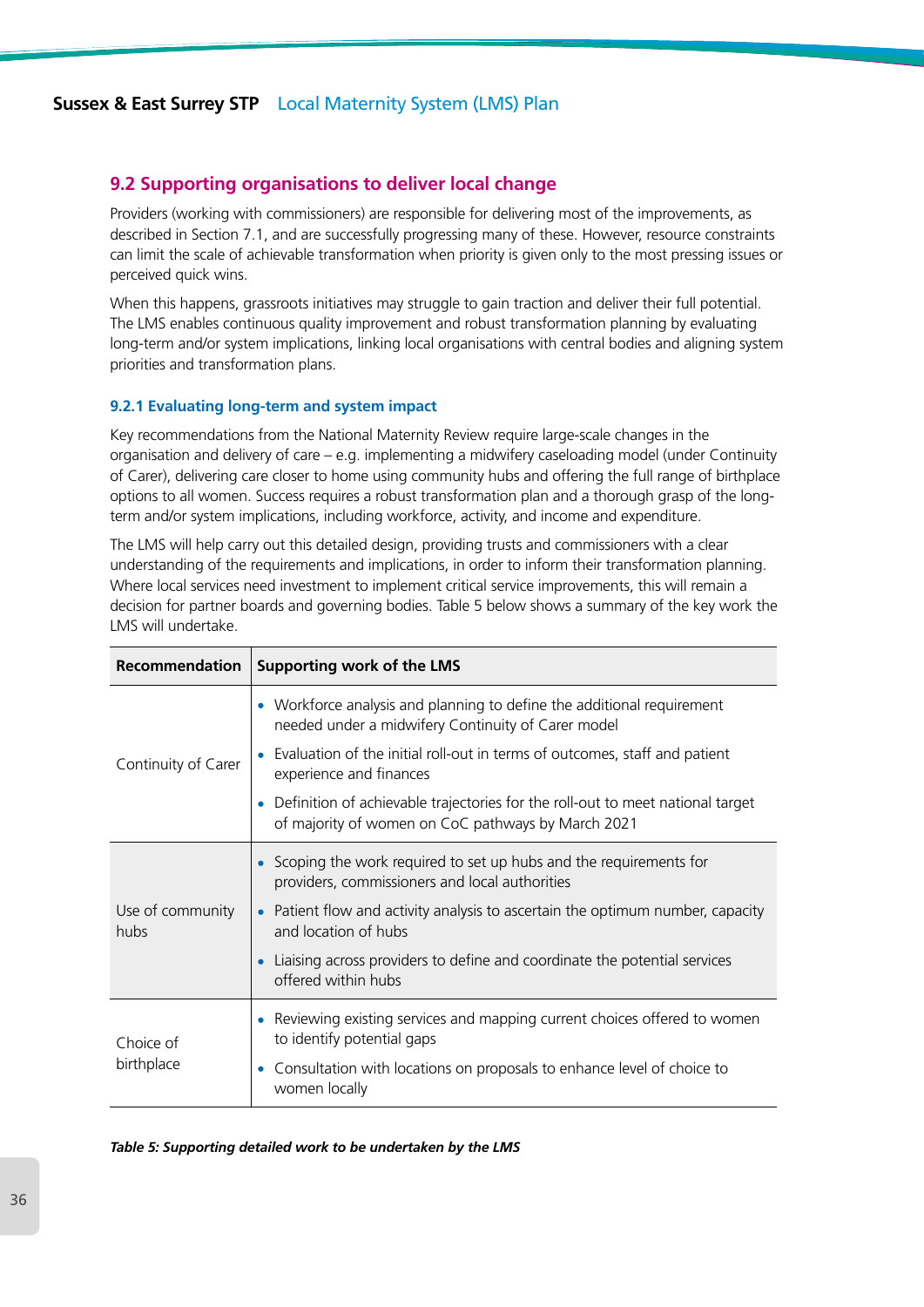### **9.2.2 Linking local organisations to central bodies**

Local organisations need access to support, advice and guidance from central bodies (including NHS England, NHS Improvement, Health Education England and Public Health England) but often find it difficult to access this in a timely way. The LMS will bridge this gap, facilitating ongoing input and collaborative working in priority areas.

Representatives of the NHS England South Maternity Clinical Network sit on the LMS Stakeholder Group, allowing organisations to question and develop plans in line with the most up-to-date national guidelines and priorities. Close working with regional and national teams will enable the LMS (and partner organisations) to connect with Early Adopters and learn from their experience.

### **9.2.3 Aligning system priorities and transformation plans**

Maternity services have seen many national initiatives and guidance<sup>38</sup> released following the National Maternity Review in 2016, with conflicting demands on maternity leadership to implement change. All Maternity units across SES LMS have been part of the Maternal and Neonatal Safety Collaborative. There is a risk that organisations (and individuals) feel overwhelmed trying to progress these simultaneously.

Through this plan and its ongoing work, the LMS will act to distil and coordinate these initiatives into a single transformation programme, setting clear direction and agreeing actions for each provider. By signing off this plan, partner organisations are committing to improving the four core outcomes. The LMS will review and monitor progress against these, setting improvement trajectories and developing plans to achieve them.

# **9.3 Leading system-wide collaboration and transformation**

National guidance has left space for local systems to innovate and design their own services. Coproduction with women and families, as described in Section 9.1, plays a central role in this, but we need deeper collaboration across the health and social care system to deliver the vision fully. Through its diverse members, the LMS is uniquely placed to address the challenges in care that are difficult for organisations to address in isolation.

The LMS programme will enable this system wide collaboration and transformation in two distinct phases. The first phase will focus on breaking down structural and cultural barriers to facilitate crossorganisational partnerships, shared learning and service improvement. Building on this, the second phase will identify the opportunities and challenges that can only be unlocked through collaboration, supporting and supplementing the work of each partner to increase the overall quality, resilience and sustainability of the system of care.

### **9.3.1 Phase 1: Enabling system partnerships**

The LMS will use Phase 1 to facilitate a new, collaborative way of working between organisations to unlock the full potential for improvement across the system. This will have three themes:

- **•** Developing a culture of collaboration
- **•** Enabling cross-organisational working
- **•** Tackling common issues collectively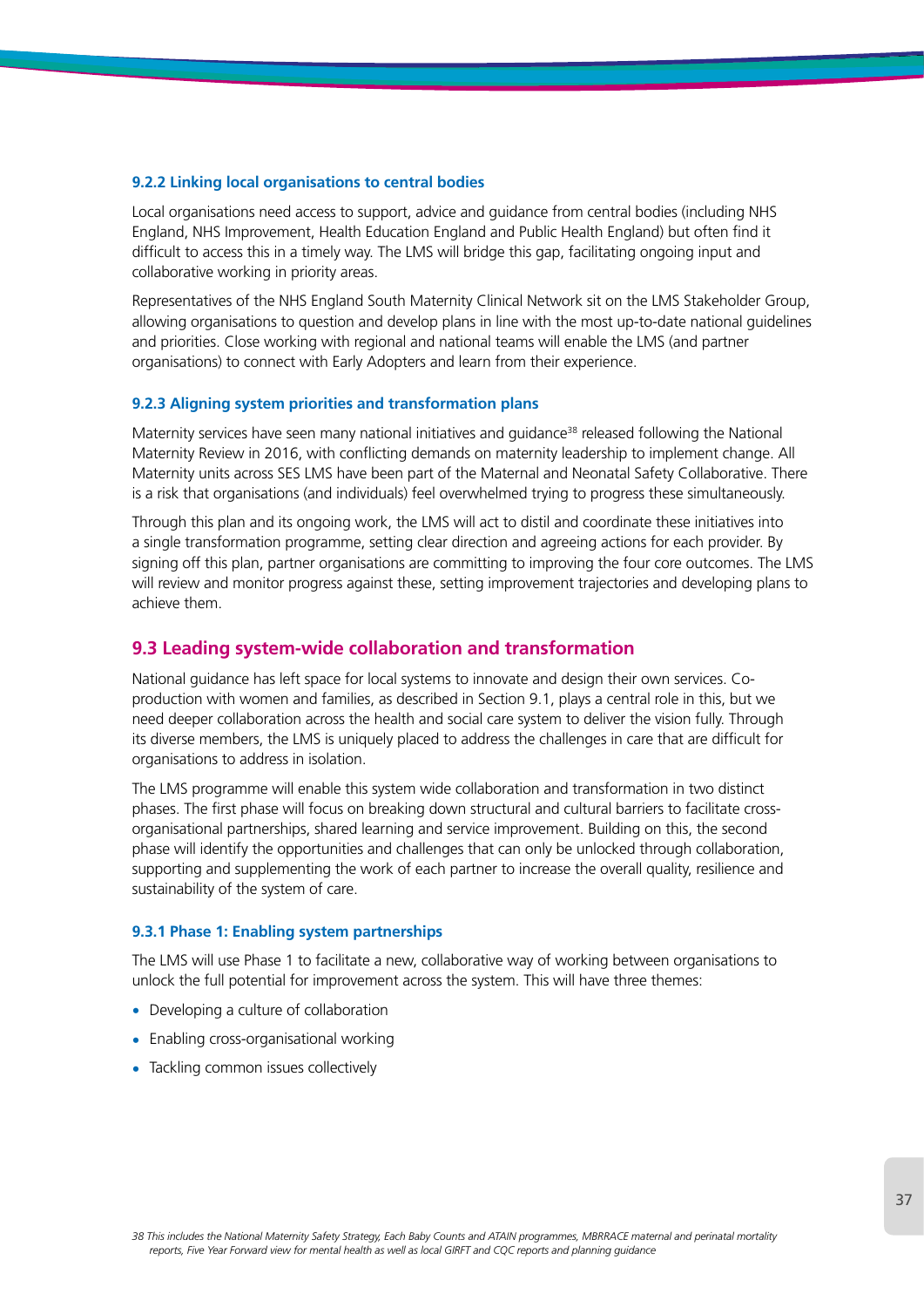### **9.3.1.1 Developing a culture of collaboration**

Constructive system-wide collaboration is built on a foundation of strong relationships between individuals working across boundaries. The LMS provides an opportunity to bring together clinicians from across partner organisations to learn together as a single, multi-professional team, using leadership development and shared learning forums. These two initiatives will create a sense of belonging and identity with the LMS and eliminate current silos.

### **Learning and System Quality Improvement**

The LMS will bring together obstetric, midwifery and public health clinical leads in a leadership development programme designed to give them (and their organisations) the capabilities to develop high performing teams which embed continuous quality improvement within their practice and culture. They will also work together on Quality Improvement opportunities at a system level, to accelerate progress and develop a "learning system" culture. This will build upon NHS Improvement's Maternal and Neonatal Safety Collaborative<sup>39</sup>. It will include a more overt focus on quality improvement as a system, tailored to the specific needs and challenges within Sussex and East Surrey.

We will supplement initial skills training with regular working sessions where leads will come together to collectively address the risks and issues facing their organisations and discuss new evidence and best practice as it emerges. By investing in the continued professional development of its leaders, the LMS will build engagement and enthusiasm within clinical teams and support organisations to embed continuous quality improvement.

### **Shared learning forums**

LMS shared learning forums will disseminate and implement learnings across the system, including corrective actions from adverse events, new evidence and best practice and innovative new models of care. These forums will allow the LMS to engage the passion and drive of individuals within local teams, engaging all members in quality improvement and supporting the development of grassroots initiatives. Safety forums are being developed by the new Safety lead. The LMS team will be looking at the role of the HSIB investigations within these forums.

Multi-professional learning and discussion will help break down boundaries between individuals and organisations and instil an academic rigour to quality improvement projects. This will help service improvements deliver the greatest possible impact and value, whatever their scale.

### **9.3.1.2 Enabling cross-organisational working**

To enable partnership working, there is an urgent need to break down structural barriers between organisations. These barriers persist from historic and isolated services and prevent effective collaboration by constraining information flow (including referrals and performance data), people (patients and staff) and funding. The LMS will put in place the infrastructure needed to support services to work together effectively, including:

- **•** A single service specification co-designed with providers, commissioners and women. This will support the reduction of local variation by agreeing the minimum requirements of maternity providers, including specialist services, and key metrics to measure performance. Co-production will ensure services are centred around women and their families, deliverable by providers and are financially viable and sustainable.
- **•** Standardised policies and protocols to optimise pathways, deliver timely access to specialist care and disseminate local innovation and best practice across the system. This will help increase efficiency across the system by reducing duplication and identifying opportunities to simplify unnecessarily complex policies and protocols across maternity services

*<sup>39</sup> Maternal and Neonatal Safety Collaborative is a training and coaching programme for nominated Trust Safety Leads which aims to build robust quality improvement skills within organisations. BSUH and SaSH are in Wave 1, with ESHT and WHST forming part of Wave 2 of implementation.*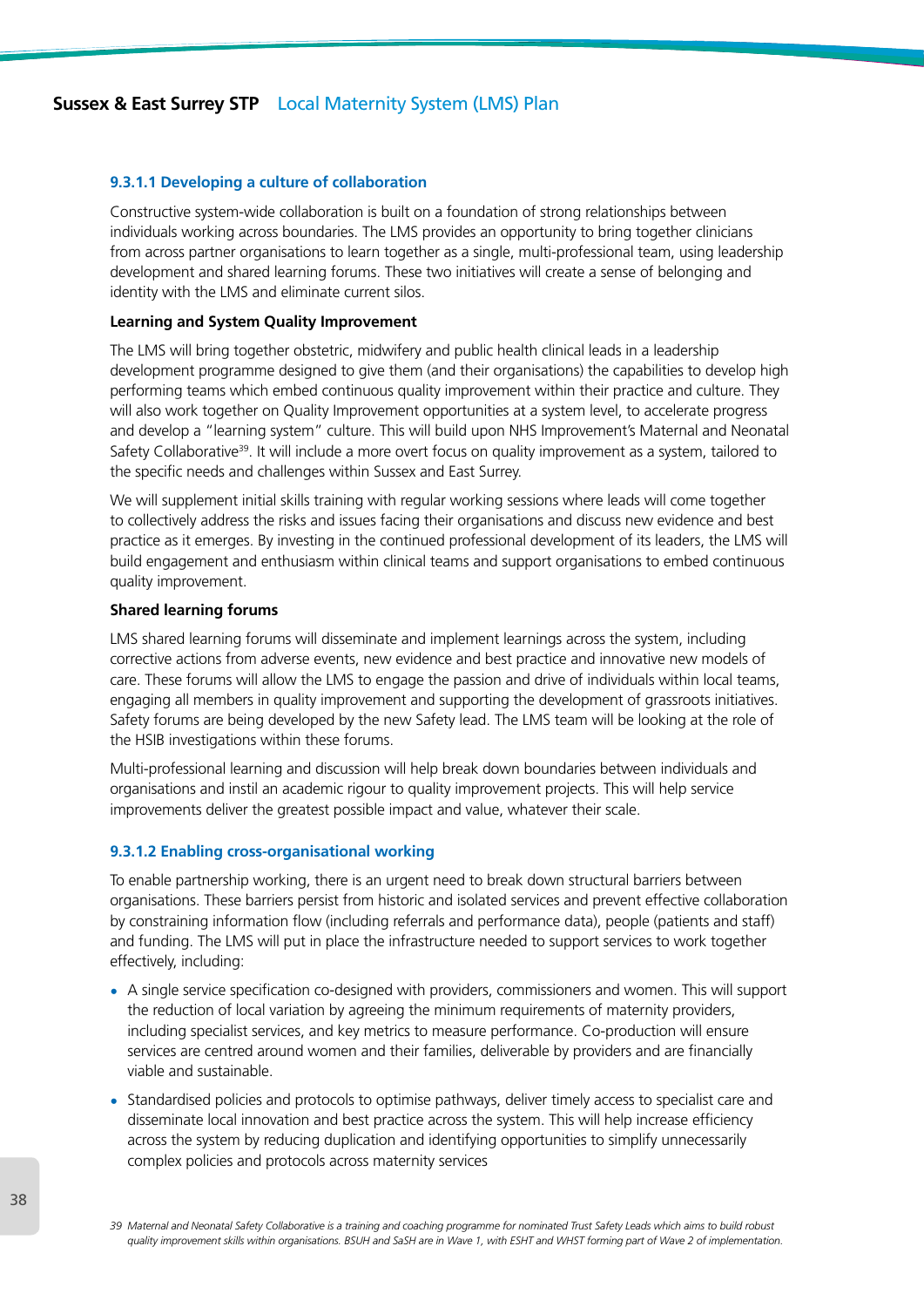- **•** An outcomes-based commissioning model that supports and encourages local service improvements and is backed up by shared data collection and performance review. This will develop and use standardised outcome measures that are more relevant to women and families. Simplifying existing commissioning arrangements will facilitate closer working between commissioners and providers. It will encourage greater transparency and data sharing that allows partners to honestly review improvement trajectories and targets and develop achievable action plans.
- **•** Interoperable digital systems that streamline sharing of information and data between organisations and users. This will have a substantial impact across the system, increasing access to specialist care, reducing duplication and reducing the time burden of shared data collection and review.
- **•** Strong links between Maternity Providers and with Community Healthy Child Programme Services to support the ongoing health and well-being of women and health sustain health improvements identified in the antenatal period. The creation of information sharing pathways would ensure all pregnant women are known to the Universal HCP services to enable these services to offer antenatal contact, assessment and support.

# **9.3.1.3 Tackling common issues collectively**

The challenges facing partner organisations do not exist in isolation and often require a coordinated response to deliver sustainable change. Initially, we will focus on an understanding of workforce planning, provision of prevention services and access to perinatal mental health.

### **Workforce gaps**

The partner organisations within the LMS will work to define current and future workforce challenges across all professions, and develop strategies and plans to collaborate on addressing them.

The partner organisations within the LMS will work collaboratively to model future workforce supply and demand, consider options for short and long-term solutions to tackle recruitment, retention, training and development challenges, and agree a common approach. Options to consider include:

- **•** strategies to boost and secure the training pipeline
- **•** strategies to maximise staff retention
- **•** innovative ways of working
- **•** creation of new roles
- **•** expansion of responsibilities of current staff groups

An early priority will be to model the workforce needed to fully implement Better Births. This will include testing Continuity of Carer workforce models and ensuring access to sufficient sonographers to implement best practice monitoring approaches to reduce perinatal mortality.

The LMS will work collaboratively with the STP workforce workstream and Health Education England to access available support and ensure plans are aligned.

### **Prevention services**

Improving access to prevention services, in line with the life course approach, a universal approach to attachment parenting and prevention agenda in the NHS Long Term Plan, will support the development of value-based, sustainable maternity services. The LMS will work with commissioners, providers and users to define needs and the services required to meet them, including targeted interventions to increase access by those in greatest need. We will set out a clear recommendation and case for investment to advocate and influence the commissioning of specialist prevention services.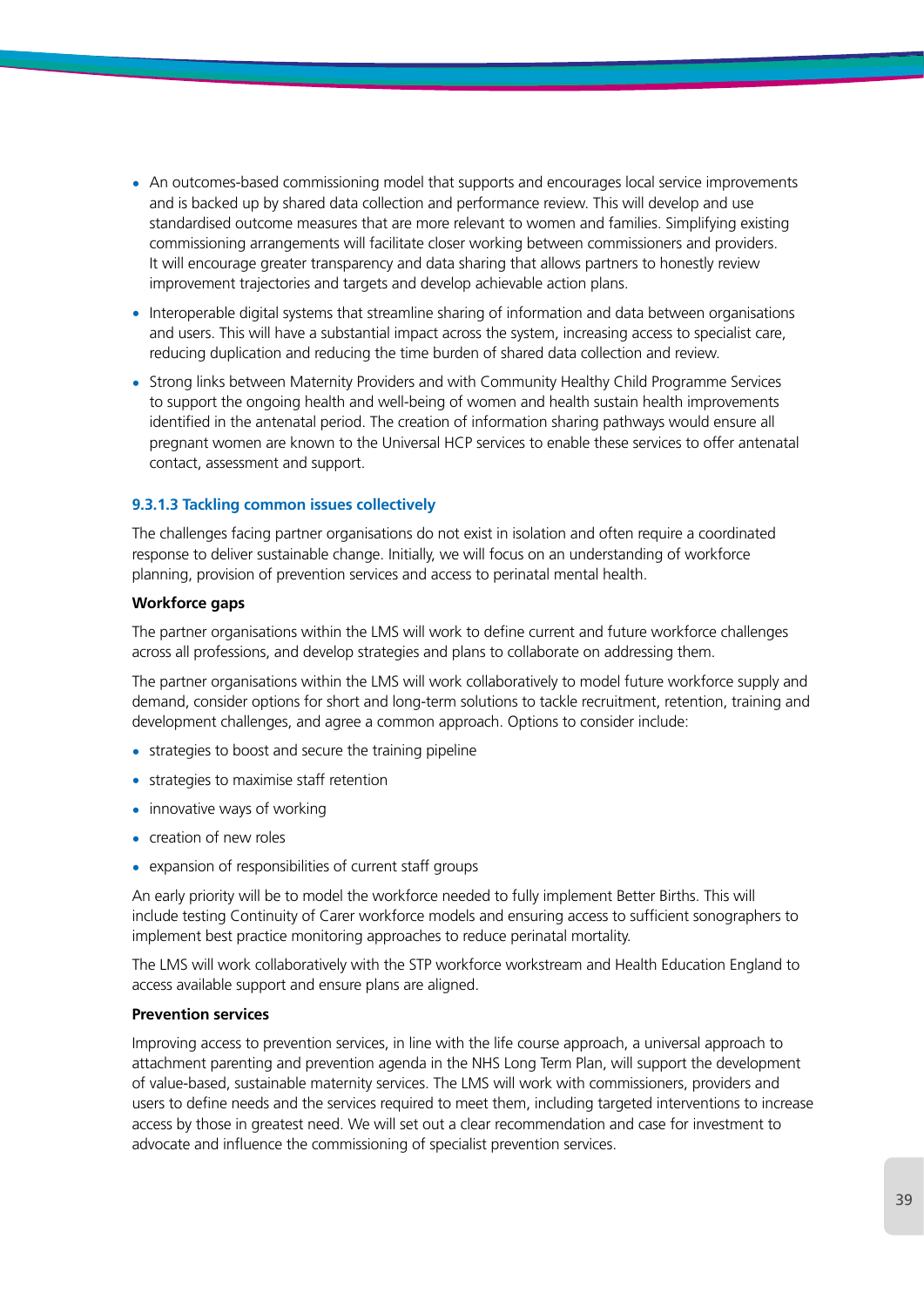### **Perinatal mental health**

The LMS will work with the Perinatal Mental Health Network to develop services that are easily accessible and available to all women and to consider what services might be offered to fathers. This will include programmes for mild mental health needs such as antenatal relaxation programmes, facilitated self-help and IAPT counselling, through to emergency assessments and treatment for severe crises. Early identification of women at risk is vital and the LMS will support workforce training. This means identifying and addressing existing gaps and making the necessary changes in protocols to enable this, informed by ongoing service user engagement work. It also requires a joined up approach with implementation of continuity of care, identifying vulnerable women and offering them a dedicated midwife or team of midwives throughout their antenatal and postnatal period, and effective handover and partnership working with the Health Visiting teams and the Children and Families service.

### **9.3.2 Phase 2: Collaborating to deliver system-wide improvement**

Progress by Early Adopters shows that deepening trust and alignment around a vision for the LMS reveals greater opportunity through collaborative system design and improvement. The LMS will lead standardisation and continuous improvement and develop enhanced service offers. We will achieve this through strategic pooled investment on system-wide priorities to improve outcomes, access, experience and efficiency. We will continue to support local systems to tailor local service delivery around the needs identified through service user engagement.

Based on delivering the four core outcomes of the LMS and the current challenges facing services, several early ideas for joint working have been identified, including:

- **•** Joint delivery of community hubs, including integrated teams formed across the health and care system
- **•** Consider a regional 24/7 pregnancy triage and advice line across Sussex and East Surrey
- **•** Shared sub-specialist clinical (e.g. maternal and fetal medicine) and specialist midwifery teams (e.g. alcohol and substance abuse, young persons, etc) teams
- **•** Single training curriculum and programme for maternity staff, allowing staff to work between organisations without duplicating training requirements
- **•** Shared, specialist postnatal support programmes, including feeding support
- **•** Working closely with fetal networks
- **•** Strengthening partnership working to include data sharing of pregnancy cohort across maternity and HCPs to ensure equal access (e.g., to HCP antenatal contact, new birth visit, safeguarding)
- Working together to increase uptake of immunisation against influenza and pertussis

As the LMS progresses through the first phase it will strengthen relationships with the broader STP, including the developing STP Clinical Strategy. This will ensure LMS supports and is supported by approaches to place-based integrated transformation. The LMS will continue to engage with regulators and neighbouring LMSs, including Early Adopters, to determine the most valuable strategic developments to care delivery.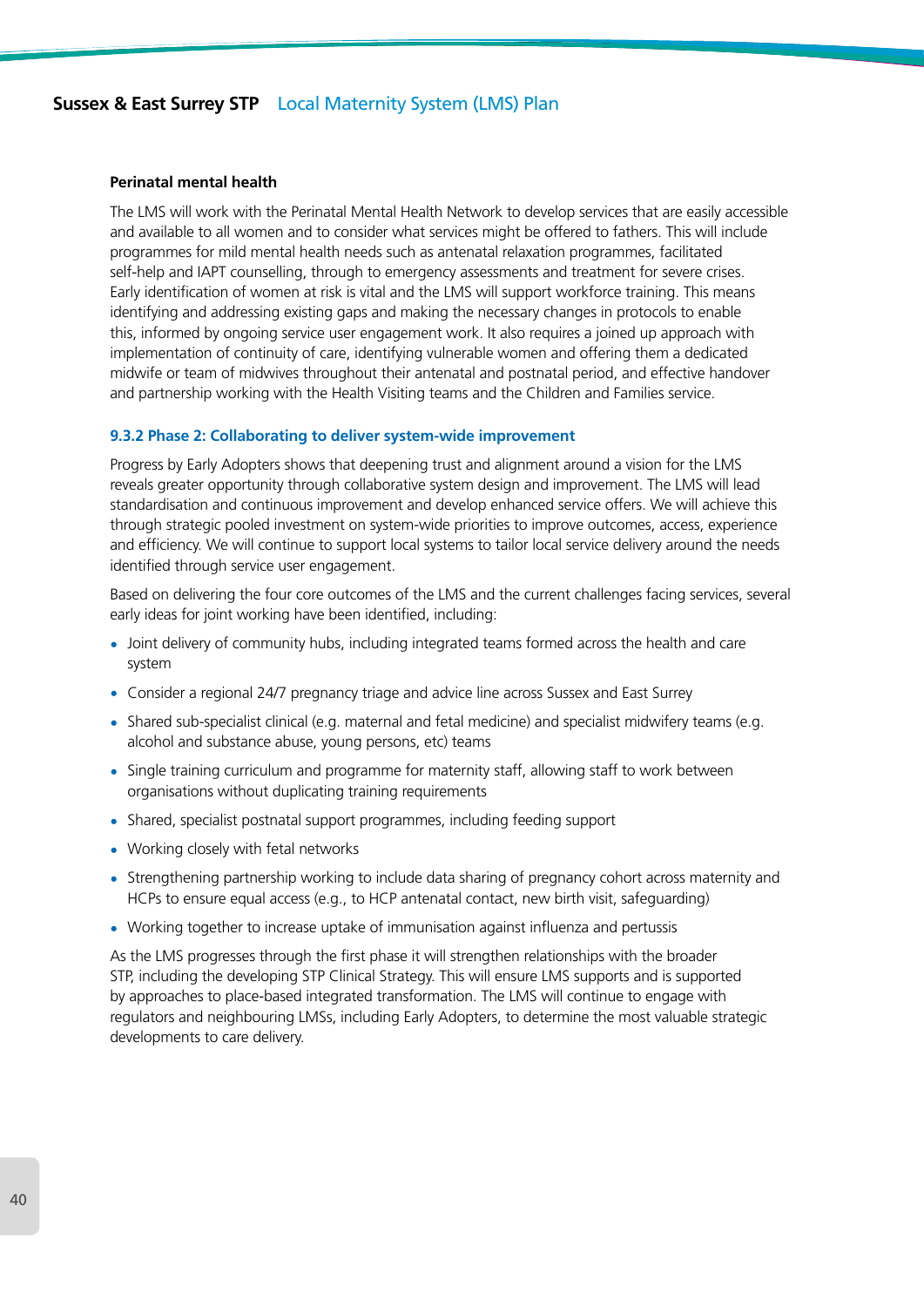# 10 Delivering the vision

# **10.1 LMS transformation programme**

The LMS has distilled the full range of service user opportunities into a defined programme of work, to be implemented over the next five years, as shown in Figure 21.

The work has been organised into nine workstreams, following guidance from NHS England and the National Maternity Transformation Programme. These can be divided into four cross-cutting enablers and five service improvement workstreams. These interlink and complement each other to deliver the four core outcomes.

Progress against these outcomes, implementation of service improvements and key issues will be reviewed in highlight reports within the LMS programme governance.

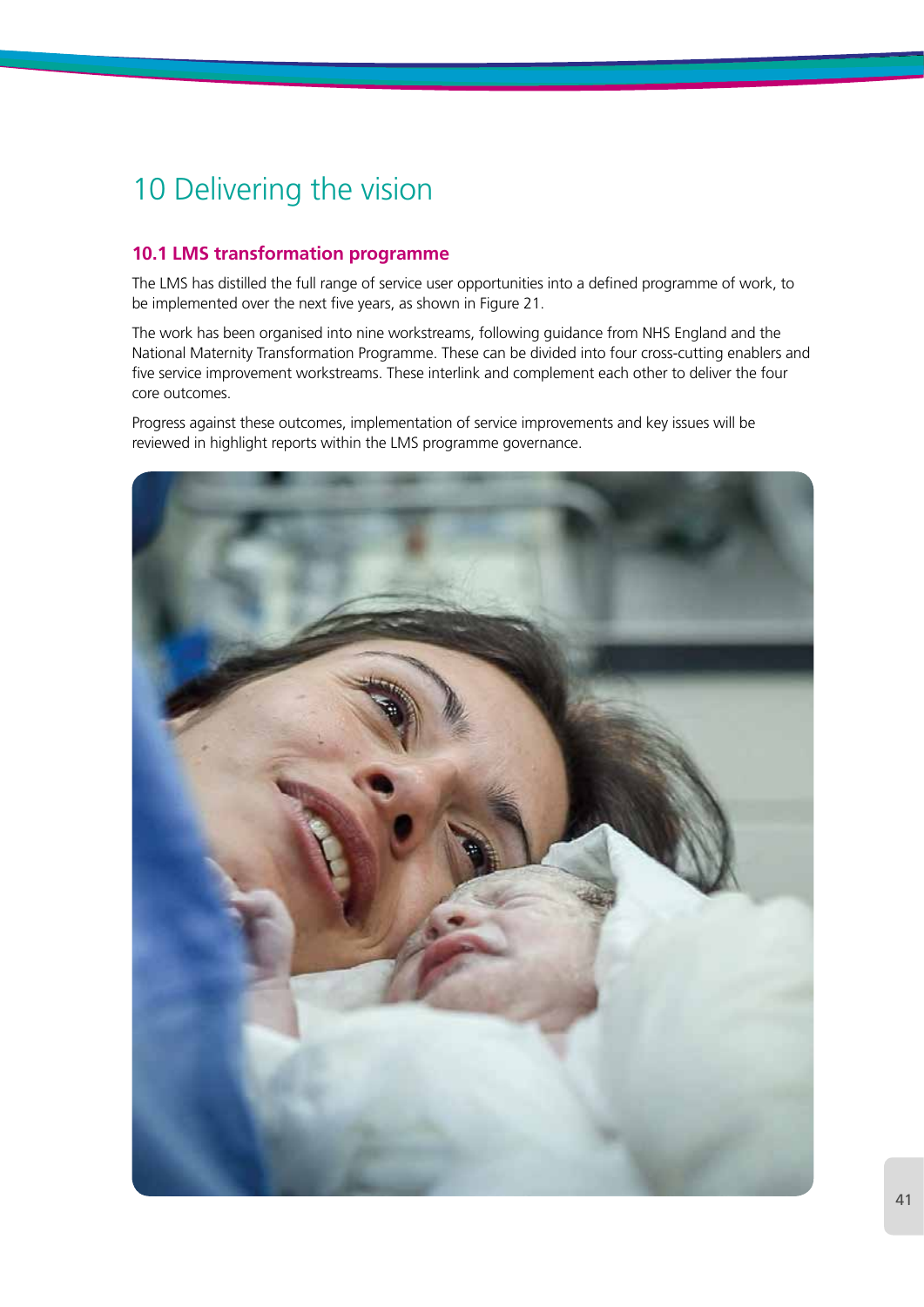| Workstream                  | 2018/19         |                               |                          |                                         | 2019/20                                          |                |                               | 2020/21                                                                                       |                       |                                                        |                                | 2021/22 |                                          |         |                                  | 2022/23 |                 |         |
|-----------------------------|-----------------|-------------------------------|--------------------------|-----------------------------------------|--------------------------------------------------|----------------|-------------------------------|-----------------------------------------------------------------------------------------------|-----------------------|--------------------------------------------------------|--------------------------------|---------|------------------------------------------|---------|----------------------------------|---------|-----------------|---------|
|                             | ĉ               | $\overline{c}$                | $\overline{\circ}$       | S                                       | 3                                                | $\overline{c}$ | $\overline{O}$                | S                                                                                             | C <sub>3</sub>        | $\overline{5}$                                         | $\overline{O}$                 | S       | C <sub>3</sub>                           | ğ       | $\overline{O}$                   | S       | 3               | ğ       |
|                             |                 |                               |                          |                                         |                                                  |                |                               | Develop local plans and implement opportunities based on national guidance + local innovation |                       |                                                        |                                |         |                                          |         |                                  |         |                 |         |
| Providers                   |                 | R/v shared data               |                          | Identify variation                      |                                                  |                |                               |                                                                                               |                       | Engage w/women in co-design                            | On-going targeted improvements |         |                                          |         |                                  |         |                 |         |
|                             |                 |                               | R/v PNMH offering + gaps |                                         |                                                  |                |                               | Develop enhamced PNMH service                                                                 |                       |                                                        |                                |         |                                          |         |                                  |         |                 |         |
| LMS central                 | Gov. setup      |                               |                          |                                         | Annual                                           | planning       |                               |                                                                                               | Annual planning       |                                                        |                                |         | Annual planning                          |         |                                  |         | Annual planning |         |
| programme                   |                 |                               |                          |                                         |                                                  |                |                               |                                                                                               |                       | R/v +facilitate collaboration + joint QI opportunities |                                |         |                                          |         |                                  |         |                 |         |
| transformation<br>Local     |                 | Scope                         |                          | Develop new model<br>Engagement         |                                                  |                |                               |                                                                                               |                       |                                                        |                                |         | Roll-out single spec/commissioning model |         |                                  |         |                 |         |
| personalisation<br>Choice & |                 | Support CoC 20%<br>Scope hubs |                          | Agree model + investment                | Define requirements                              |                |                               |                                                                                               |                       | Set-up and run community hubs<br>Support roll-out      |                                |         |                                          |         |                                  |         |                 |         |
| Safer care                  |                 | Scope                         |                          | Support local safety initiatives        |                                                  |                |                               | R/v trajectory to 2025                                                                        |                       | Action plan w/trusts                                   |                                |         |                                          |         | Support local safety initiatives |         |                 |         |
| Prevention                  | Scope           | Safety forums                 |                          | Priority 1: smoking cessation servic    | 3e                                               |                |                               | Priority 2: e.g. maternal weight                                                              |                       |                                                        |                                | c       |                                          |         |                                  |         | d               | ◀       |
|                             |                 |                               |                          |                                         |                                                  |                |                               | Integrated work + training with early years teams                                             |                       |                                                        |                                |         |                                          |         |                                  |         |                 |         |
| mental health<br>Perinatal  |                 |                               | Trg r/v                  | R/v gaps + solutions                    | PNMH curriculum                                  |                |                               | Roll-out mild/mod support<br>Roll-out training                                                |                       | Trg r/v                                                |                                |         |                                          | Trg r/v |                                  |         |                 | Trg r/v |
| Neonatal care               | Scope           |                               |                          |                                         | Joint capacity +workforce plan<br>Optimise neona | atal pathways  |                               |                                                                                               |                       |                                                        |                                |         |                                          |         |                                  |         |                 |         |
|                             |                 | Leadership dev<br>Scope       |                          | CoC workforce implications              | Priority 1: Sonography workforce                 |                |                               |                                                                                               | Priority 2: eg doctor |                                                        |                                |         |                                          |         |                                  |         |                 |         |
| <b>Digital</b>              |                 | Scope                         | Options r/v              | Engage orgs                             |                                                  |                | Roll-out interoperable system |                                                                                               |                       |                                                        |                                |         |                                          |         |                                  |         |                 |         |
| Sharing data &              |                 | KPIS                          |                          | Year 1 collection +t/                   |                                                  |                |                               |                                                                                               |                       |                                                        |                                |         | On-going shared data collection          |         |                                  |         |                 |         |
| information                 | Learning forums |                               |                          |                                         |                                                  |                | a                             |                                                                                               | a                     | a                                                      |                                |         |                                          | ◀       | ◀                                |         | ◀               | ◀       |
| Service user                | Engagement      |                               |                          |                                         | Repeat survey                                    |                |                               |                                                                                               |                       |                                                        |                                |         |                                          |         |                                  |         |                 |         |
| engagement                  |                 |                               |                          | MVP set-up, funding and regular support |                                                  |                |                               |                                                                                               |                       |                                                        |                                |         | On-going ad-hoc support to MVPs          |         |                                  |         |                 |         |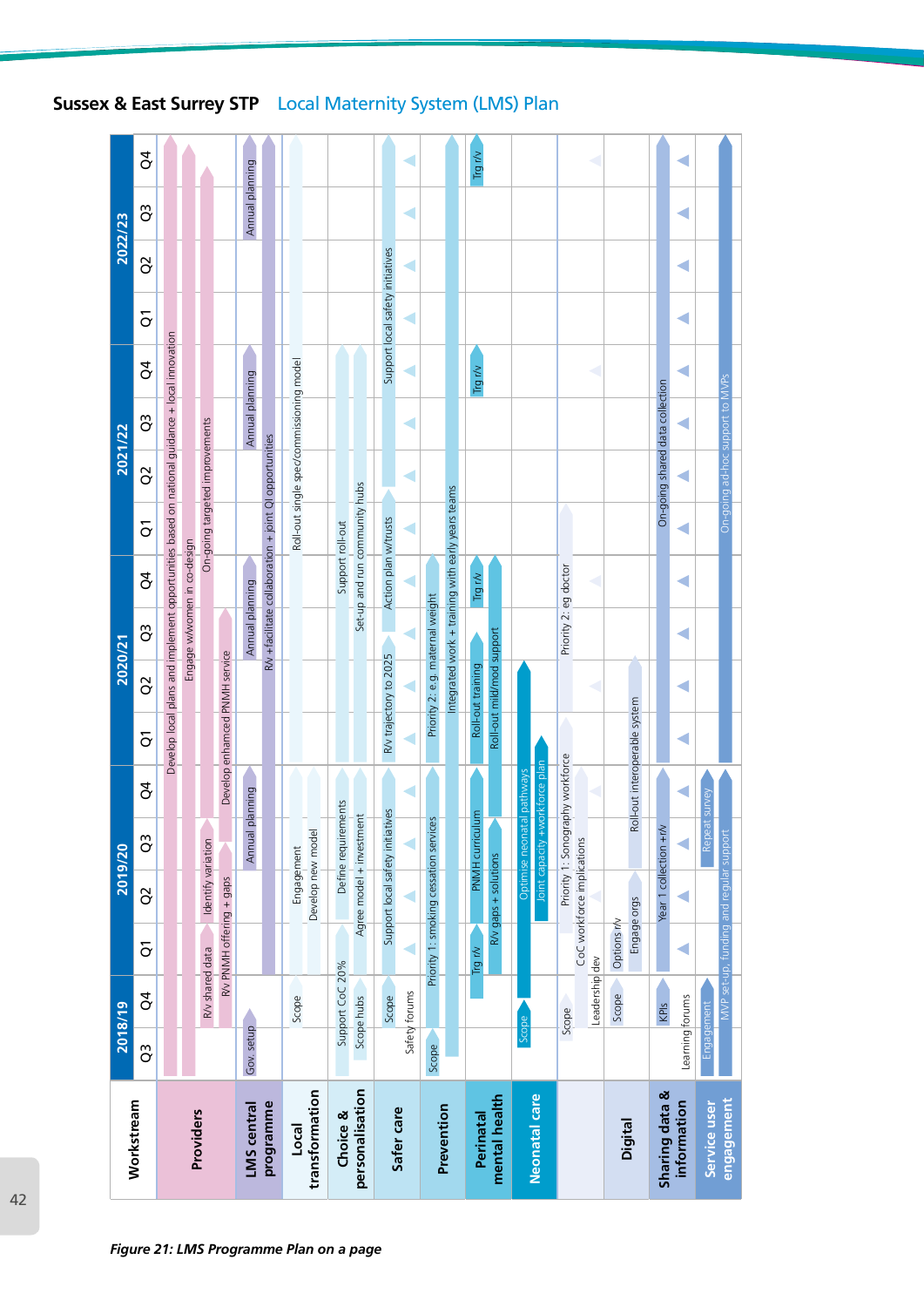### **10.1.1 Governance**

Robust assurance and governance is essential to delivering the ambition of the LMS programme in a timely and efficient manner. The proposed LMS governance structure is shown in Figure 22 below. The LMS programme team and workstream leads will be responsible for coordinating and delivering the transformation plan, with oversight from the Senior Responsible Officer (SRO) and Executive Sponsor and input from the LMS Stakeholder Group.

An LMS-specific Programme Board is being formed, including senior decision makers and representation from partner organisations. This Board will monitor and review progress against the transformation plan and core outcomes through monthly highlight reports and help create the conditions for ongoing success.

To ensure close working with the STP, the LMS will provide assurance through the established STP governance structure and reporting cycle. The SRO will sit on the STP Operational Delivery Group and provide regular status and progress reports and updates to the Clinical and Professional Cabinet and STP Executive Group.



*Figure 22: Proposed governance structure for the LMS*

# **10.1.2 Financial planning**

The LMS acknowledges the difficult financial situation of the STP and the need to develop solutions and interventions that are deliverable within this context.

Non-recurrent programme costs are funded centrally through the Maternity Transformation Programme, but service improvements and changes will where possible need to be resourced within current envelopes. Non recurrent central funding has been available for set-up and transitional costs, e.g. training to implement new ways of working.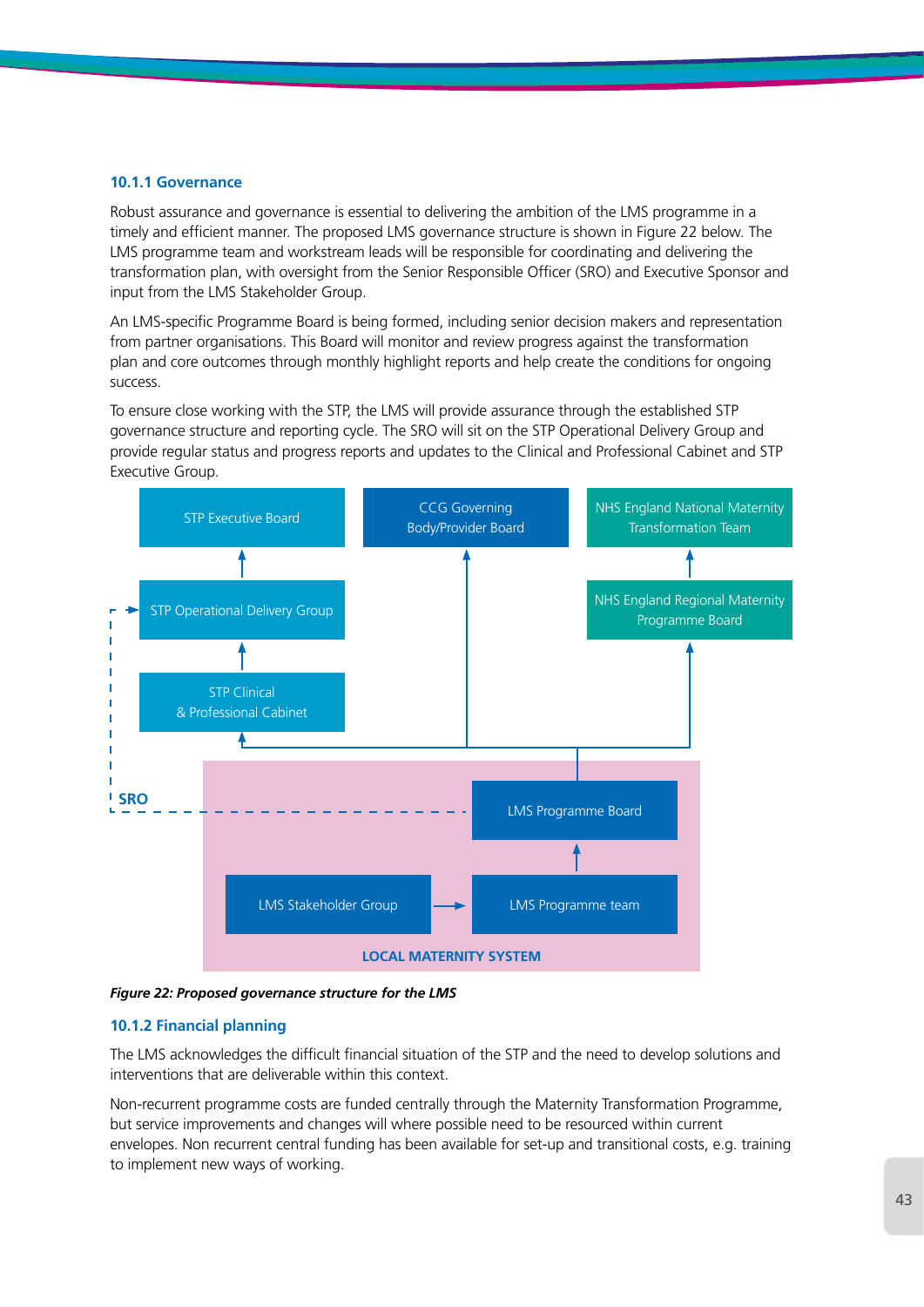Whilst investment in maternity services included in 2019/20 planning guidance and the NHS Long Term Plan are not known at the time of writing, the LMS assumes that flat, real-terms funding increases with investments above inflation will need to demonstrate significant value to women.

The LMS is committed to transitioning maternity services towards commissioning for outcomes and will use the LMS as a means to develop the approach collaboratively between providers and commissioners. We will develop a standard service specification to ensure consistent access to high quality care, taking note of local context to ensure services meet women's needs.

Subsequent workforce and financial modelling will be conducted as the full details of service improvements are defined. The LMS will work with NHS England and Early Adopters to determine the right way to realise the ambitions of Better Births locally. The LMS will also continue to link with the STP finance and workforce groups as this work is progressed, to ensure system-wide support for changes.

# **10.2 Working with the wider STP**

# **10.2.1 System and organisational buy-in**

Delivering and embedding the changes needed in maternity services requires engagement and support from system and organisational leadership. STP sign-off and support will raise the profile of maternity transformation, encouraging partner boards to prioritise and enable large-scale service improvements.

A key recommendation from the National Maternity Review and the Maternity Safety Strategy is maintaining a board level focus on maternity services by

- **•** nominating a Maternity Services champion
- **•** routine review of quality metrics
- **•** investment of time and resources to implement necessary actions for quality improvement

This buy-in is essential to maintain the ambitious pace of change needed to deliver the Maternity Transformation Programme in line with national trajectories and targets.

We also need organisational focus so the LMS can meaningfully engage and collaborate with all necessary partners on significant system level changes: e.g. defining a new standardised service specification and commissioning model. These large-scale changes will lead to new ways of working and models of care - the explicit support of system and organisational leaders will be critical to ensuring their success.

### **10.2.2 Collaboration with other STP programmes of work**

There is considerable overlap between the LMS and broader STP in the challenges faced and the work needed to address these: e.g. digital and workforce strategies and work to reduce unwarranted variation.

The LMS will work closely with the STP programme to ensure it is informed by the broader programme context. We will develop common solutions that dovetail across services and specialties.

In the context of digital and workforce strategies, the LMS will be led by the overall direction set by the STP, adapting and tailoring this to meet the specific needs of maternity services and their patient populations.

As described in Section Section 10.1.1 above, the LMS will formally report progress within the established STP governance structure and will use these forums to collaborate and manage interdependencies with other programmes and leads.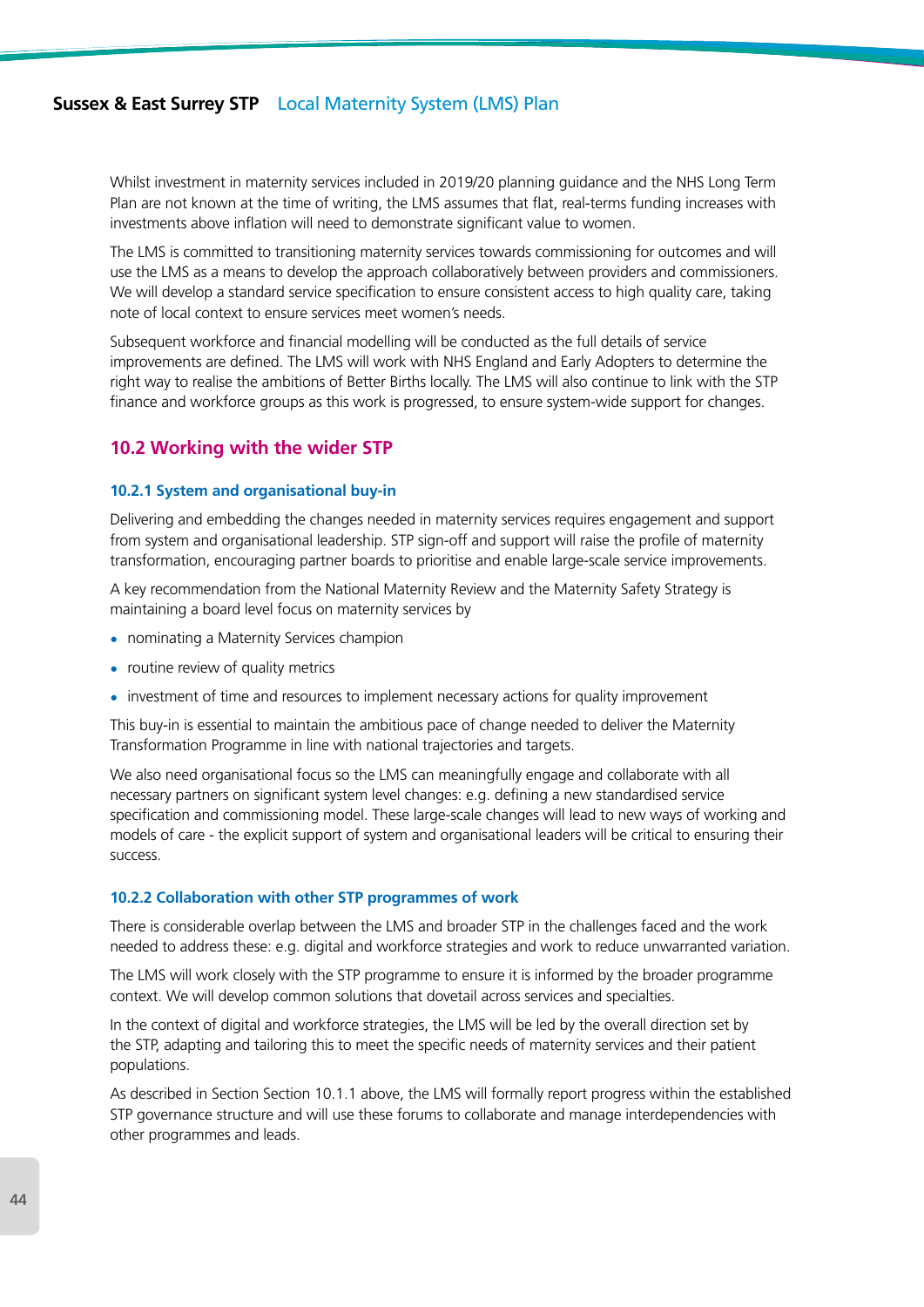### **10.2.3 Strategic direction and oversight**

The detailed design within certain aspects of the LMS will require more rigorous and thorough exploration and analysis. This detailed work will lead to clear choices on the future direction of the programme, with potential implications for the improvements achieved and investment required. The LMS has identified three initial priority areas where such work will be required:

- **1**. Delivery of case-loading midwifery teams (under Continuity of Carer recommendations) to meet national trajectories and the associated workforce and investment requirements, informed by the evaluation of the initial roll-out and results from Early Adopters.
- **2**. Continued funding of the Perinatal Mental Health network, potentially from local sources after the expiry of central funding programmes
- **3**. Increased focus on prevention services, the impact of this on income and expenditure for relevant organisations and system level benefits.

For each of these areas, the LMS will define and deliver options appraisals under the guidance of the STP Executive Group. We will include engagement, testing and input from all relevant organisational and clinical leads and service user representatives. The end result will be a clear analysis and conclusion of the findings,, recommendation and, where relevant, a business case, endorsed by the STP Executive Group followed by sign-off by local governing bodies and provider boards. This work is currently being undertaken as part of the LMS programme and the STP can expect further detail, including progress updates and requests for input as this work progresses. It is worth noting that the approval process across the STP footprint is complex and requires lead time over 3-6 months.

The LMS is excited by the opportunity this plan represents. We are committed to transforming care for women and babies by strengthening collaboration between partners. Coming together as a maternity system will leverage the individual strengths of partner organisations, enabling shared learning, crossboundary and organisational working. The ultimate goal is a system-wide transformation that will benefit women, staff and the entire system.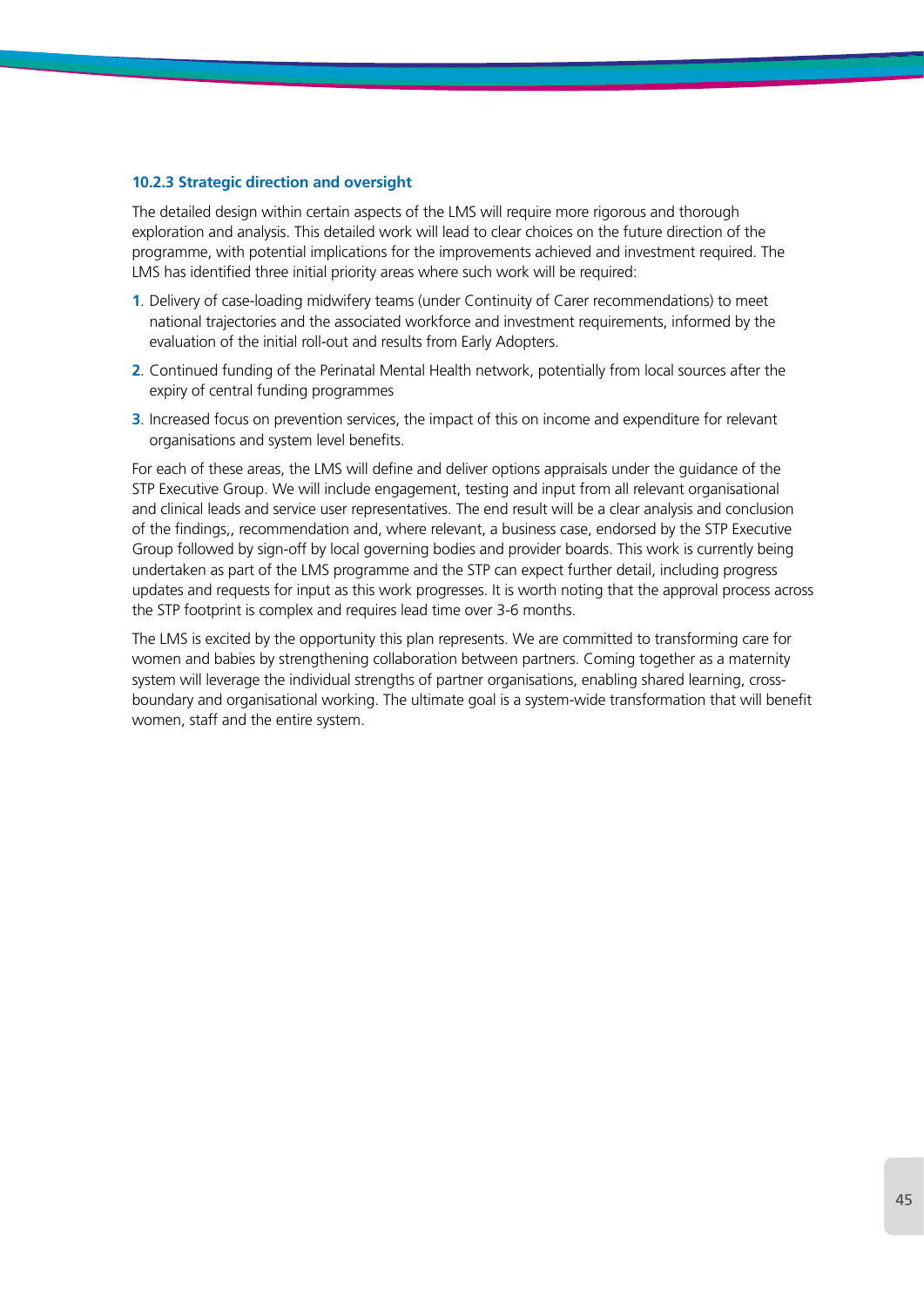# Appendix 1 Core Partner Organisations of Sussex and East Surrey LMS

Brighton & Hove CCG Coastal West Sussex CCG Crawley CCG East Surrey CCG Eastbourne Hailsham & Seaford CCG Hastings & Rother CCG High Weald Lewes Havens CCG Horsham & Mid Sussex CCG Brighton & Sussex University Hospitals NHS Trust Surrey & Sussex Healthcare NHS Trust Western Sussex Hospitals NHS Foundation Trust East Sussex Healthcare NHS Trust Sussex Community NHS Foundation Trust Maternity Voices Partnerships Representatives – East Sussex MVP Mid Sussex MVP Brighton & Hove MVP Western Sussex MVP Surrey & Sussex Hospital MVP South East Coast Ambulance Service NHS England (South East Clinical Network) South East Neonatal Operational Delivery Network Local Authority Representatives Primary Care Representatives Public Health England (South East)

Sussex Partnership Foundation Trust

Sussex Perinatal Mental Health Network Representative